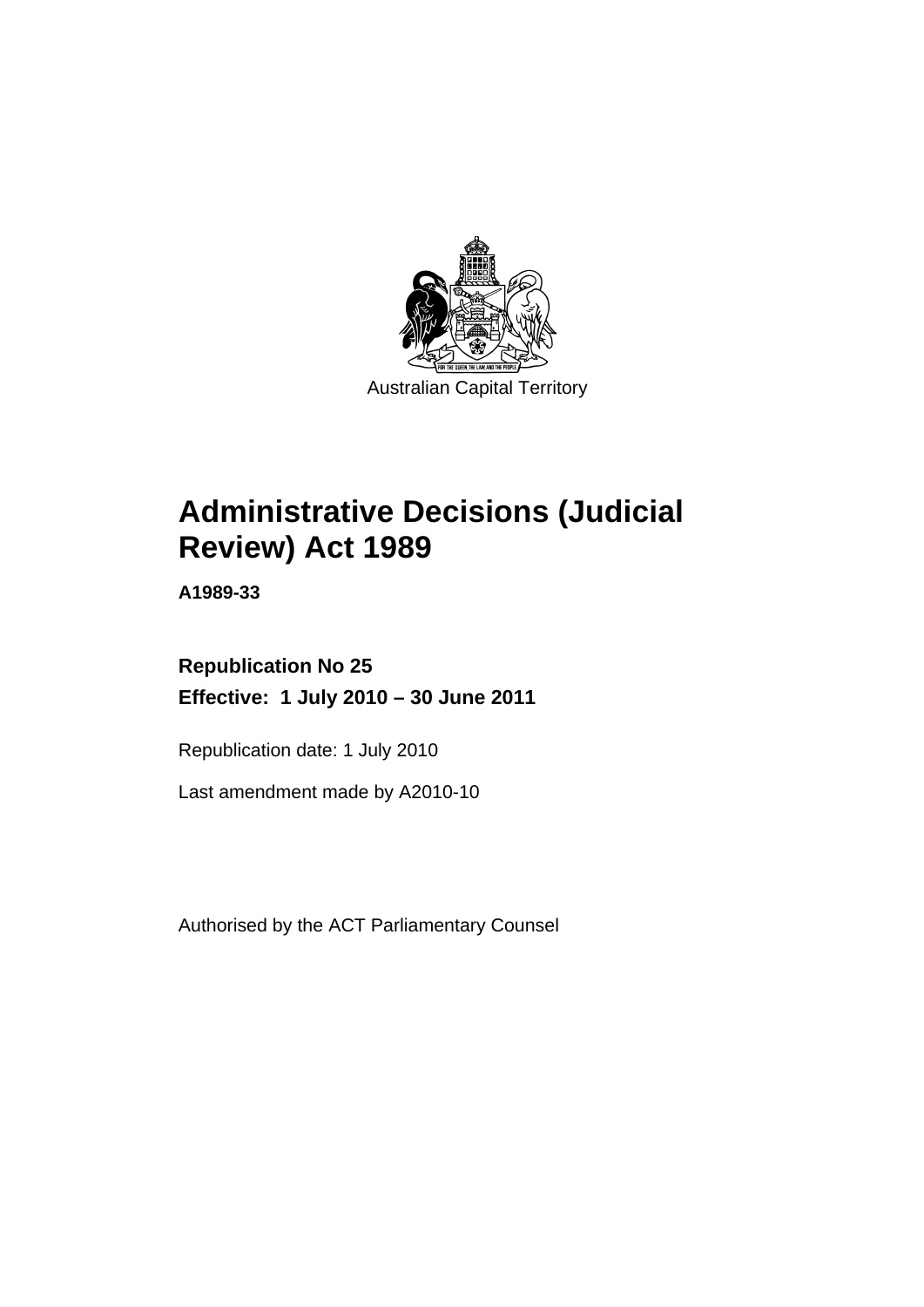## **About this republication**

#### **The republished law**

This is a republication of the *Administrative Decisions (Judicial Review) Act 1989* (including any amendment made under the *Legislation Act 2001*, part 11.3 (Editorial changes)) as in force on 1 July 2010*.* It also includes any amendment, repeal or expiry affecting the republished law to 1 July 2010.

The legislation history and amendment history of the republished law are set out in endnotes 3 and 4.

#### **Kinds of republications**

The Parliamentary Counsel's Office prepares 2 kinds of republications of ACT laws (see the ACT legislation register at www.legislation.act.gov.au):

- authorised republications to which the *Legislation Act 2001* applies
- unauthorised republications.

The status of this republication appears on the bottom of each page.

#### **Editorial changes**

The *Legislation Act 2001*, part 11.3 authorises the Parliamentary Counsel to make editorial amendments and other changes of a formal nature when preparing a law for republication. Editorial changes do not change the effect of the law, but have effect as if they had been made by an Act commencing on the republication date (see *Legislation Act 2001*, s 115 and s 117). The changes are made if the Parliamentary Counsel considers they are desirable to bring the law into line, or more closely into line, with current legislative drafting practice.

This republication includes amendments made under part 11.3 (see endnote 1).

#### **Uncommenced provisions and amendments**

If a provision of the republished law has not commenced or is affected by an uncommenced amendment, the symbol  $\mathbf{U}$  appears immediately before the provision heading. The text of the uncommenced provision  $\overline{or}$  amendment appears only in the last endnote.

#### **Modifications**

If a provision of the republished law is affected by a current modification, the symbol  $\mathbf{M}$ appears immediately before the provision heading. The text of the modifying provision appears in the endnotes. For the legal status of modifications, see *Legislation Act 2001*, section 95.

#### **Penalties**

At the republication date, the value of a penalty unit for an offence against this law is \$110 for an individual and \$550 for a corporation (see *Legislation Act 2001*, s 133).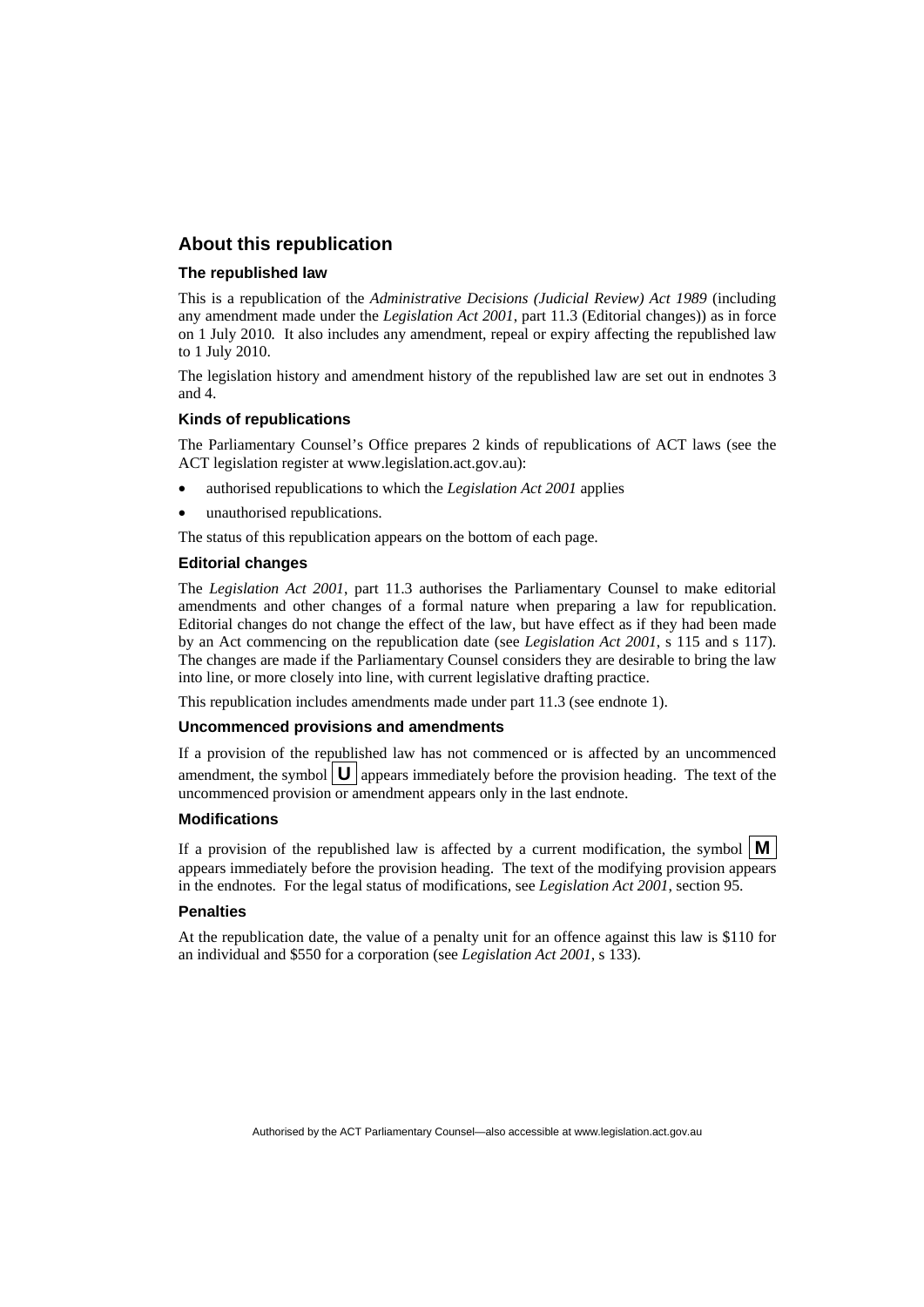

# **Administrative Decisions (Judicial Review) Act 1989**

# **Contents**

01/07/10

|                                                       |                                                                     | Page       |  |  |
|-------------------------------------------------------|---------------------------------------------------------------------|------------|--|--|
| 1                                                     | Name of Act                                                         | 2          |  |  |
| 2                                                     | Dictionary                                                          | 2          |  |  |
| 3                                                     | <b>Notes</b>                                                        | 2          |  |  |
| 3A                                                    | Meaning of <i>making</i> and <i>failure to make</i> a decision      | 2          |  |  |
| 3В                                                    | Meaning of person aggrieved                                         | 3          |  |  |
| ЗC                                                    | Meaning of <i>conduct engaged in</i> for purpose of making decision | 4          |  |  |
| Act to operate despite anything in existing laws<br>4 |                                                                     |            |  |  |
| 5<br>Applications for review of decisions             |                                                                     |            |  |  |
| 6                                                     | Applications for review of conduct related to making of decisions   |            |  |  |
| 7                                                     | Applications for failures to make decisions                         |            |  |  |
| 8                                                     | Effect of Act on other rights                                       |            |  |  |
| 9                                                     | Applications for order of review must set out grounds               | 10         |  |  |
| 10                                                    | Period in which application for order of review must be made        | 10         |  |  |
| R <sub>25</sub>                                       | Administrative Decisions (Judicial Review) Act 1989                 | contents 1 |  |  |

Effective: 01/07/10-30/06/11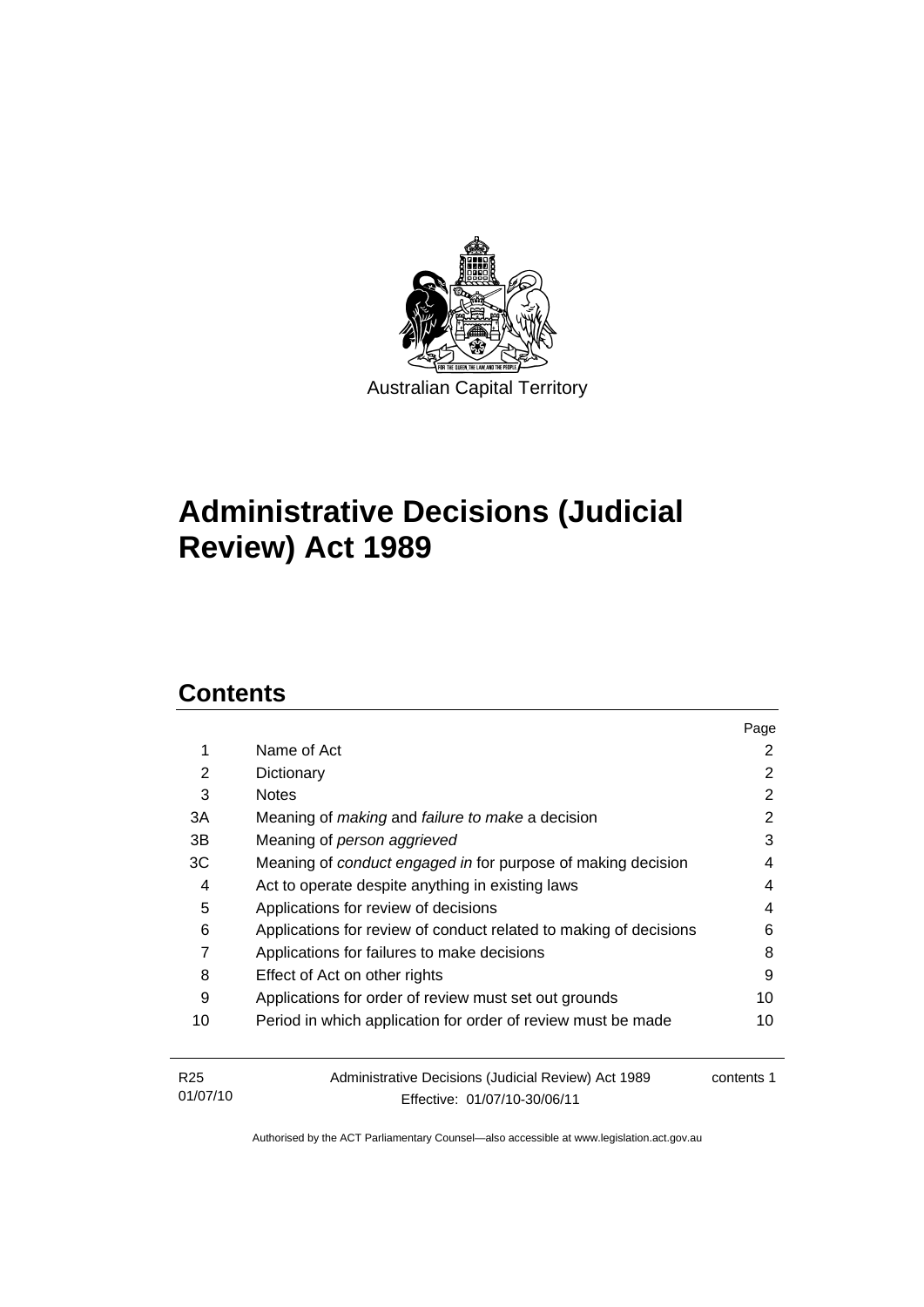#### **Contents**

|    |                                                                         | Page |
|----|-------------------------------------------------------------------------|------|
| 11 | Application for order of review not limited to grounds in application   | 13   |
| 12 | Application to be made a party to a proceeding                          | 13   |
| 13 | Reasons for decision may be obtained                                    | 13   |
| 14 | Certain information not required to be disclosed                        | 16   |
| 15 | Ministerial certificate about disclosure of information                 | 17   |
| 16 | Stay of proceedings                                                     | 18   |
| 17 | Powers of Supreme Court in relation to applications for order of review | 19   |
| 18 | Change in person holding, or performing the duties of, an office        | 20   |
| 19 | Intervention by Minister                                                | 20   |
| 20 | Act not to apply to certain decisions                                   | 21   |
| 21 | Regulation-making power                                                 | 21   |
|    |                                                                         |      |
|    |                                                                         |      |

# **Schedule 1 Decisions to which this Act does not apply** 22

| <b>Schedule 2</b> | Decisions to which s 13 does not apply                           | 26 |
|-------------------|------------------------------------------------------------------|----|
| 2.1               | Administration of criminal justice                               | 26 |
| 2.2               | Civil proceedings                                                | 26 |
| 2.3               | Decisions relating to territory finance                          | 27 |
| 2.4               | Decisions relating to administration of the public service       | 27 |
| 2.5               | Certain other appointment decisions                              | 28 |
| 2.6               | Certain decisions under the Crimes (Sentence Administration) Act | 28 |
| 27                | Decisions of the ACAT                                            | 29 |

# **Dictionary** 30

# **Endnotes** 1 About the endnotes 32 2 Abbreviation key 32 3 Legislation history 33 4 Amendment history 38 5 Earlier republications 41

| contents 2 | Administrative Decisions (Judicial Review) Act 1989 |          |
|------------|-----------------------------------------------------|----------|
|            | Effective: 01/07/10-30/06/11                        | 01/07/10 |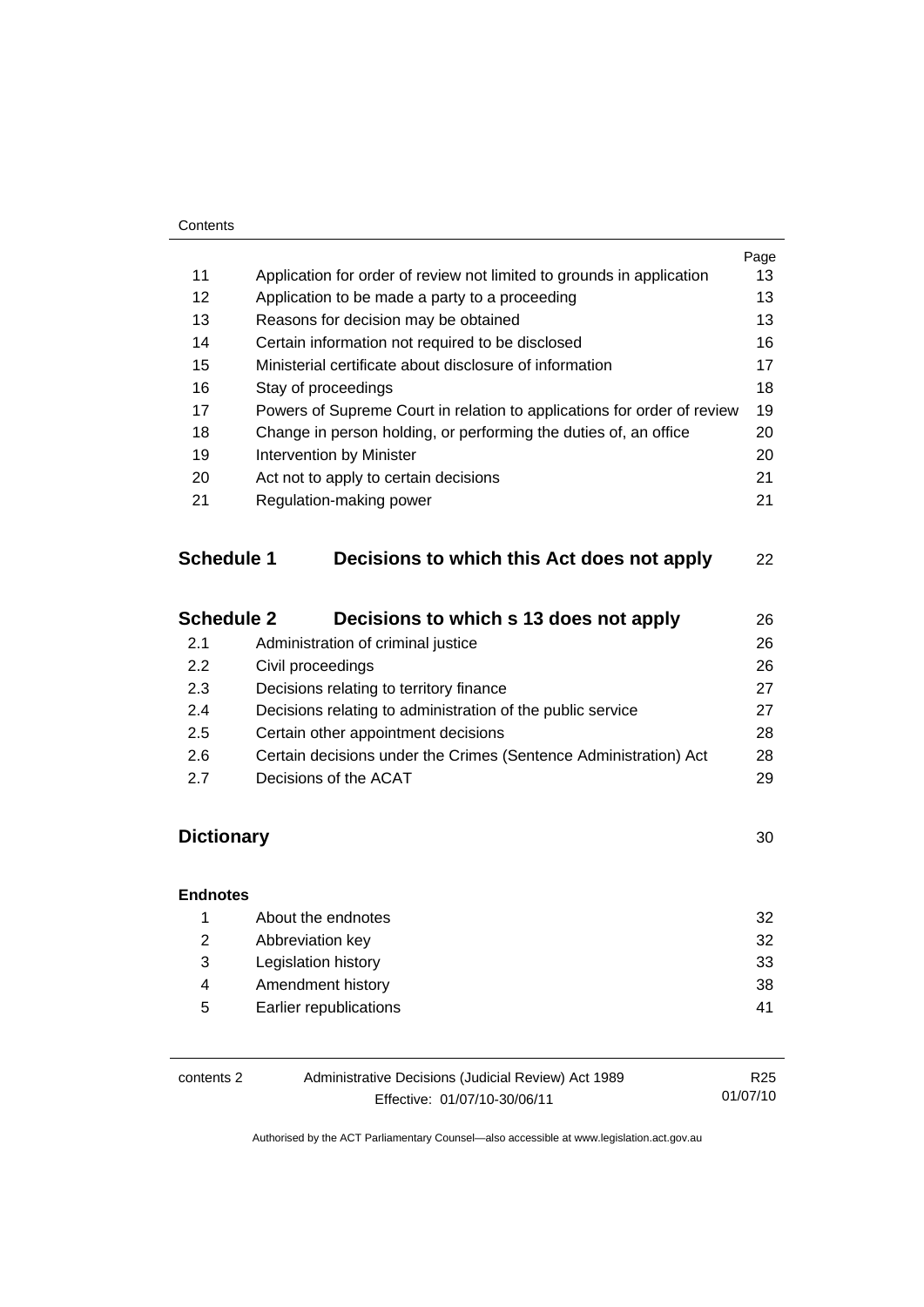

# **Administrative Decisions (Judicial Review) Act 1989**

An Act relating to the review on questions of law of certain administrative decisions

R25 01/07/10

l

Administrative Decisions (Judicial Review) Act 1989 Effective: 01/07/10-30/06/11

page 1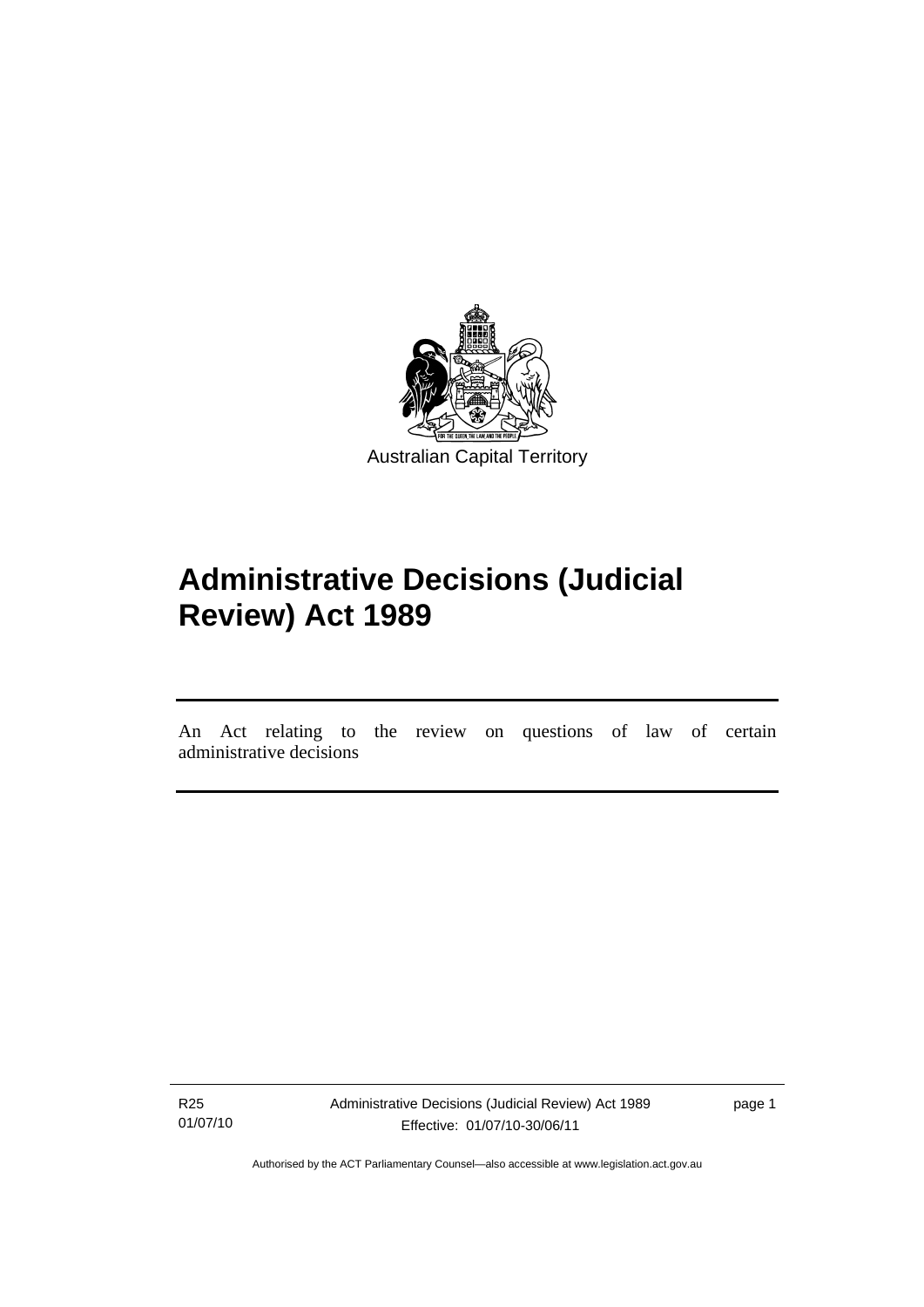## **1 Name of Act**

This Act is the *Administrative Decisions (Judicial Review) Act 1989*.

## **2 Dictionary**

The dictionary at the end of this Act is part of this Act.

*Note 1* The dictionary at the end of this Act defines certain terms used in this Act, and includes references (*signpost definitions*) to other terms defined elsewhere.

> For example, the signpost definition '*person aggrieved*—see section 3B.' means that the term 'person aggrieved' is defined that section.

*Note* 2 A definition in the dictionary (including a signpost definition) applies to the entire Act unless the definition, or another provision of the Act, provides otherwise or the contrary intention otherwise appears (see Legislation Act, s  $155$  and s  $156$  (1)).

## **3 Notes**

A note included in this Act is explanatory and is not part of this Act.

*Note* See the Legislation Act, s 127 (1), (4) and (5) for the legal status of notes.

## **3A Meaning of** *making* **and** *failure to make* **a decision**

- (1) For this Act, a reference to the *making* of a decision includes a reference to—
	- (a) making, suspending, revoking or refusing to make an order, award or determination; or
	- (b) giving, suspending, revoking or refusing to give a certificate, direction, approval, consent or permission; or
	- (c) issuing, suspending, revoking or refusing to issue a licence, authority or other instrument; or

| page 2 | Administrative Decisions (Judicial Review) Act 1989 | R25      |
|--------|-----------------------------------------------------|----------|
|        | Effective: 01/07/10-30/06/11                        | 01/07/10 |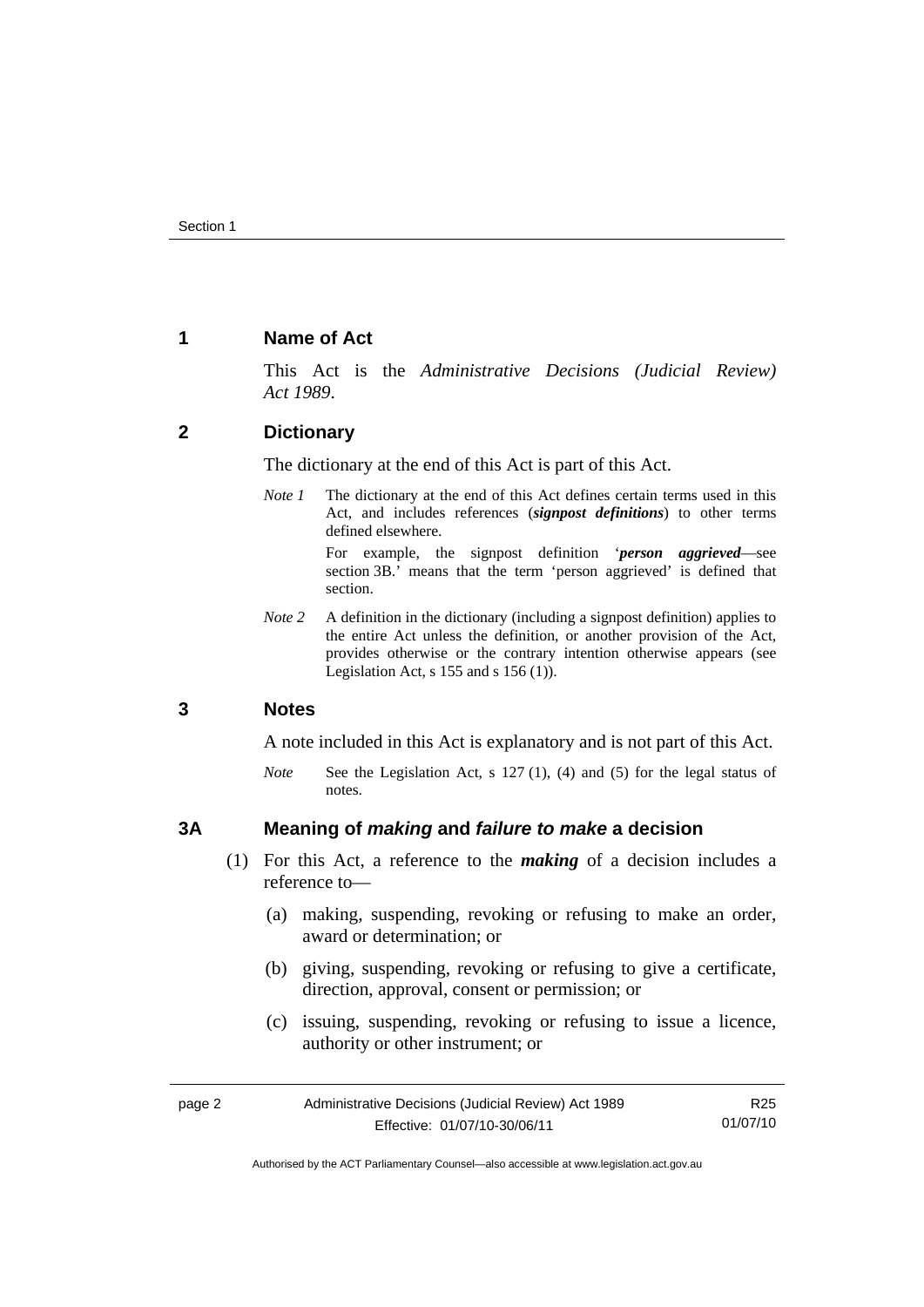- (d) imposing a condition or restriction; or
- (e) making a declaration, demand or requirement; or
- (f) keeping, or refusing to give up, an article; or
- (g) doing or refusing to do anything else;
- (2) If provision is made by an enactment for the making of a report or recommendation before a decision is made, the making of the report or recommendation is itself taken, for this Act, to be the *making* of a decision.
- (3) A reference to a *failure to make* a decision includes a reference to a failure to make—
	- (a) a decision mentioned in subsection  $(1)$  (a) to  $(g)$ ; or
	- (b) a report or recommendation mentioned in subsection (2).

*Note Fail* is defined in the Legislation Act, dict, pt 1, to include refuse.

## **3B Meaning of** *person aggrieved*

- (1) For this Act, a reference to a *person aggrieved* by a decision includes a reference to—
	- (a) a person whose interests are adversely affected by the decision; and
	- (b) for a decision by way of the making of a report or recommendation—a person whose interests would be adversely affected if a decision were, or were not, made in accordance with the report or recommendation.
- (2) For this Act, a reference to a *person aggrieved* by conduct that has been, is being, or is proposed to be engaged in for the purpose of making a decision, includes a reference to a person whose interests are, or would be, adversely affected by the conduct.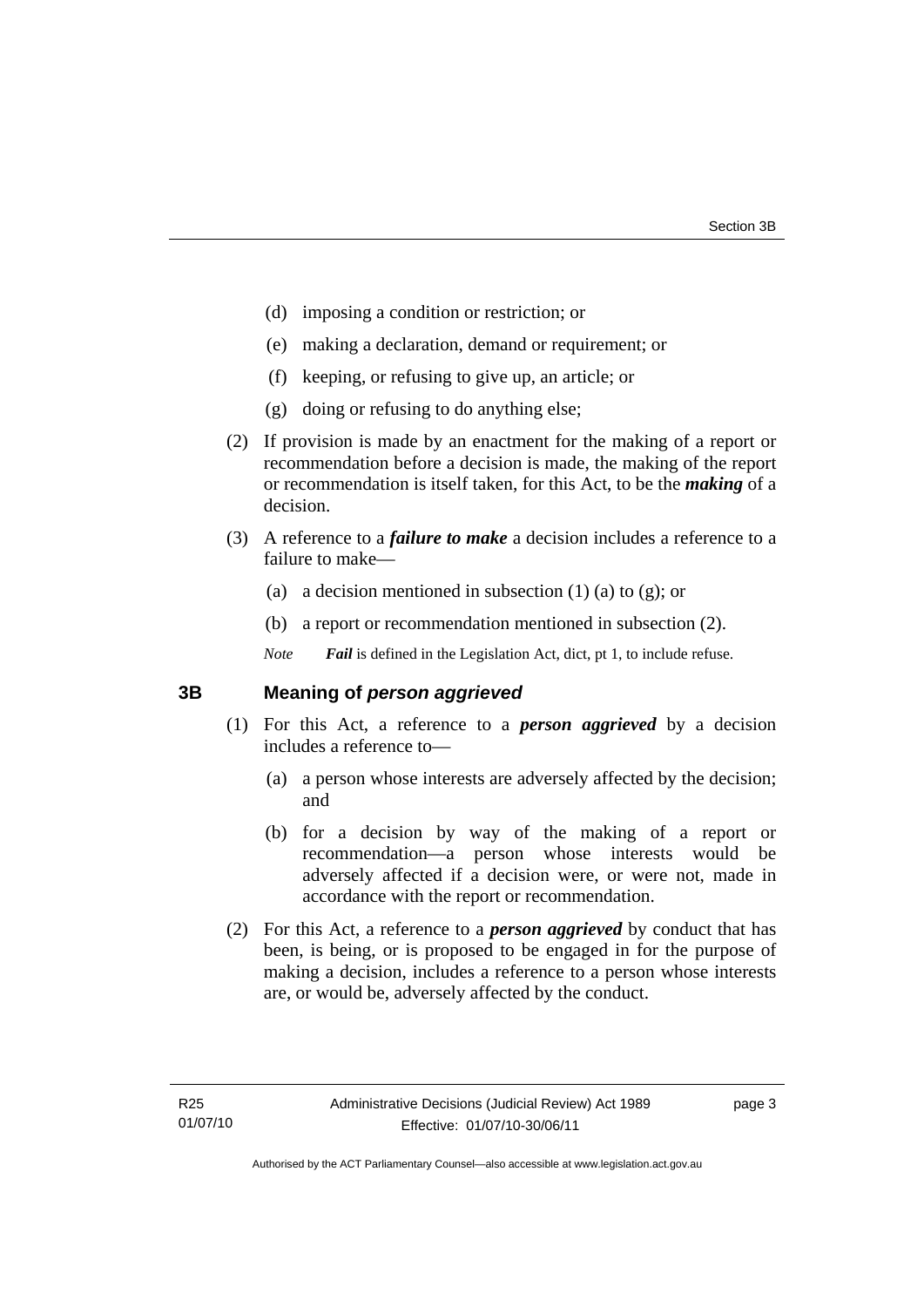(3) For this Act, a reference to a *person aggrieved* by a failure to make a decision includes a reference to a person whose interests are, or would be, adversely affected by the failure.

## **3C Meaning of** *conduct engaged in* **for purpose of making decision**

For this Act, a reference to *conduct engaged in* for the purpose of making a decision includes a reference to the doing of anything preparatory to the making of the decision, including—

- (a) the taking of evidence; or
- (b) the holding of an inquiry or investigation.

## **4 Act to operate despite anything in existing laws**

This Act has effect despite anything contained in any enactment in force at the commencement of this Act.

## **5 Applications for review of decisions**

- (1) A person aggrieved by a decision to which this Act applies may apply to the Supreme Court for an order of review in relation to the decision on any 1 or more of the following grounds:
	- (a) that a breach of the rules of natural justice happened in relation to the making of the decision;
	- (b) that procedures that were required by law to be observed in relation to the making of the decision were not observed;
	- (c) that the person who purported to make the decision did not have jurisdiction to make the decision;
	- (d) that the decision was not authorised by the enactment under which it was purported to be made;
	- (e) that the making of the decision was an improper exercise of the power given by the enactment under which it was purported to be made;

| page 4 | Administrative Decisions (Judicial Review) Act 1989 | R25      |
|--------|-----------------------------------------------------|----------|
|        | Effective: 01/07/10-30/06/11                        | 01/07/10 |

Authorised by the ACT Parliamentary Counsel—also accessible at www.legislation.act.gov.au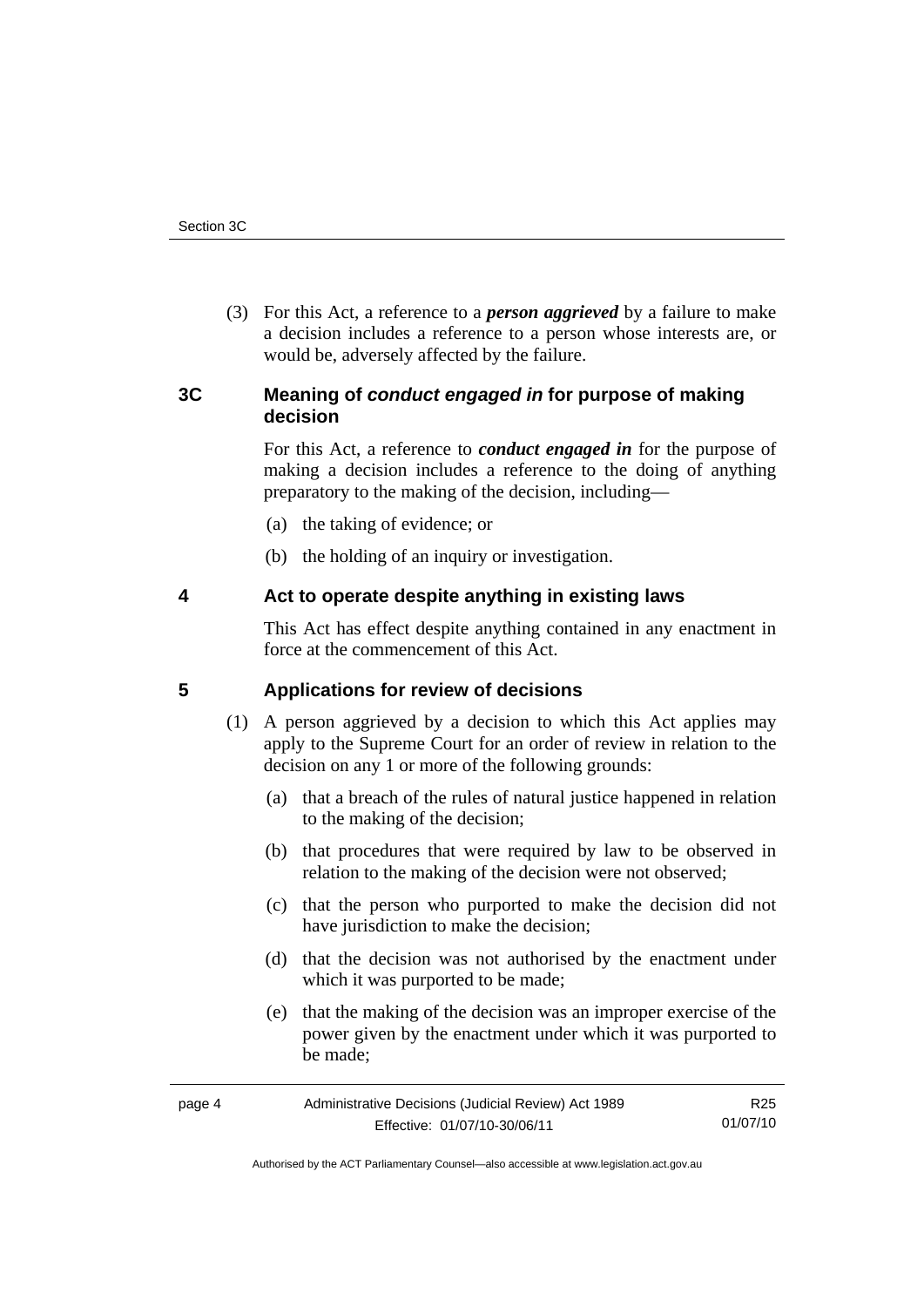- (f) that the decision involved an error of law, whether or not the error appears on the record of the decision;
- (g) that the decision was induced or affected by fraud;
- (h) that there was no evidence or other material to justify the making of the decision;
- (i) that the decision was otherwise contrary to law.
- (2) The reference in subsection (1) (e) to an *improper exercise* of a power includes a reference to—
	- (a) taking an irrelevant consideration into account in the exercise of a power; and
	- (b) failing to take a relevant consideration into account in the exercise of a power; and
	- (c) an exercise of a power for a purpose other than a purpose for which the power is given; and
	- (d) an exercise of a discretionary power in bad faith; and
	- (e) an exercise of a personal discretionary power at the direction or behest of another person; and
	- (f) an exercise of a discretionary power in accordance with a rule or policy without regard to the merits of the particular case; and
	- (g) an exercise of a power that is so unreasonable that no reasonable person could have so exercised the power; and
	- (h) an exercise of a power in such a way that the result of the exercise of the power is uncertain; and
	- (i) any other exercise of a power in a way that is abuse of the power.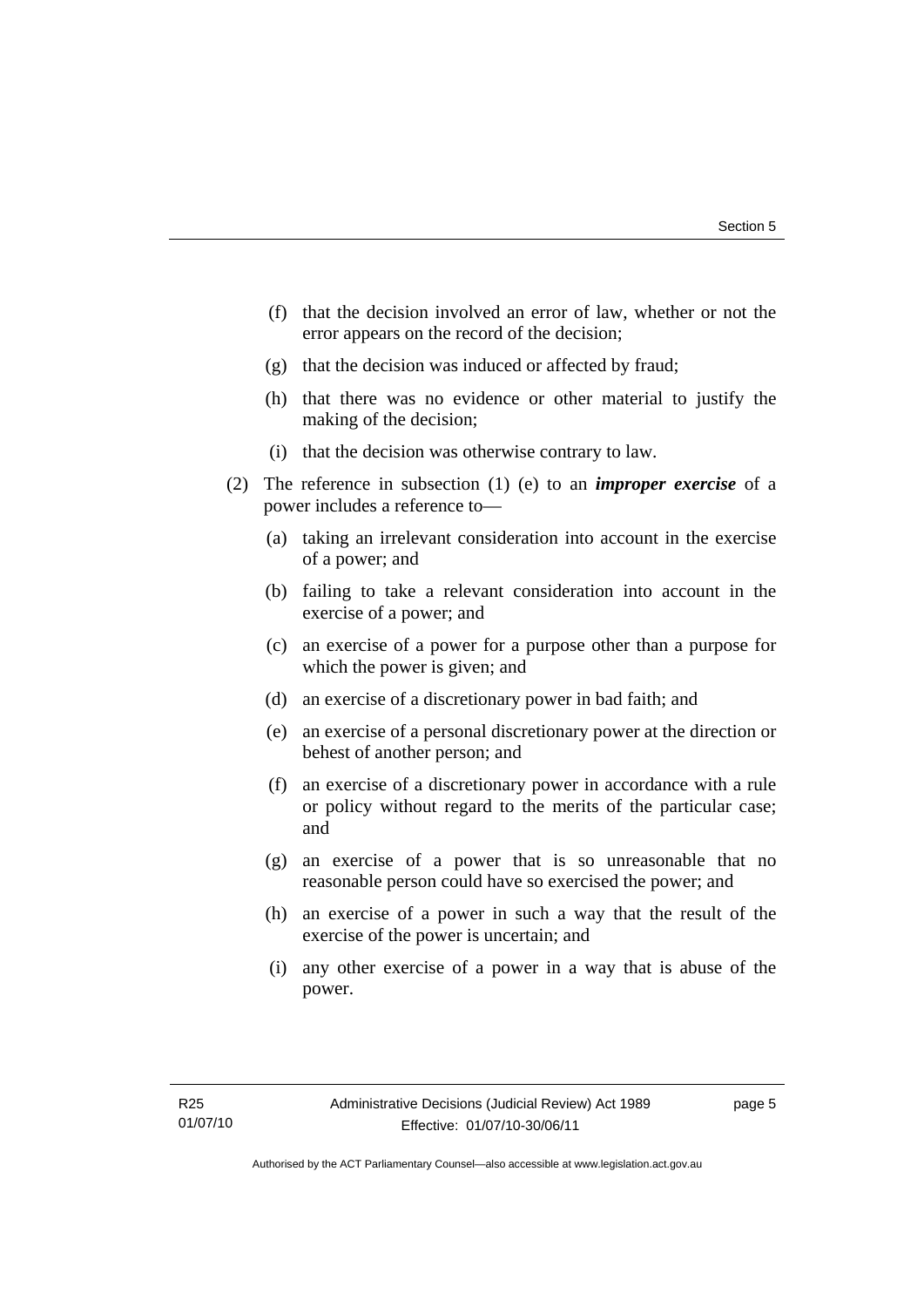- (3) The ground mentioned in subsection (1) (h) is not taken to be made out unless—
	- (a) the person who made the decision was required by law to reach that decision only if a particular matter was established, and there was no evidence or other material (including facts of which the person was entitled to take notice) from which the person could reasonably be satisfied that the matter was established; or
	- (b) the person who made the decision based the decision on the existence of a particular fact, and that fact did not exist.

# **6 Applications for review of conduct related to making of decisions**

- (1) If a person has engaged, is engaging, or proposes to engage, in conduct for the purpose of making a decision to which this Act applies, a person aggrieved by the conduct may apply to the Supreme Court for an order of review in relation to the conduct on any 1 or more of the following grounds:
	- (a) that a breach of the rules of natural justice has happened, is happening, or is likely to happen, in relation to the conduct;
	- (b) that procedures that are required by law to be observed in relation to the conduct have not been, are not being, or are likely not to be, observed;
	- (c) that the person who has engaged, is engaging, or proposes to engage, in the conduct does not have jurisdiction to make the proposed decision;
	- (d) that the enactment under which the decision is proposed to be made does not authorise the making of the proposed decision;
	- (e) that the making of the proposed decision would be an improper exercise of the power given by the enactment under which the decision is proposed to be made;

R25 01/07/10

Authorised by the ACT Parliamentary Counsel—also accessible at www.legislation.act.gov.au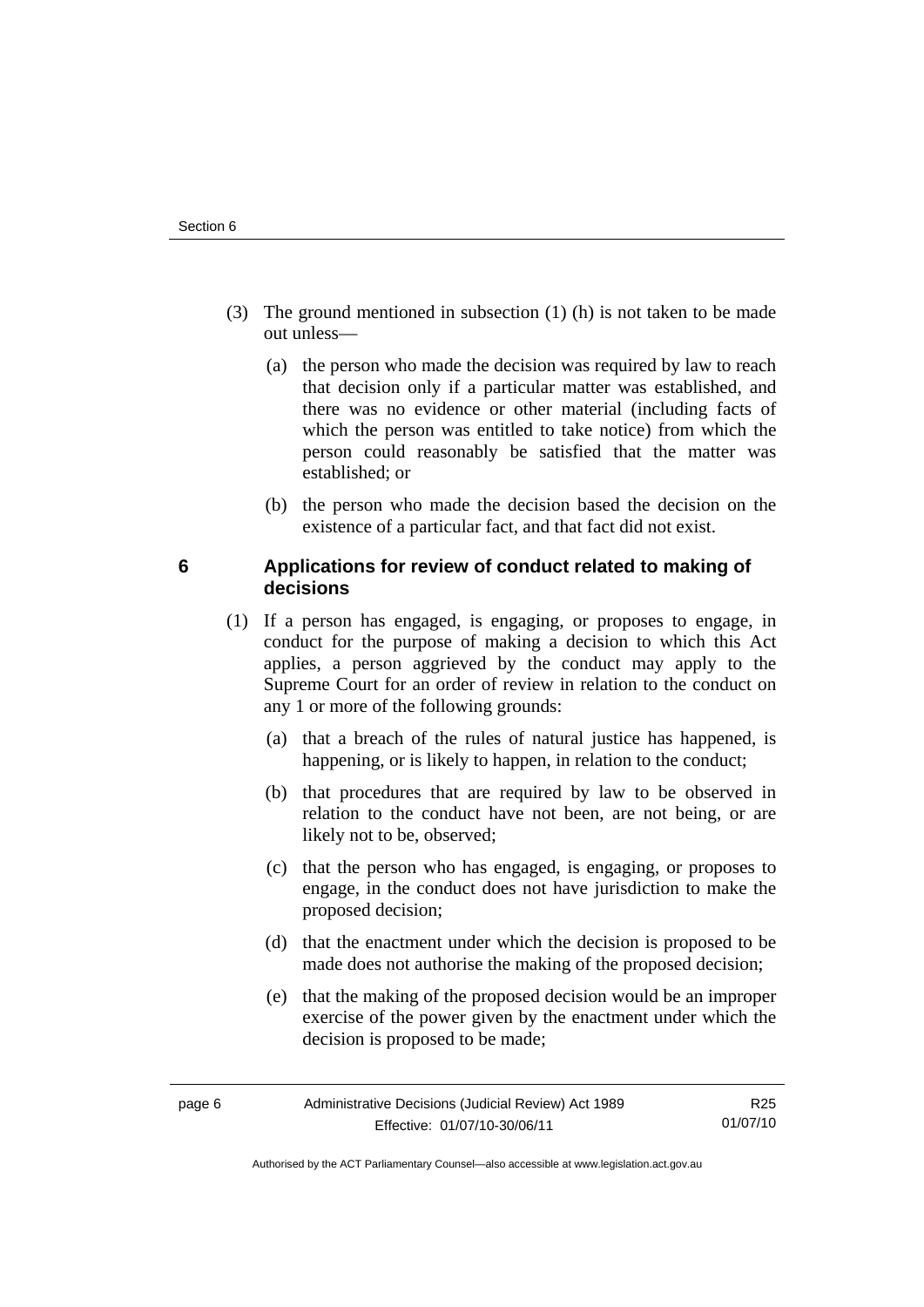- (f) that an error of law—
	- (i) has been, is being, or is likely to be, committed in the course of the conduct in the making of the proposed decision; or
	- (ii) is likely to be committed in the making of the proposed decision.
- (g) that fraud has taken place, is taking place, or is likely to take place, in the course of the conduct;
- (h) that there is no evidence or other material to justify the making of the proposed decision;
- (i) that the making of the proposed decision would be otherwise contrary to law.
- (2) The reference in subsection (1) (e) to an *improper exercise* of a power includes a reference to—
	- (a) taking an irrelevant consideration into account in the exercise of a power; and
	- (b) failing to take a relevant consideration into account in the exercise of a power; and
	- (c) an exercise of a power for a purpose other than a purpose for which the power is given; and
	- (d) an exercise of a discretionary power in bad faith; and
	- (e) an exercise of a personal discretionary power at the direction or behest of another person; and
	- (f) an exercise of a discretionary power in accordance with a rule or policy without regard to the merits of the particular case; and
	- (g) an exercise of a power that is so unreasonable that no reasonable person could have so exercised the power; and

page 7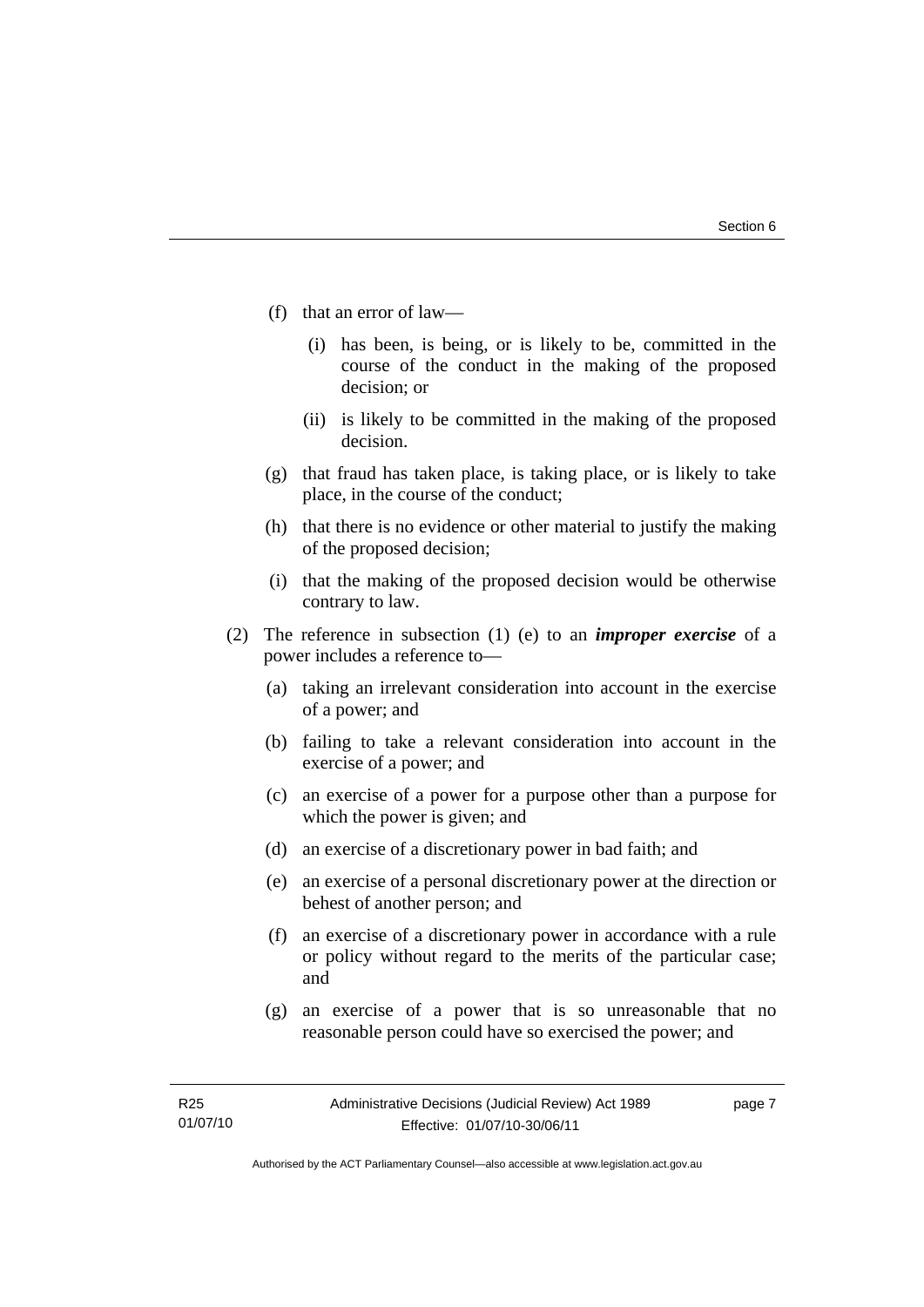- (h) an exercise of a power in such a way that the result of the exercise of the power is uncertain; and
- (i) any other exercise of a power in a way that is abuse of the power.
- (3) The ground mentioned in subsection (1) (h) is not taken to be made out unless—
	- (a) the person who proposes to make the decision is required by law to reach that decision only if a particular matter is established, and there is no evidence or other material (including facts of which the person was entitled to take notice) from which the person can reasonably be satisfied that the matter is established; or
	- (b) the person proposed to make the decision on the basis of the existence of a particular fact, and that fact does not exist.

# **7 Applications for failures to make decisions**

- $(1)$  If—
	- (a) a person has a duty to make a decision to which this Act applies; and
	- (b) there is no law that prescribes a period within which the person is required to make that decision; and
	- (c) the person has failed to make that decision;

a person aggrieved by the failure to make the decision may apply to the Supreme Court for an order of review in relation to the failure to make the decision on the ground that there has been unreasonable delay in making the decision.

- $(2)$  If—
	- (a) a person has a duty to make a decision to which this Act applies; and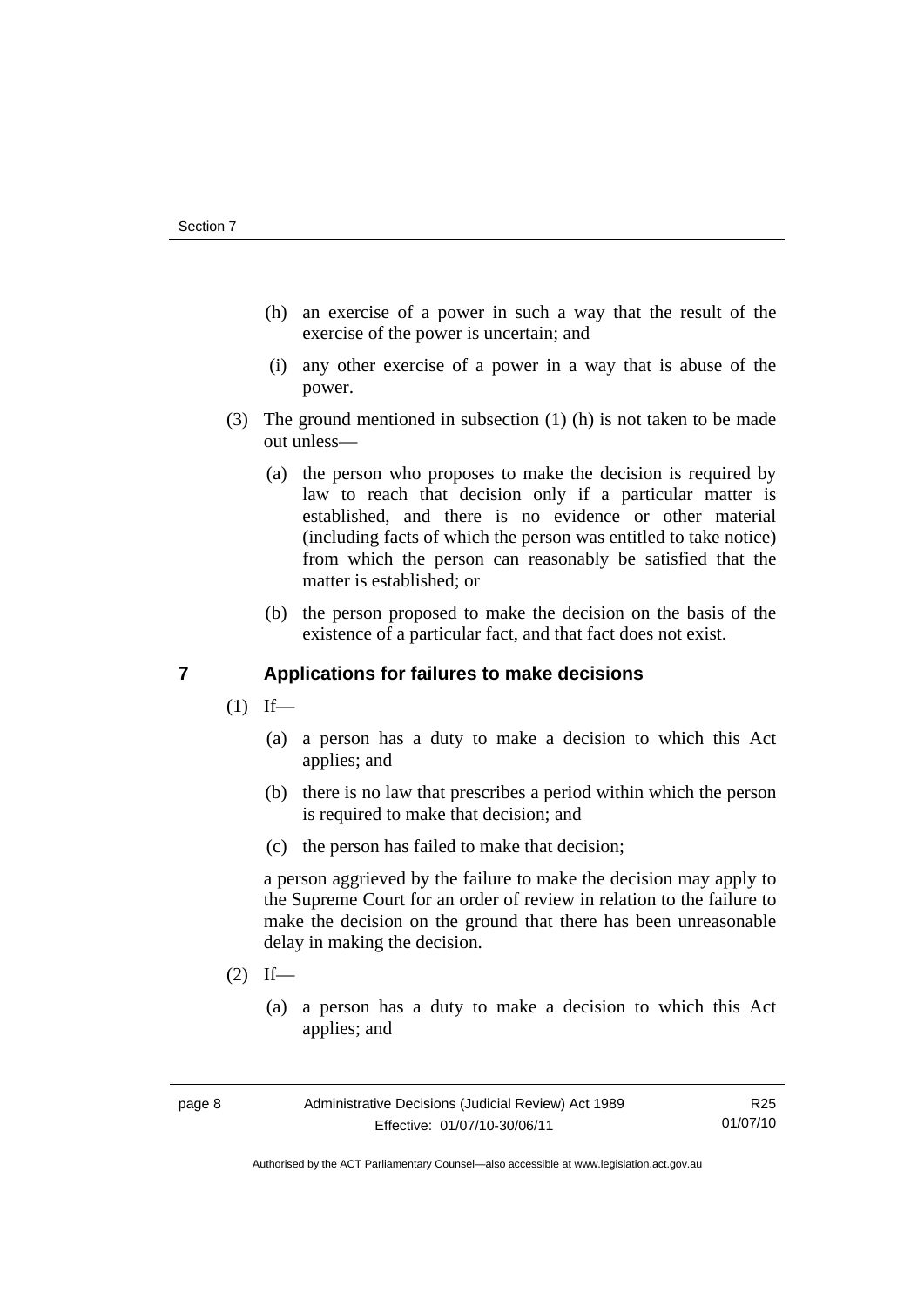- (b) a law prescribes a period within which the person is required to make that decision; and
- (c) the person has failed to make that decision before the end of that period;

a person aggrieved by the failure may apply to the Supreme Court for an order of review in relation to the failure to make the decision within that period on the ground that the person has a duty to make the decision even though the period has ended.

## **8 Effect of Act on other rights**

- (1) The rights given by section 5, section 6 and section 7 to a person to seek an order for review—
	- (a) are additional to the rights of the person to seek a review in another way; and
	- (b) must be disregarded for the *Ombudsman Act 1989*, section  $6(6)$ .

## (2) However—

- (a) the Supreme Court or any other court may, in a proceeding brought otherwise than under this Act, refuse to grant an application for review in relation to a matter if an application for review of that matter has been made to the Supreme Court under section 5, section 6 or section 7; and
- (b) the Supreme Court may, in its discretion, refuse to grant an application for review of a matter under section 5, section 6 or section 7 if—
	- (i) the applicant has sought a review by a court including the Supreme Court of the matter otherwise than under this Act; or

page 9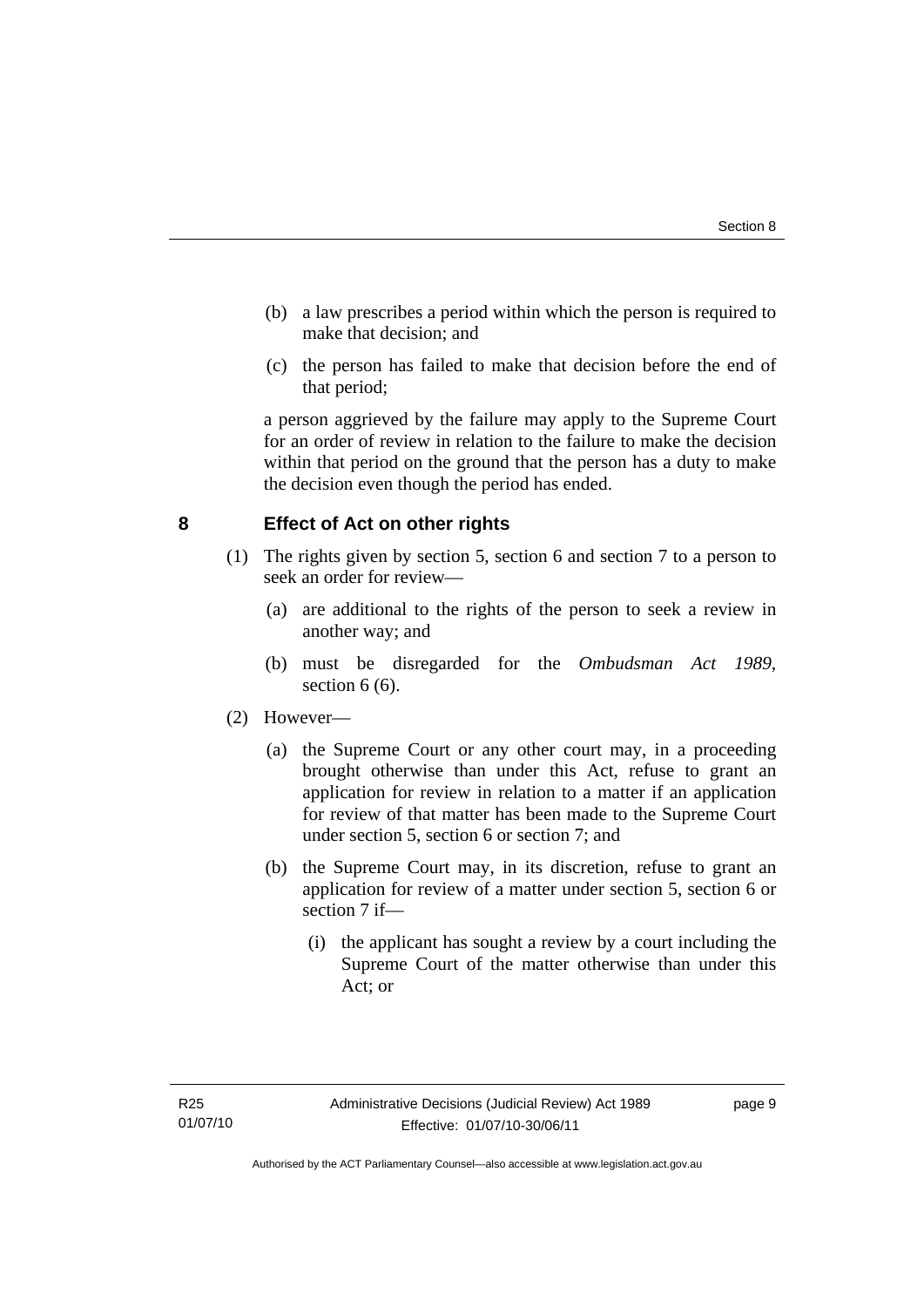- (ii) adequate provision is made by a law other than this Act under which the applicant is entitled to seek a review of that matter; or
- (iii) the matter to which the application relates arises under the *Planning and Development Act 2007* or the *Heritage Act 2004* and is a matter being reviewed, or for which application has been made for review, under a law other than this Act, whether on the application of the person who has made application to the Supreme Court for review of the matter under this Act or anyone else.
- (3) In this section:

*review* includes—

- (a) a review by way of reconsideration, rehearing or appeal; and
- (b) the grant of an injunction; and
- (c) the making of a prerogative order, declaration or other order.

## **9 Applications for order of review must set out grounds**

An application to the Supreme Court for an order of review must set out the grounds of the application.

## **10 Period in which application for order of review must be made**

- (1) An application to the Supreme Court for an order of review in relation to a decision that has been made (including a decision made after the end of the period within which it was required to be made) must be made within the period required by subsection (2) (or any further time allowed by the court) if the terms of the decision were—
	- (a) recorded in writing; and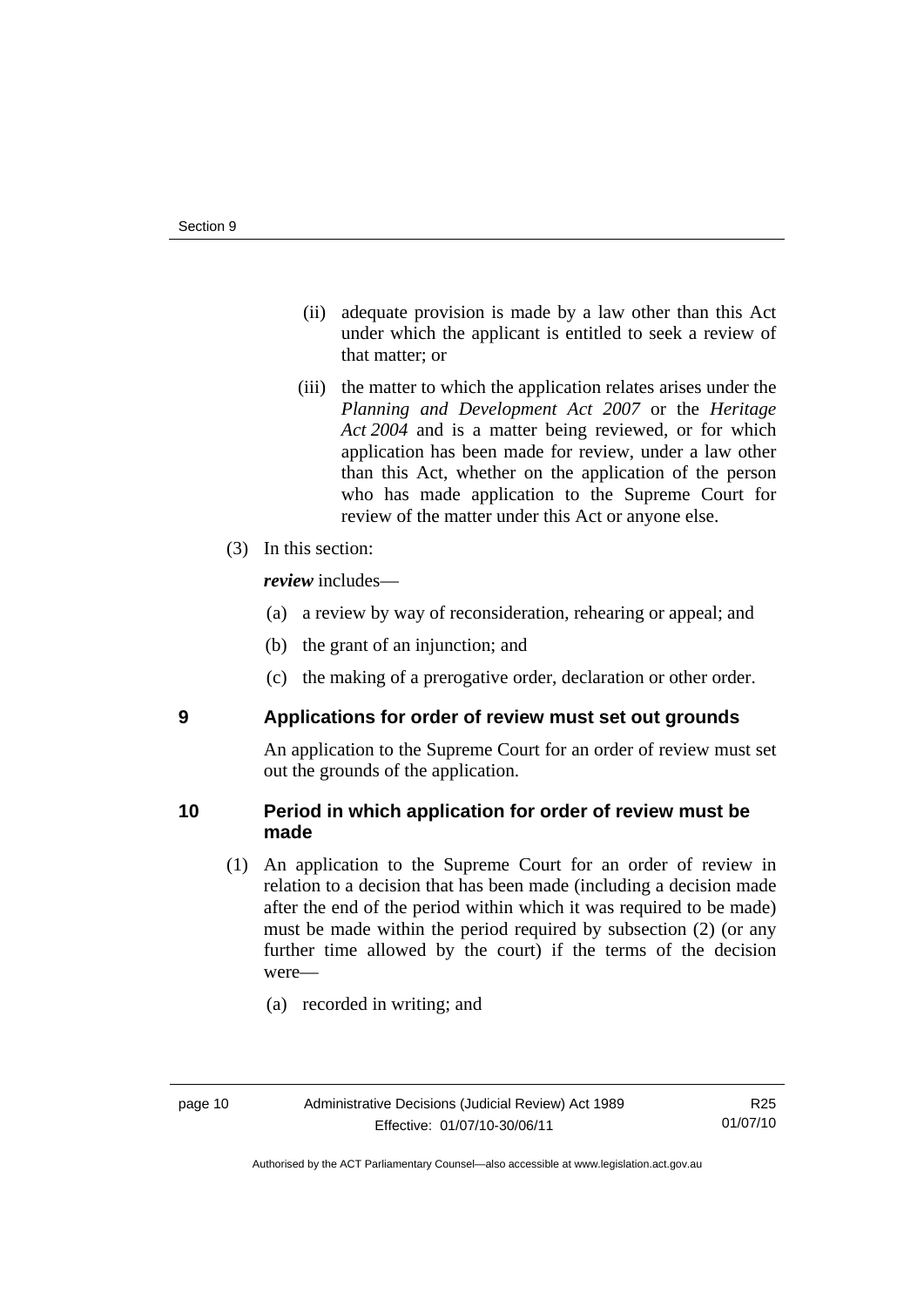- (b) set out in a document that was given to the applicant.
- *Note* The court may allow further time after the end of the period required by s (2) (see Legislation Act, s 151C).
- (2) For subsection (1), the period within which an application for an order of review is required to be made is the period beginning on the day the decision is made and ending 28 days after the relevant day.
- (3) If there is no period prescribed for making an application for an order for review in relation to a particular decision, the Supreme Court may refuse to consider an application for an order for review in relation to the decision if it is of the opinion that the application was not made within a reasonable time after the decision was made.
- (4) If there is no period prescribed for making an application by a particular person for an order for review in relation to a particular decision, the Supreme Court may refuse to consider an application by the person for an order for review in relation to the decision if it is of the opinion that the application was not made within a reasonable time after the decision was made.
- (5) In forming an opinion for subsection (3) or (4), the Supreme Court—
	- (a) must have regard to—
		- (i) the time when the applicant became aware of the decision; and
		- (ii) if subsection (4) applies—the period prescribed for the making of an application by anyone else for an order of review in relation to the decision; and
	- (b) may have regard to anything else it considers relevant.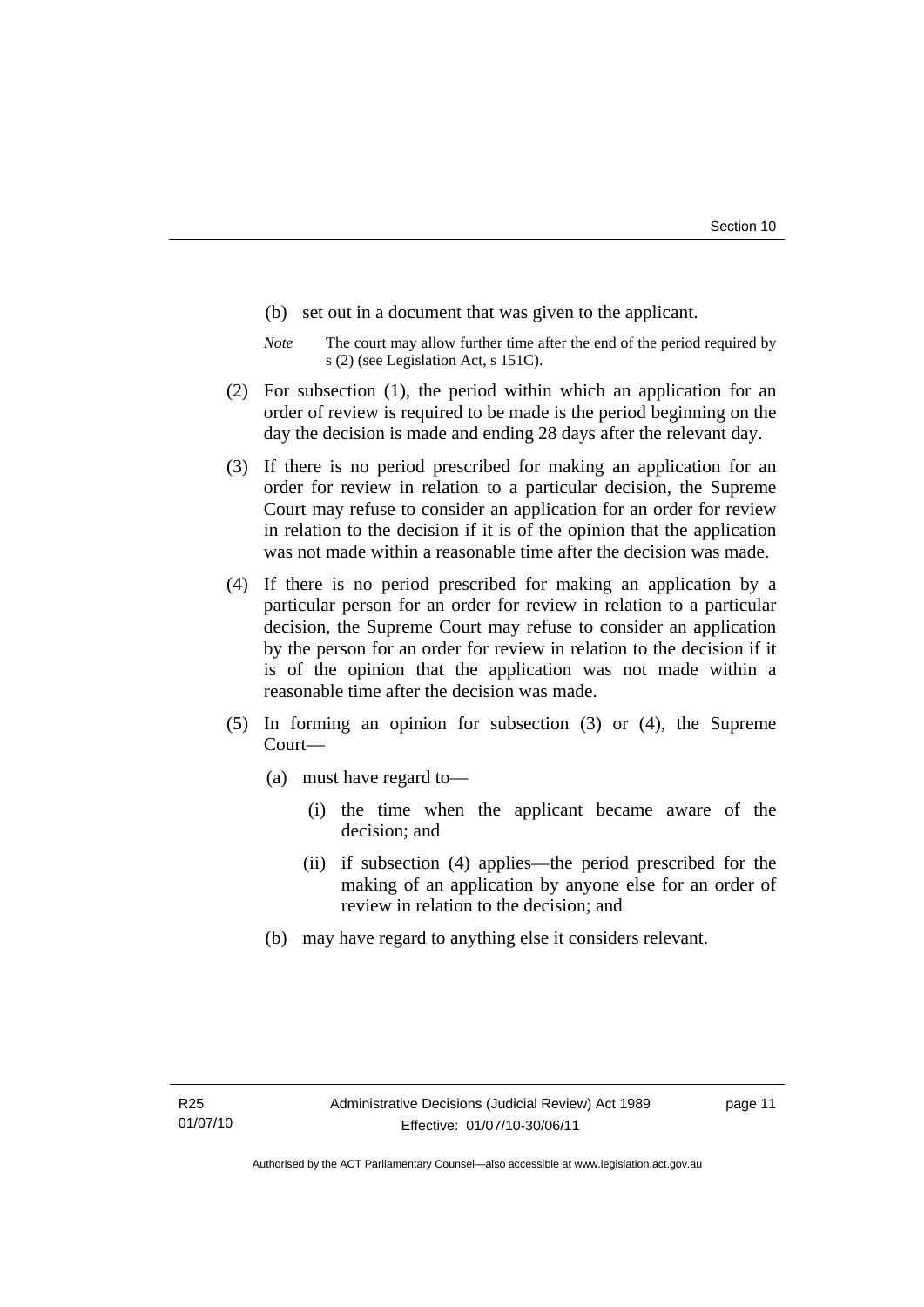(6) In subsection (2):

*relevant day* means—

 (a) if the decision includes, or is accompanied by, a written statement of reasons for the decision—the day a document setting out the terms of the decision is given to the applicant; or

*Note* For the meaning of *statement of reasons*, see the dict.

- (b) if paragraph (a) does not apply and a written statement of reasons for the decision is given to the applicant (otherwise than because of a request under section 13 (1)) not later than 28 days after the day a document setting out the terms of the decision is given to the applicant—the day the statement is given to the applicant; or
- (c) if paragraph (a) does not apply and the applicant requests the person who made the decision to give a statement under section 13 $(1)$ —
	- (i) the day the statement is given to the applicant; or
	- (ii) the day the applicant is told under section 13 (3) that the applicant was not entitled to make the request; or
	- (iii) the day the Supreme Court makes an order under section 13 (6) declaring that the applicant was not entitled to make the request; or
	- (iv) the day the applicant is told under section 14 (3) or section 15 (3) that the statement will not be given to the applicant.
- (d) in any other case—the day a document setting out the terms of the decision.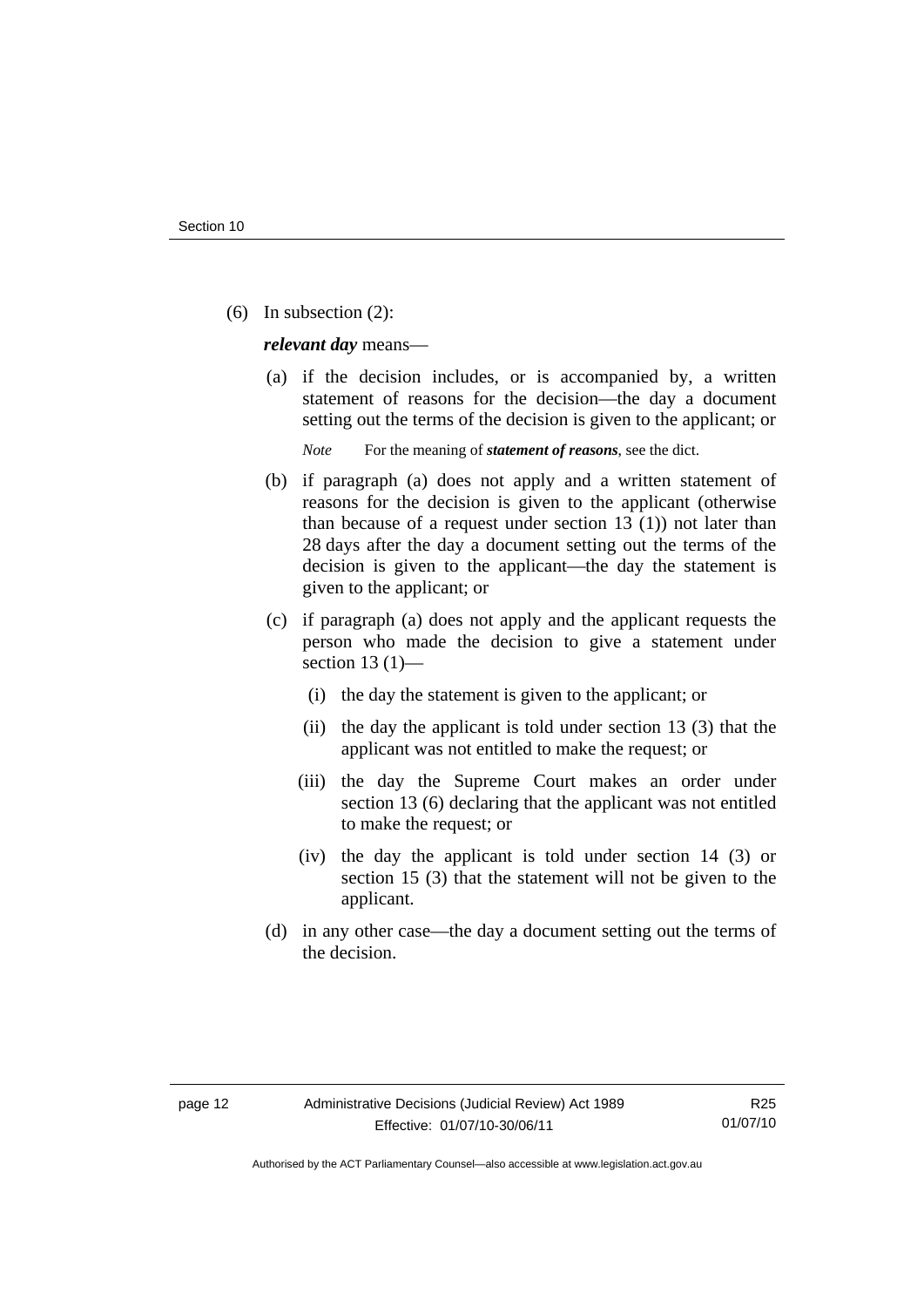# **11 Application for order of review not limited to grounds in application**

The applicant for an order of review is not limited to the grounds set out in the application but, if the applicant wishes to rely on a ground not set out in the application, the Supreme Court may direct the application be amended to state the ground.

# **12 Application to be made a party to a proceeding**

- (1) A person interested in a decision, conduct or failure in relation to which an application has been made to the Supreme Court under this Act may apply to the Supreme Court to be made a party to the application.
- (2) The Supreme Court may, in its discretion—
	- (a) grant the application either unconditionally or subject to the conditions that it considers appropriate; or
	- (b) refuse the application.

# **13 Reasons for decision may be obtained**

(1) If a person (the *decision-maker*) makes a decision to which this section applies, a person (the *requester*) who is entitled to make an application to the Supreme Court under section 5 in relation to the decision may, in writing, request the decision-maker to provide a written statement of reasons in relation to the decision.

*Note* For the meaning of *statement of reasons*, see the dict.

 (2) The decision-maker must, as soon as practicable and in any event not later than 28 days after the day the decision-maker receives the request (the *request day*), prepare the statement and give it to the requester.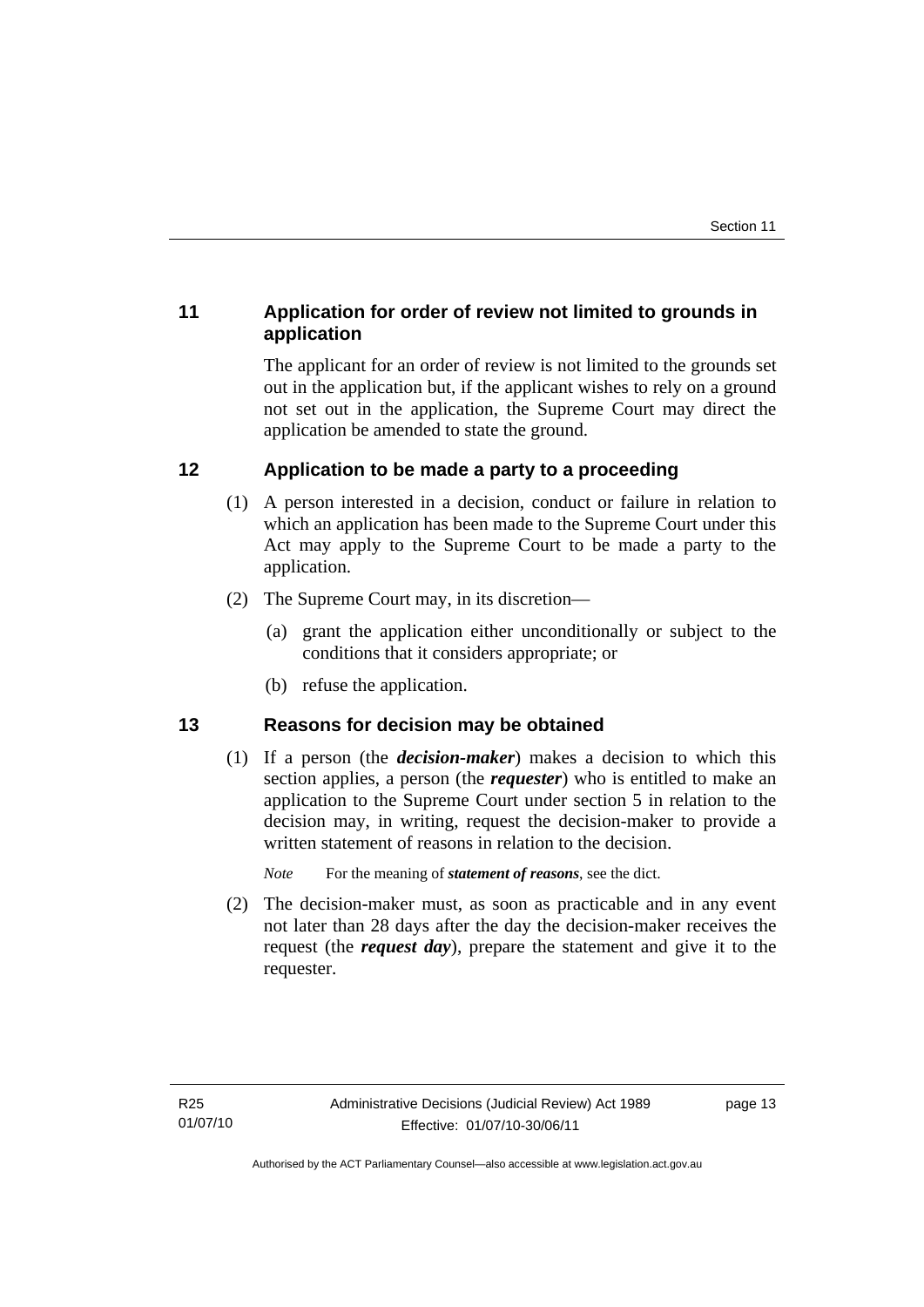- (3) If the decision-maker is of the opinion that the requester was not entitled to make the request, the decision-maker may, not later than 28 days after the request day—
	- (a) give to the requester written notice of the decision-maker's opinion; or
	- (b) apply to the Supreme Court under subsection (6) for an order declaring that the requester was not entitled to make the request.
- (4) Despite subsection (2), if the decision-maker gives notice under subsection (3) or applies to the Supreme Court under subsection (6), the decision-maker is not required to comply with the request unless—
	- (a) the court, on an application under subsection (6), orders the decision-maker to give the statement; or
	- (b) the decision-maker has applied to the court under subsection (6) for an order declaring that the requester was not entitled to make the request and the court refuses the application.
- (5) If subsection (4) (a) or (b) applies, the decision-maker must prepare the statement and give it to the requester not later than 28 days after the day of the Supreme Court's decision.
- (6) On the application of either the decision-maker or requester under this subsection, the Supreme Court may make an order declaring that the requester was, or was not, entitled to make the request.
- (7) Despite subsection (2), the decision-maker may refuse to prepare and give the statement to the requester if—
	- (a) for a decision the terms of which were recorded in writing and set out in a document that was given to the requester—the request was made later than 28 days after the day the document was given to the requester; or

R25 01/07/10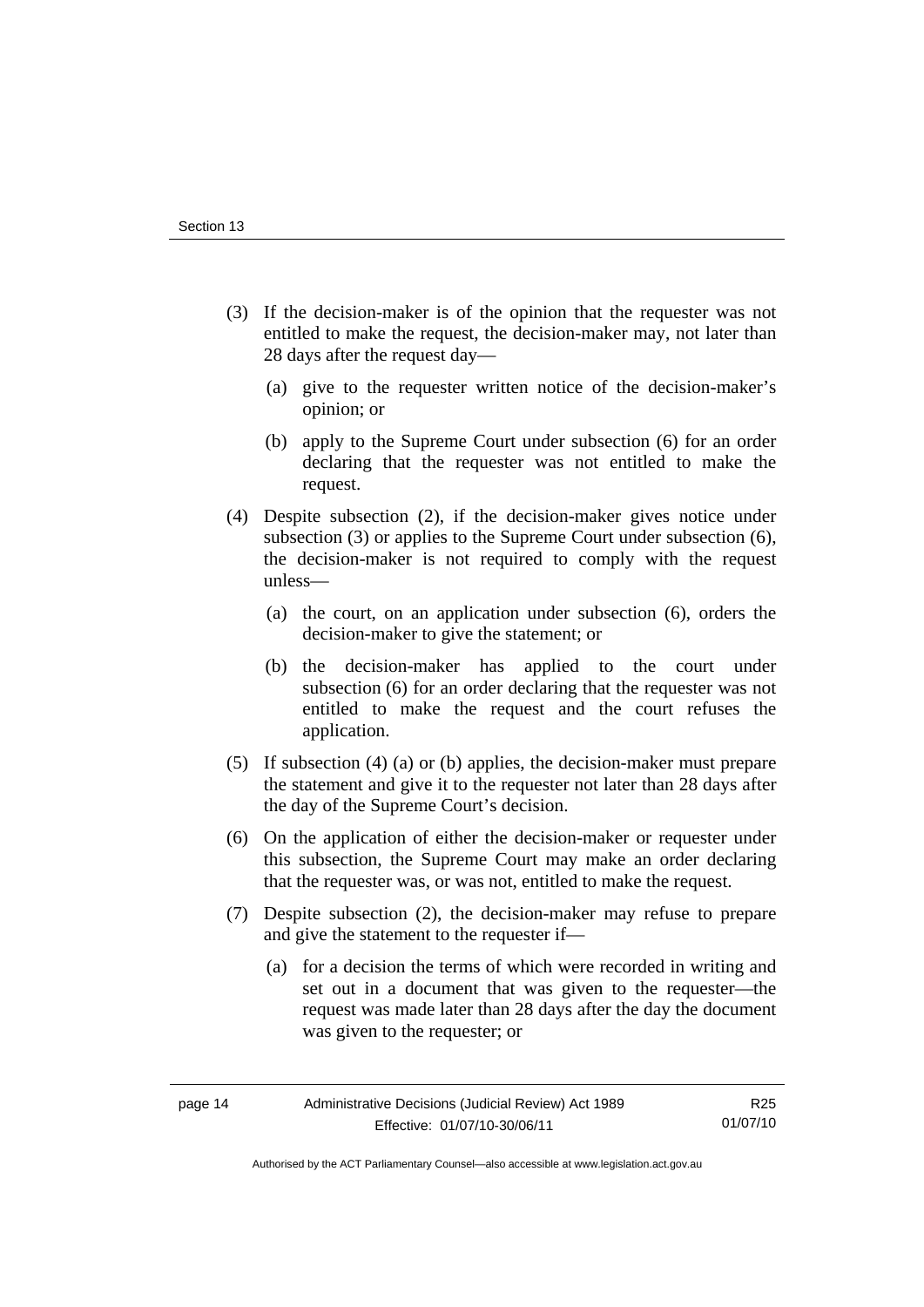- (b) in any other case—the relevant request was not made within a reasonable time after the decision was made.
- (8) If subsection (7) (a) or (b) applies, the decision maker must give to the requester, not later than 14 days after the request day, written notice stating—
	- (a) that the statement will not be given to the requestor; and
	- (b) the reasons why it will not be given.
- (9) For subsection (7) (b), a request for a statement in relation to a decision is taken to have been made within a reasonable time after the decision was made if the Supreme Court, on application by the requester, declares that the request was made within a reasonable time after the decision was made.
- (10) On application by the requester under this subsection, the Supreme Court may order the decision-maker to give the requester, within a stated period, an additional statement containing better particulars in relation to stated matters if the court considers that the statement given to the requester does not contain adequate particulars, in relation to the decision.
- (11) A regulation may declare decisions not to be decisions to which this section applies.
- (12) A regulation made under subsection (11) applies only in relation to decisions made after the regulation takes effect.
- (13) In this section:

*decision to which this section applies* means a decision to which this Act applies, other than—

- (a) a decision to which the *ACT Civil and Administrative Tribunal Act 2008*, section 22B (Requirement to give reasons statement) applies; or
- (b) a decision that includes, or is accompanied by, a statement of reasons; or

| Administrative Decisions (Judicial Review) Act 1989<br>R25 |                              | page 15 |
|------------------------------------------------------------|------------------------------|---------|
| 01/07/10                                                   | Effective: 01/07/10-30/06/11 |         |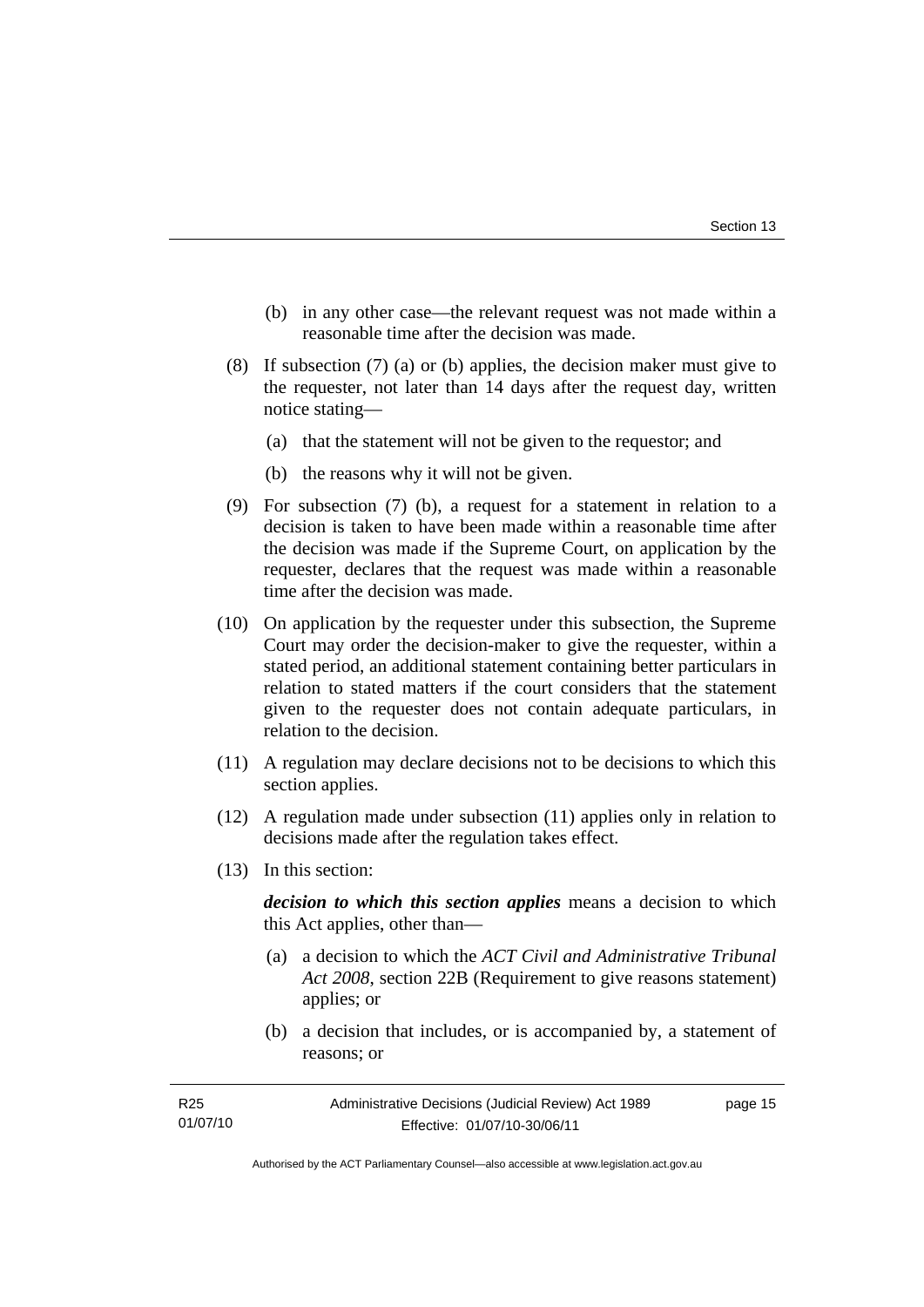(c) a decision mentioned in schedule 2.

## **14 Certain information not required to be disclosed**

- (1) This section applies in relation to any information to which a request made to a person under section 13 (1) relates if the information—
	- (a) relates to the personal affairs or business affairs of a person other than the person making the request; and
	- (b) is information—
		- (i) that was supplied in confidence; or
		- (ii) the publication of which would reveal a trade secret; or
		- (iii) that was provided in compliance with a duty imposed by an enactment; or
		- (iv) the giving of which in accordance with the request would be in contravention of an enactment that expressly imposes on the person to whom the request is made a duty not to divulge or communicate information of that kind—
			- (A) to anyone; or
			- (B) to anyone, other than a particular person; or
			- (C) except in particular circumstances.
- (2) If a person has been requested under section 13 (1) to give a statement to a person—
	- (a) the person to whom the request is made is not required to include in the statement any information in relation to which this section applies; and
	- (b) if the statement would be false or misleading if it did not include the information—the person is not required to give the statement.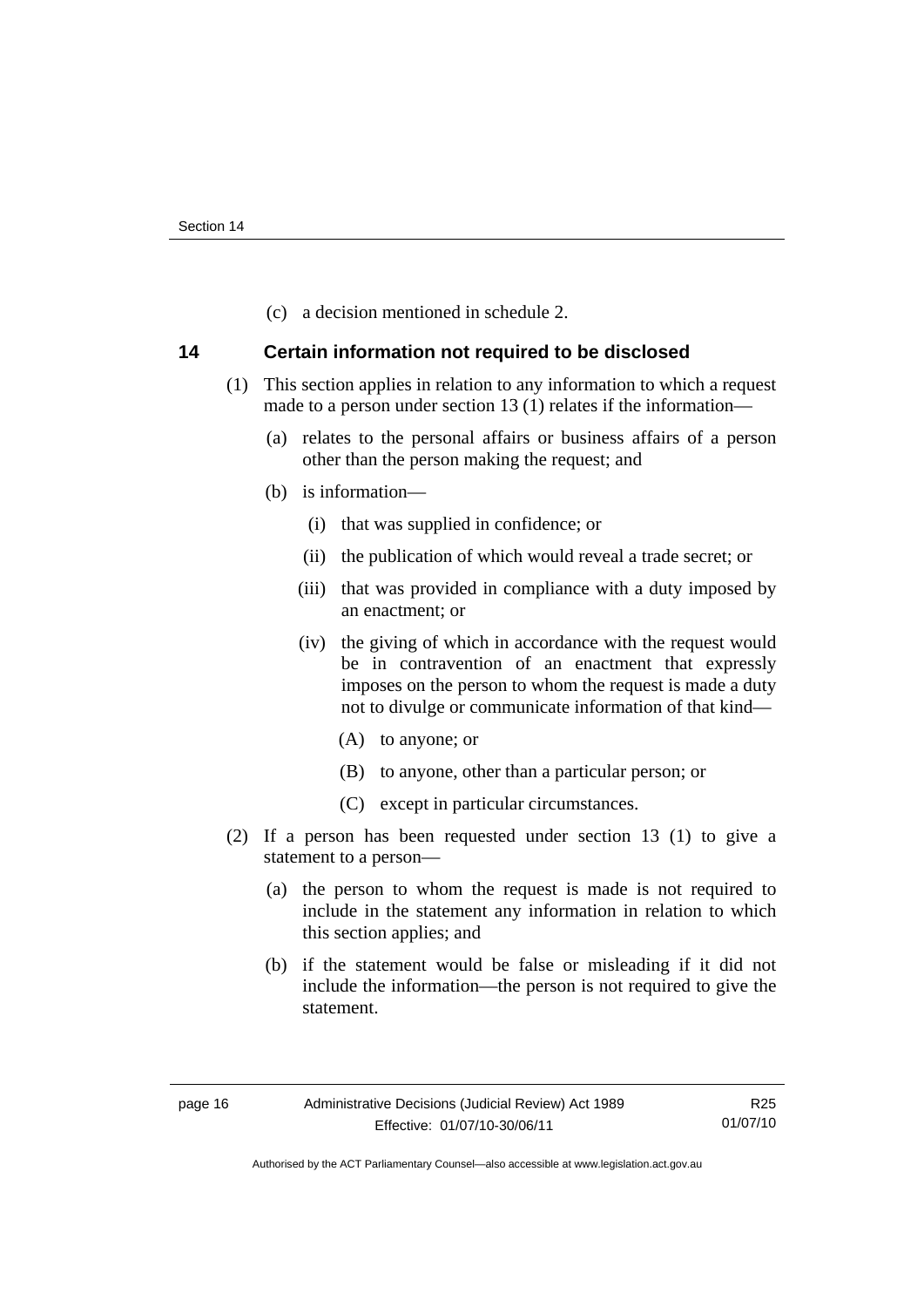- (3) If, under subsection (2), information is not included in a statement provided by a person or a statement is not provided by a person, the person must provide written notice to the person who requested the statement—
	- (a) if information is not included in a statement—stating that the information is not so included and giving the reason for not including the information; or
	- (b) if a statement is not provided—stating that the statement will not be provided and giving the reason for not providing the statement.
- (4) This section does not affect the power of the Supreme Court to make an order for the discovery of documents or to require the giving of evidence or the production of documents to the court.

# **15 Ministerial certificate about disclosure of information**

- (1) This section applies to information relating to a matter if the Minister certifies, in writing, that the disclosure of information relating to the matter would be contrary to the public interest—
	- (a) because it would involve the disclosure of deliberations or a decision of the Executive or of a committee of the Executive; or
	- (b) for any other stated reason that could form the basis for a claim in a judicial proceeding that the information should not be disclosed.
- (2) If a person has been requested under section 13 to give a statement to a person—
	- (a) the person to whom the request is made is not required to include in the statement any information in relation to which this section applies; and

page 17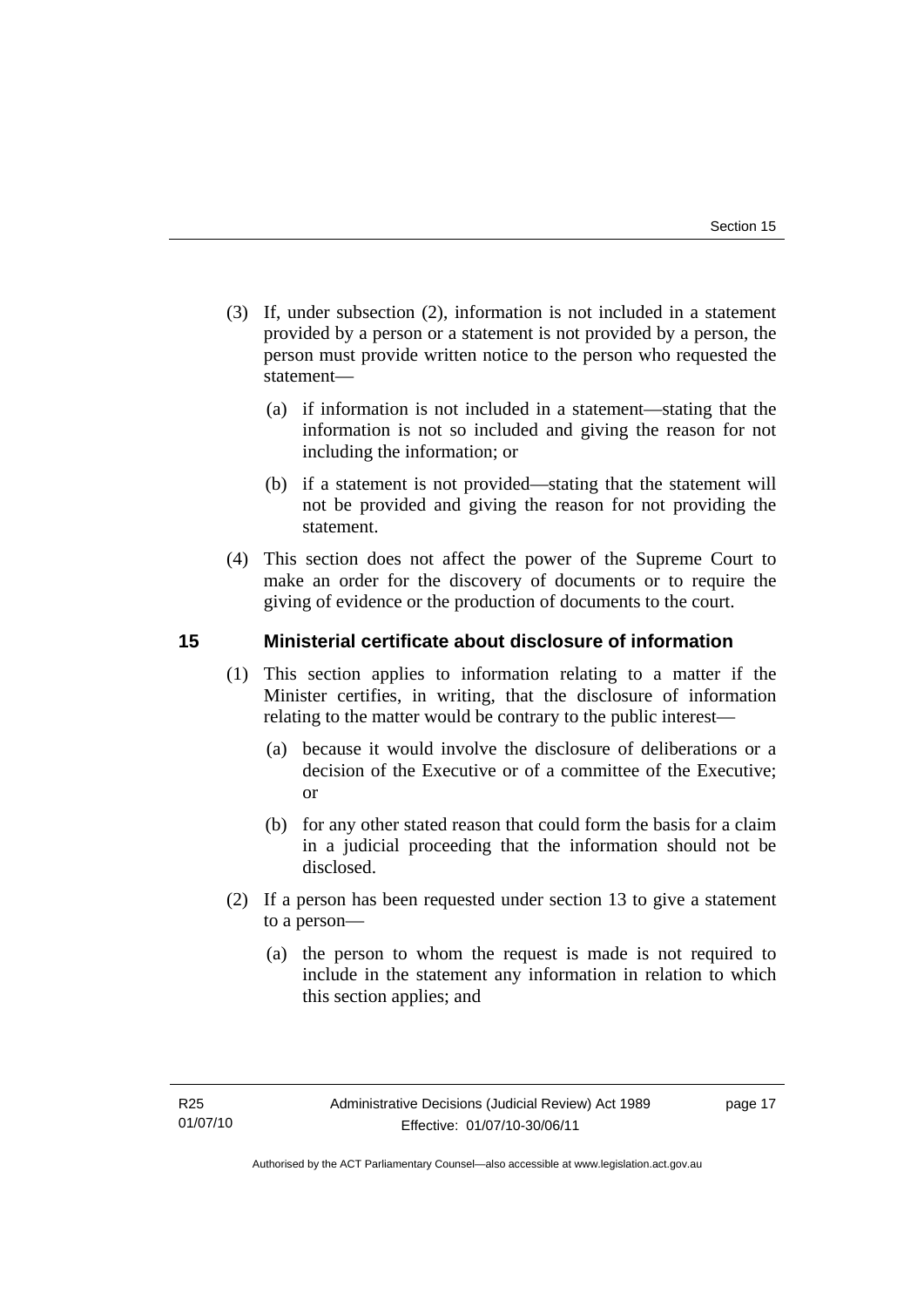- (b) if the statement would be false or misleading if it did not include the information—the person is not required to give the statement.
- (3) If, under subsection (2), information is not included in a statement provided by a person or a statement is not provided by a person, the person must give a written notice to the person who requested the statement—
	- (a) if information is not included in a statement—stating that the information is not so included and giving the reason for not including the information; or
	- (b) if a statement is not provided—stating that the statement will not be provided and giving the reason for not providing the statement.
- (4) This section does not affect the power of the Supreme Court to make an order for the discovery of documents or to require the giving of evidence or the production of documents to the court.

# **16 Stay of proceedings**

- (1) The making of an application to the Supreme Court under section 5 in relation to a decision does not affect the operation of the decision or prevent the implementation of the decision, but—
	- (a) the Supreme Court may, by order, on the conditions (if any) that the court decides, suspend the operation of the decision; and
	- (b) the Supreme Court may order, on the conditions (if any) that the court decides, a stay of all or any proceedings under the decision.
- (2) The Supreme Court may make an order under subsection (1) on its own initiative or on the application of the person who made the application under section 5.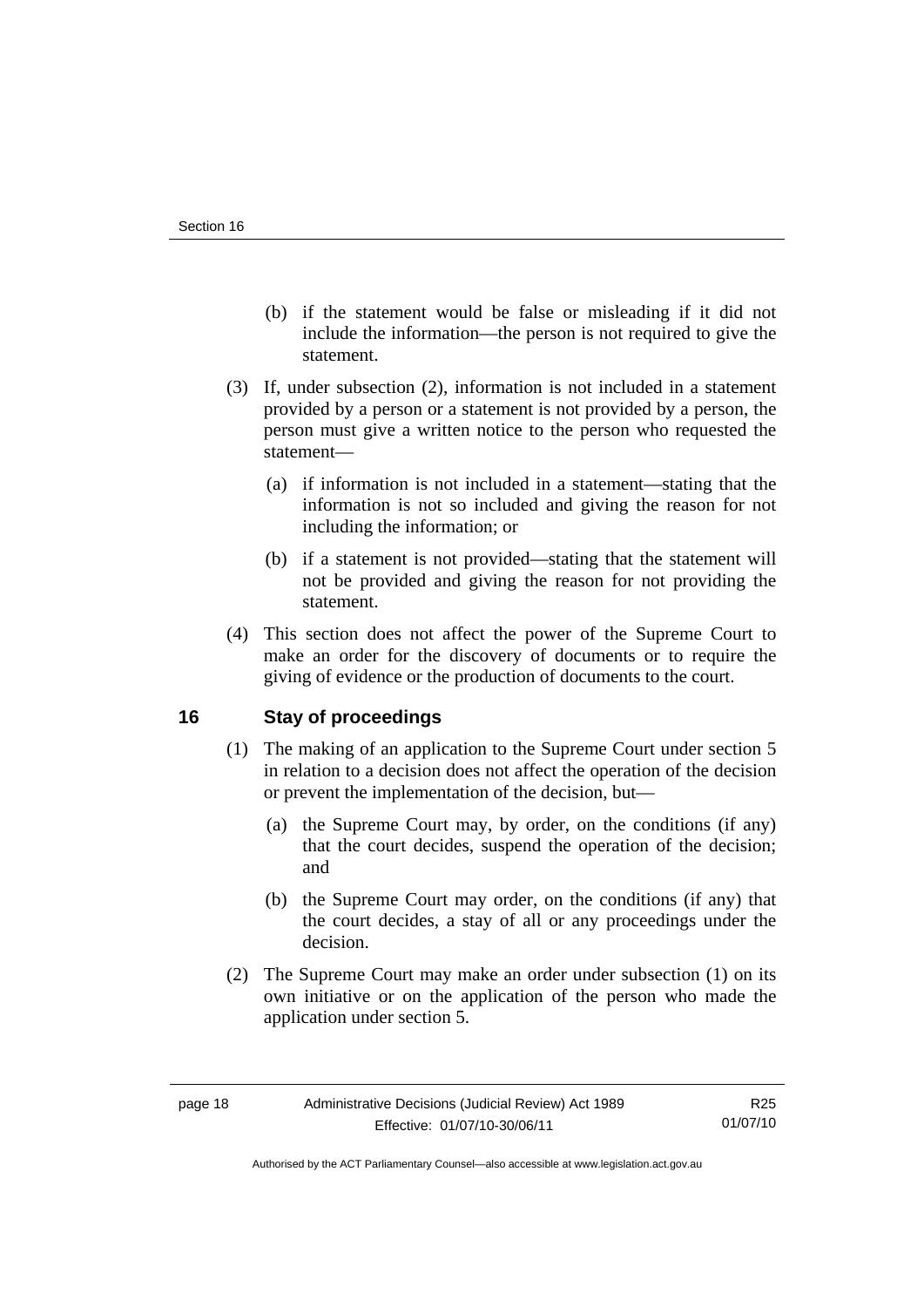# **17 Powers of Supreme Court in relation to applications for order of review**

- (1) On an application for an order of review in relation to a decision, the Supreme Court may, in its discretion, make all or any of the following orders:
	- (a) an order quashing or setting aside the decision, or a part of the decision, with effect from the date of the order or from the earlier or later date that the court specifies;
	- (b) an order referring the matter to which the decision relates to the person who made the decision for further consideration, subject to the directions that the court considers appropriate;
	- (c) an order declaring the rights of the parties in relation to any matter to which the decision relates;
	- (d) an order directing any of the parties to do, or to refrain from doing, anything to do justice between the parties.
- (2) On an application for an order of review in relation to conduct that has been, is being, or is proposed to be, engaged in for the purpose of the making of a decision, the Supreme Court may, in its discretion, make either or both of the following orders:
	- (a) an order declaring the rights of the parties in relation to any matter to which the conduct relates;
	- (b) an order directing any of the parties to do, or to refrain from doing, anything to do justice between the parties.
- (3) On an application for an order of review in relation to a failure to make a decision, or in relation to a failure to make a decision within the period within which the decision was required to be made, the Supreme Court may, in its discretion, make all or any of the following orders:
	- (a) an order directing the making of the decision;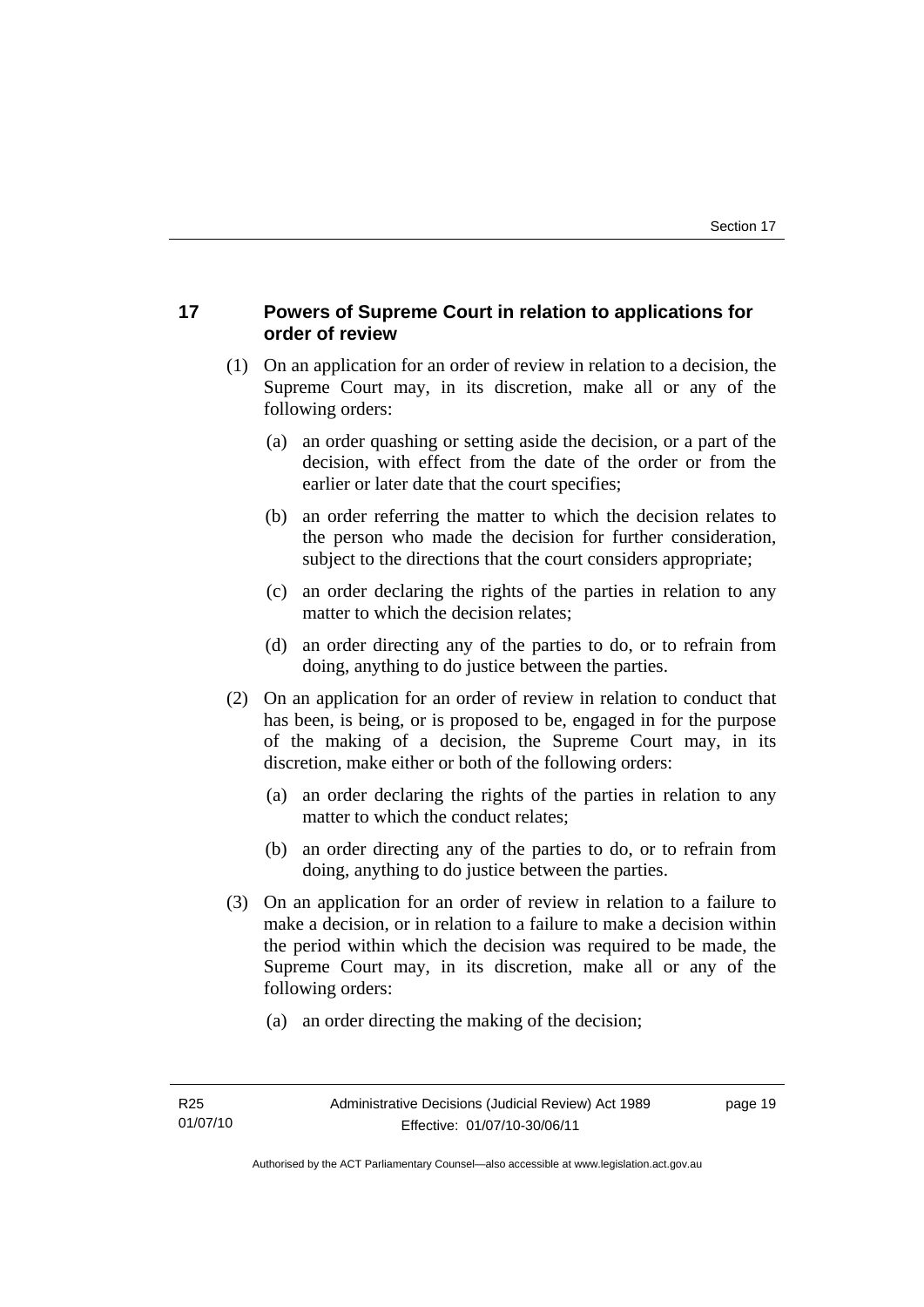- (b) an order declaring the rights of the parties in relation to the making of the decision;
- (c) an order directing any of the parties to do, or to refrain from doing, anything to do justice between the parties.
- (4) The Supreme Court may at any time, on its own initiative or on the application of any party, revoke, vary, or suspend the operation of any order made by it under this section.

# **18 Change in person holding, or performing the duties of, an office**

- (1) This section applies if—
	- (a) a person has, in the performance of the duties of an office, made a decision in relation to which an application may be made to the Supreme Court under this Act; and
	- (b) the person no longer holds, or, for whatever reason, is not performing the duties of, that office.
- (2) This Act has effect as if the decision had been made by—
	- (a) the person for the time being holding or performing the duties of that office; or
	- (b) if there is no person for the time being holding or performing the duties of that office or that office no longer exists—the person that the Minister administering the enactment under which the decision was made, or a person authorised by that Minister, specifies.

## **19 Intervention by Minister**

- (1) The Minister may, on behalf of the Territory, intervene in a proceeding before the Supreme Court under this Act.
- (2) If the Minister intervenes in a proceeding—
	- (a) the Minister is taken to be a party to the proceeding; and

| page 20 | Administrative Decisions (Judicial Review) Act 1989 | R25 |
|---------|-----------------------------------------------------|-----|
|         | Effective: 01/07/10-30/06/11                        |     |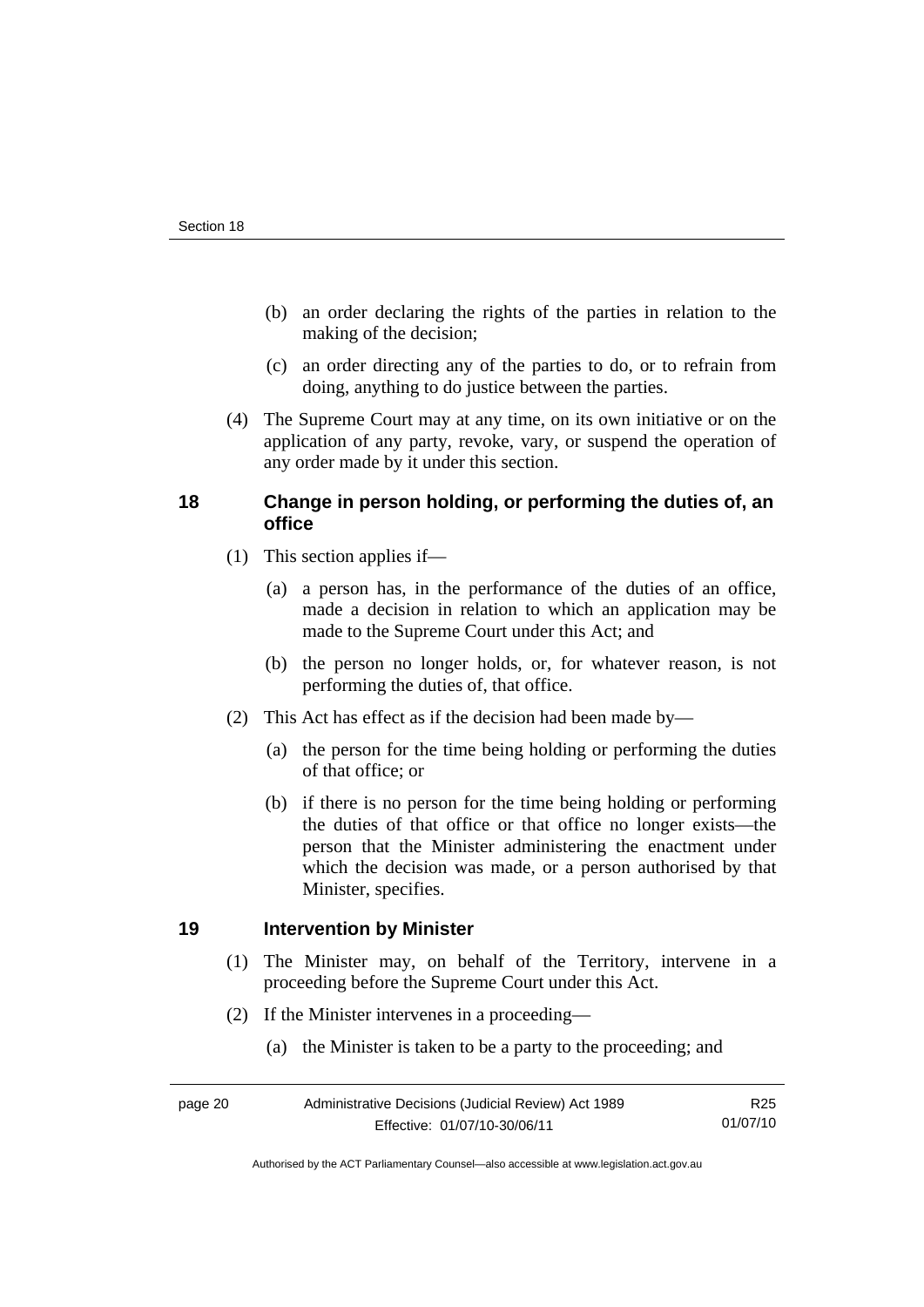(b) the Supreme Court may, in the proceeding, make orders about costs against the Territory that the court considers appropriate.

## **20 Act not to apply to certain decisions**

- (1) A regulation may declare decisions to be decisions that are not subject to judicial review by the Supreme Court under this Act.
- (2) If a regulation is so made in relation to a decision—
	- (a) section 5 does not apply in relation to that decision; and
	- (b) section 6 does not apply in relation to conduct that has been, is being, or is proposed to be, engaged in for the purpose of making that decision; and
	- (c) section 7 does not apply in relation to a failure to make that decision.
- (3) A regulation made for subsection (1) applies only in relation to decisions made after the regulation take effect.

## **21 Regulation-making power**

The Executive may make regulations for this Act.

*Note* A regulation must be notified, and presented to the Legislative Assembly, under the Legislation Act.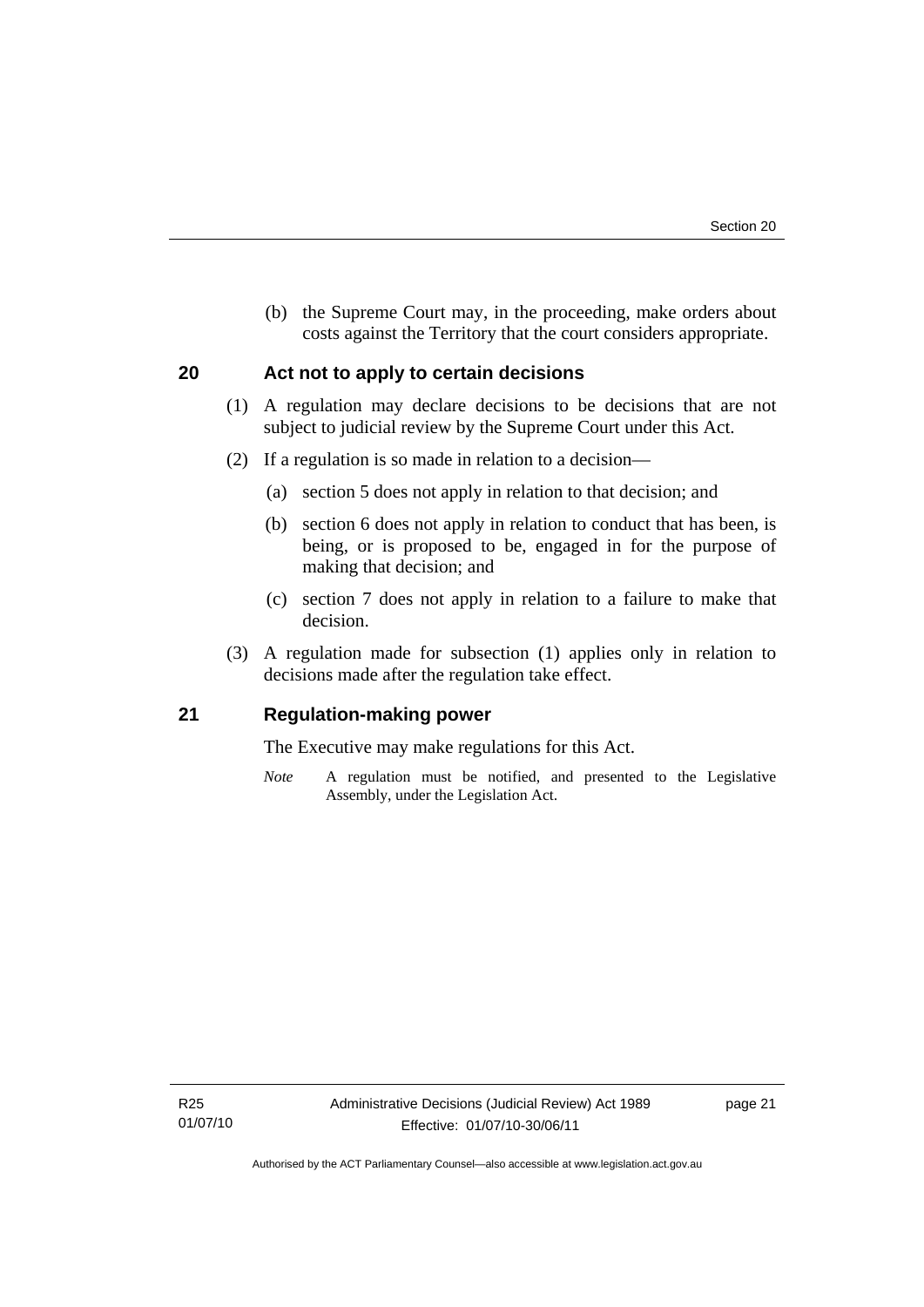# **Schedule 1 Decisions to which this Act does not apply**

(see dict, def *decision to which this Act applies*)

| column 1 | column <sub>2</sub>                                   | column 3                                                                                                                                                                                                                                                                                                                                                                                                                                                                     |
|----------|-------------------------------------------------------|------------------------------------------------------------------------------------------------------------------------------------------------------------------------------------------------------------------------------------------------------------------------------------------------------------------------------------------------------------------------------------------------------------------------------------------------------------------------------|
| item     | enactment                                             | decision under enactment                                                                                                                                                                                                                                                                                                                                                                                                                                                     |
| 1        | <b>Building Act 2004</b>                              | a decision under section 96 (Approval of fidelity<br>$\bullet$<br>fund schemes)<br>a decision under section 107 (Suspension or<br>cancellation of approval of approved scheme)                                                                                                                                                                                                                                                                                               |
| 2        | Confiscation of<br><b>Criminal Assets Act</b><br>2003 | any decision                                                                                                                                                                                                                                                                                                                                                                                                                                                                 |
| 3        | Crimes (Restorative<br>Justice) Act 2004              | any decision                                                                                                                                                                                                                                                                                                                                                                                                                                                                 |
| 4        | Crimes (Sentence<br>Administration) Act<br>2005       | A decision of the chief executive under any of the<br>following provisions:<br>section 20 (Directions to escort officers)<br>section 31 (Early release of offender)<br>section 37 (Full-time detention—return<br>from NSW)<br>section 45 (Periodic detention—alcohol<br>and drug tests)<br>section 46 (Periodic detention—personal<br>searches)<br>section 95 (Community service work—<br>alcohol and drug tests)<br>section 96 (Community service work—<br>frisk searches). |

page 22 Administrative Decisions (Judicial Review) Act 1989 Effective: 01/07/10-30/06/11

R25 01/07/10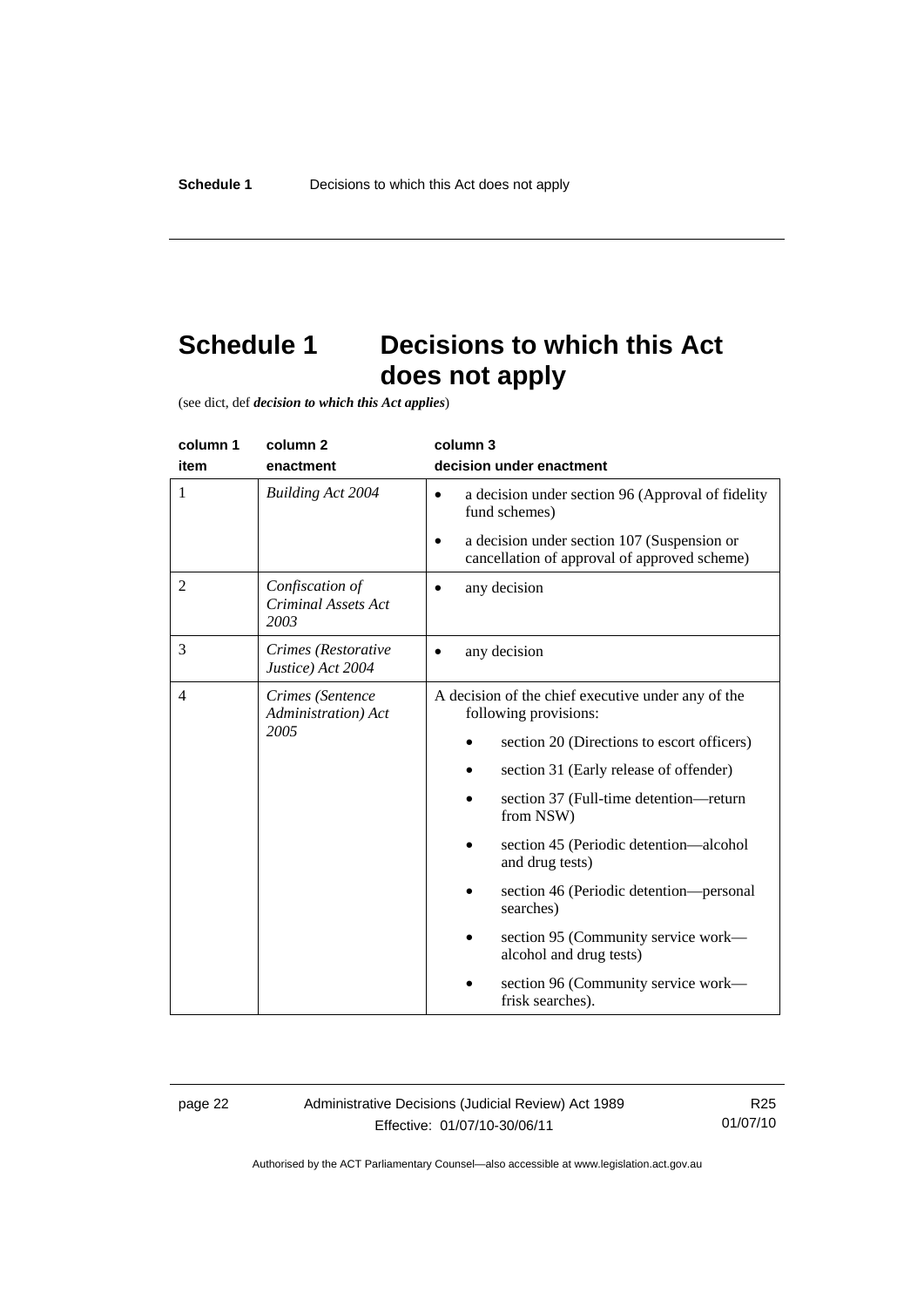| column 1<br>item | column <sub>2</sub><br>enactment                                            | column 3<br>decision under enactment                                                                                                                                             |
|------------------|-----------------------------------------------------------------------------|----------------------------------------------------------------------------------------------------------------------------------------------------------------------------------|
| 5                | Duties Act 1999                                                             | a decision making or forming part of the process<br>$\bullet$<br>of making, or leading up to the making of, an<br>assessment<br>a decision disallowing, completely or partly, an |
|                  |                                                                             | objection to an assessment<br>a decision refusing to amend, completely or<br>partly, an assessment                                                                               |
| 6                | Electoral Act 1992                                                          | a decision under part 4 (Electorates)<br>$\bullet$                                                                                                                               |
| 7                | <b>Financial Institutions</b><br>Duty Act 1987 (which<br>has been repealed) | a decision making or forming part of the process<br>$\bullet$<br>of making, or leading up to the making, of an<br>assessment                                                     |
|                  |                                                                             | a decision disallowing, completely or partly, an<br>objection to an assessment                                                                                                   |
|                  |                                                                             | a decision refusing to amend, completely or<br>partly, an assessment                                                                                                             |
| 8                | Gene Technology (GM<br>Crop Moratorium)                                     | a decision of the Minister under section 7<br>(Moratorium orders)                                                                                                                |
|                  | Act 2004                                                                    | a decision of the Minister under section 8<br>$\bullet$<br>(Exemptions)                                                                                                          |
| 9                | Gungahlin Drive<br><b>Extension Authorisation</b><br>Act 2004               | any decision                                                                                                                                                                     |
| 10               | <b>Health Practitioner</b><br><b>Regulation National</b><br>Law (ACT)       | any decision                                                                                                                                                                     |
| 11               | Inquiries Act 1991                                                          | any decision                                                                                                                                                                     |

R25 01/07/10 page 23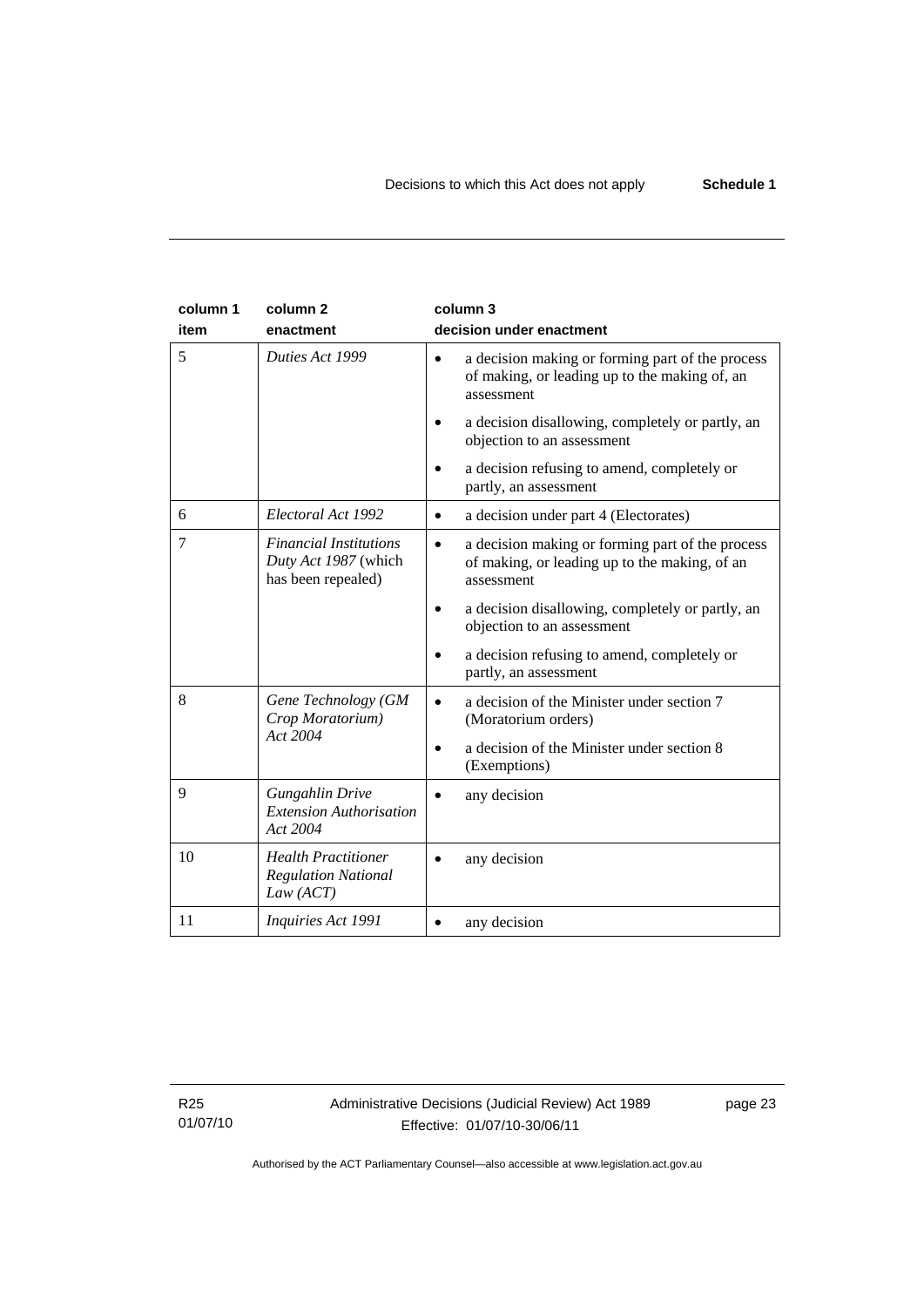| column 1 | column <sub>2</sub>                     | column 3                                                                                                                                                                                                                              |
|----------|-----------------------------------------|---------------------------------------------------------------------------------------------------------------------------------------------------------------------------------------------------------------------------------------|
| item     | enactment                               | decision under enactment                                                                                                                                                                                                              |
| 12       | <b>Judicial Commissions</b><br>Act 1994 | a decision of the Executive under<br>section 5 (1), section 16 (3) or section 18                                                                                                                                                      |
|          |                                         | a decision of a member of the Legislative<br>$\bullet$<br>Assembly to propose a motion in accordance<br>with section 14 $(3)$ (a) or to give notice of the<br>motion to the Attorney-General in accordance<br>with section $14(3)(b)$ |
|          |                                         | a decision of the Attorney-General under<br>section 16 (1), section 17 (1) or section 23 (3)                                                                                                                                          |
|          |                                         | a resolution passed by the Legislative Assembly<br>for the examination by a judicial commission of<br>a complaint in relation to a judicial officer                                                                                   |
|          |                                         | a decision of a judicial commission                                                                                                                                                                                                   |
| 13       | Legislation Act 2001                    | a decision under chapter 5 (Regulatory impact<br>$\bullet$<br>statements for subordinate laws and disallowable<br>instruments)                                                                                                        |
| 14       | Payroll Tax Act 1987                    | a decision making or forming part of the process<br>$\bullet$<br>of making, or leading up to the making, of an<br>assessment                                                                                                          |
|          |                                         | a decision disallowing, completely or partly, an<br>$\bullet$<br>objection to an assessment                                                                                                                                           |
|          |                                         | a decision refusing to amend, completely or<br>partly, an assessment                                                                                                                                                                  |
| 15       | Planning and<br>Development Act 2007    | a decision in relation to a new development<br>$\bullet$<br>application within the meaning of the<br><b>Development Application (Block 20 Section 23</b><br>Hume) Assessment Facilitation Act 2008                                    |
|          |                                         | a decision in relation to an approval of a new<br>development application within the meaning of<br>the Development Application (Block 20<br>Section 23 Hume) Assessment Facilitation<br>Act 2008                                      |

## page 24 Administrative Decisions (Judicial Review) Act 1989 Effective: 01/07/10-30/06/11

R25 01/07/10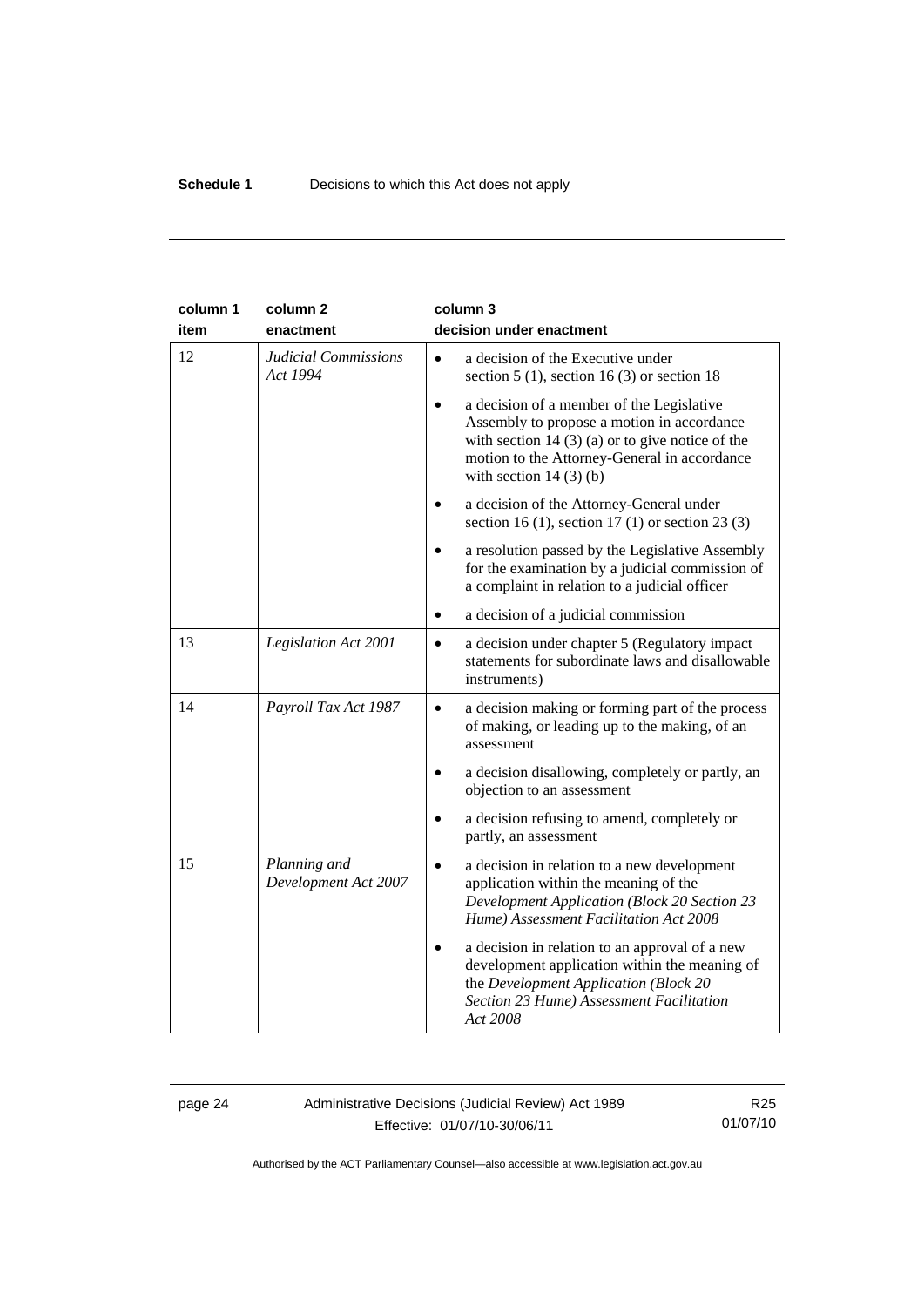| column 1 | column <sub>2</sub>                                                    | column 3                                                                                                        |
|----------|------------------------------------------------------------------------|-----------------------------------------------------------------------------------------------------------------|
| item     | enactment                                                              | decision under enactment                                                                                        |
| 16       | <b>Plant Diseases Act</b><br>2002                                      | a decision of the Minister under part 3 (Measures<br>for the control of diseases and pests)                     |
| 17       | Royal Commissions Act<br>1991                                          | any decision                                                                                                    |
| 18       | <b>Stamp Duties and Taxes</b><br>Act 1987 (which has<br>been repealed) | a decision making or forming part of the process<br>of making, or leading up to the making, of an<br>assessment |
|          |                                                                        | a decision disallowing, completely or partly, an<br>objection to an assessment                                  |
|          |                                                                        | a decision refusing to amend, completely or<br>partly, an assessment                                            |
| 19       | <b>Taxation</b><br>Administration Act<br>1999                          | a decision making or forming part of the process<br>of making, or leading up to the making, of an<br>assessment |
|          |                                                                        | a decision disallowing, completely or partly, an<br>objection to an assessment                                  |
|          |                                                                        | a decision refusing to amend, completely or<br>partly, an assessment                                            |

R25 01/07/10 Administrative Decisions (Judicial Review) Act 1989 Effective: 01/07/10-30/06/11

page 25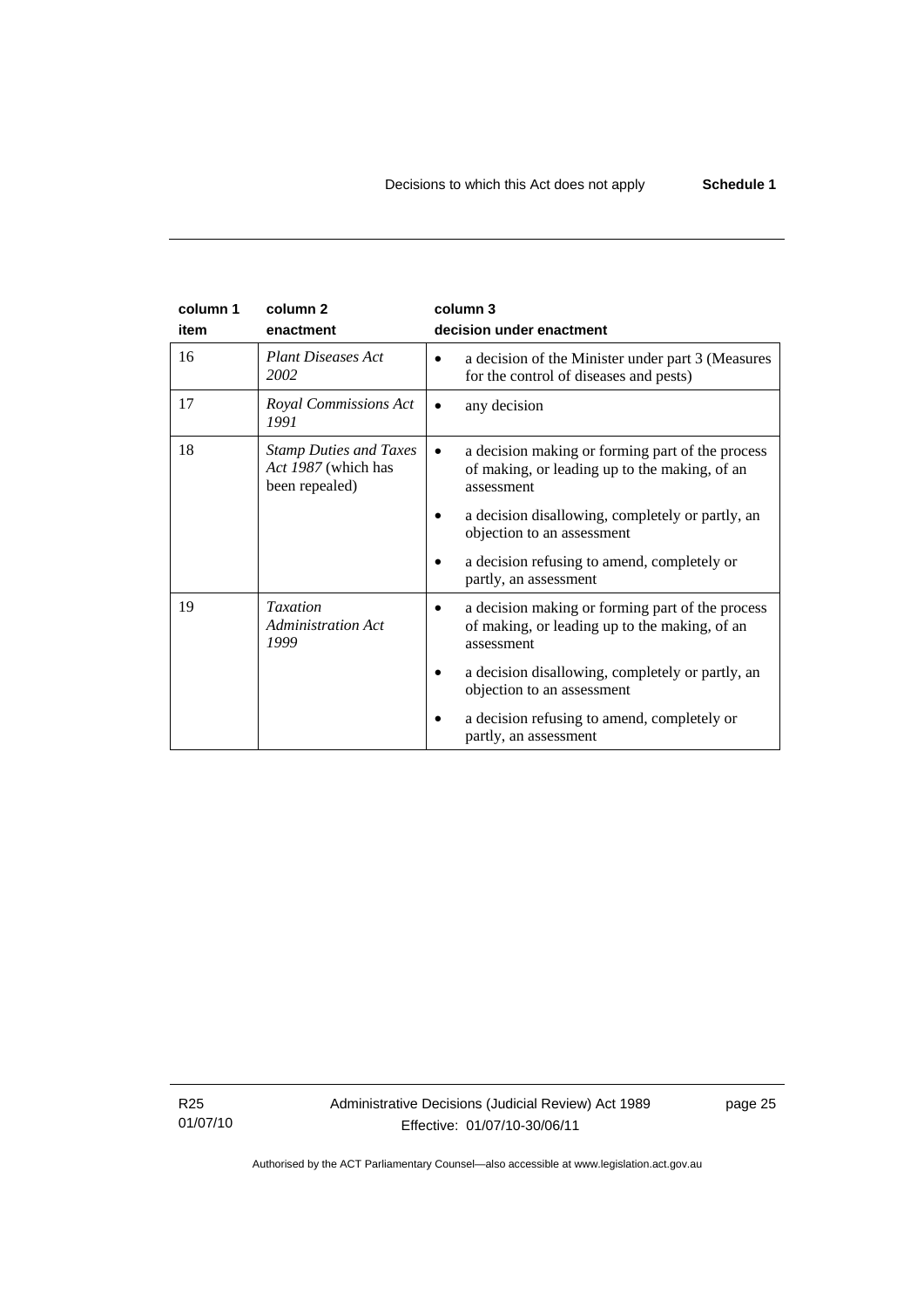Section 2.1

# **Schedule 2 Decisions to which s 13 does not apply**

(see s 13 (13))

## **2.1 Administration of criminal justice**

A decision relating to the administration of criminal justice and, in particular—

- (a) a decision in relation to the investigation or prosecution of a person for an offence against a law in force in the ACT; and
- (b) a decision in relation to the appointment of an investigator or inspector for the purposes of such an investigation; and
- (c) a decision in relation to the issue of a search warrant under a law in force in the ACT; and
- (d) a decision under a law in force in the ACT requiring the production of a document, the giving of information or the issue of a subpoena or summons to a person as a witness.

## **2.2 Civil proceedings**

A decision relating to the bringing or conduct of a civil proceeding, including a decision relating to, or that may result, in the bringing of a civil proceeding for the recovery of a financial penalty arising from a contravention of an enactment and, in particular—

- (a) a decision in relation to the investigation of a person for such a contravention; and
- (b) a decision in relation to the appointment of an investigator or inspector for the purposes of such an investigation; and
- (c) a decision in relation to the issue of a search warrant under an enactment; and

Authorised by the ACT Parliamentary Counsel—also accessible at www.legislation.act.gov.au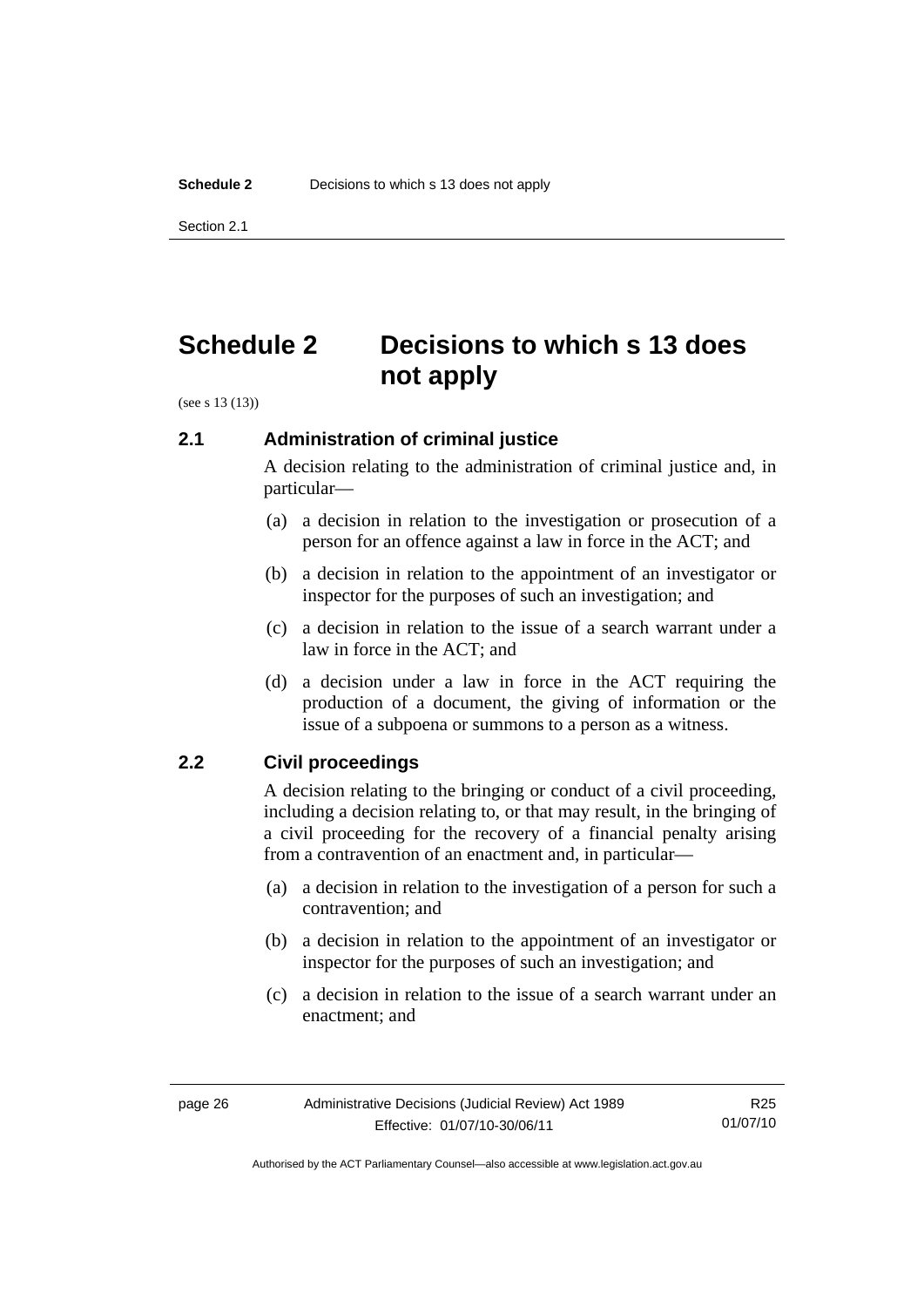(d) a decision under an enactment requiring the production of a document, the giving of information or the issue of a subpoena or summons to a person as a witness.

## **2.3 Decisions relating to territory finance**

The following decisions:

- (a) a decision authorised by an Act to issue an amount out of the public money of the Territory;
- (b) a decision of the Treasurer under the *Financial Management Act 1996*, section 18 (Treasurer's advance);
- (c) a decision in relation to the enforcement of a judgment or order for the recovery of an amount by—
	- (i) the Territory; or
	- (ii) a public servant in an official capacity;

# **2.4 Decisions relating to administration of the public service**

A decision relating to—

- (a) personnel management (including recruitment, training, promotion and organisation) in relation to the public service, other than a decision relating to, and having regard to the particular characteristics of, or other circumstances relating to, a particular person; or
- (b) the promotion, transfer, temporary performance of duties, of or by an individual officer of the public service; or
- (c) the making of an appointment to the public service; or
- (d) the engagement of a person as an employee under the *Public Sector Management Act 1994*; or
- (e) the prevention or settlement of an industrial dispute, or otherwise relating to industrial matters, in relation to the public service; or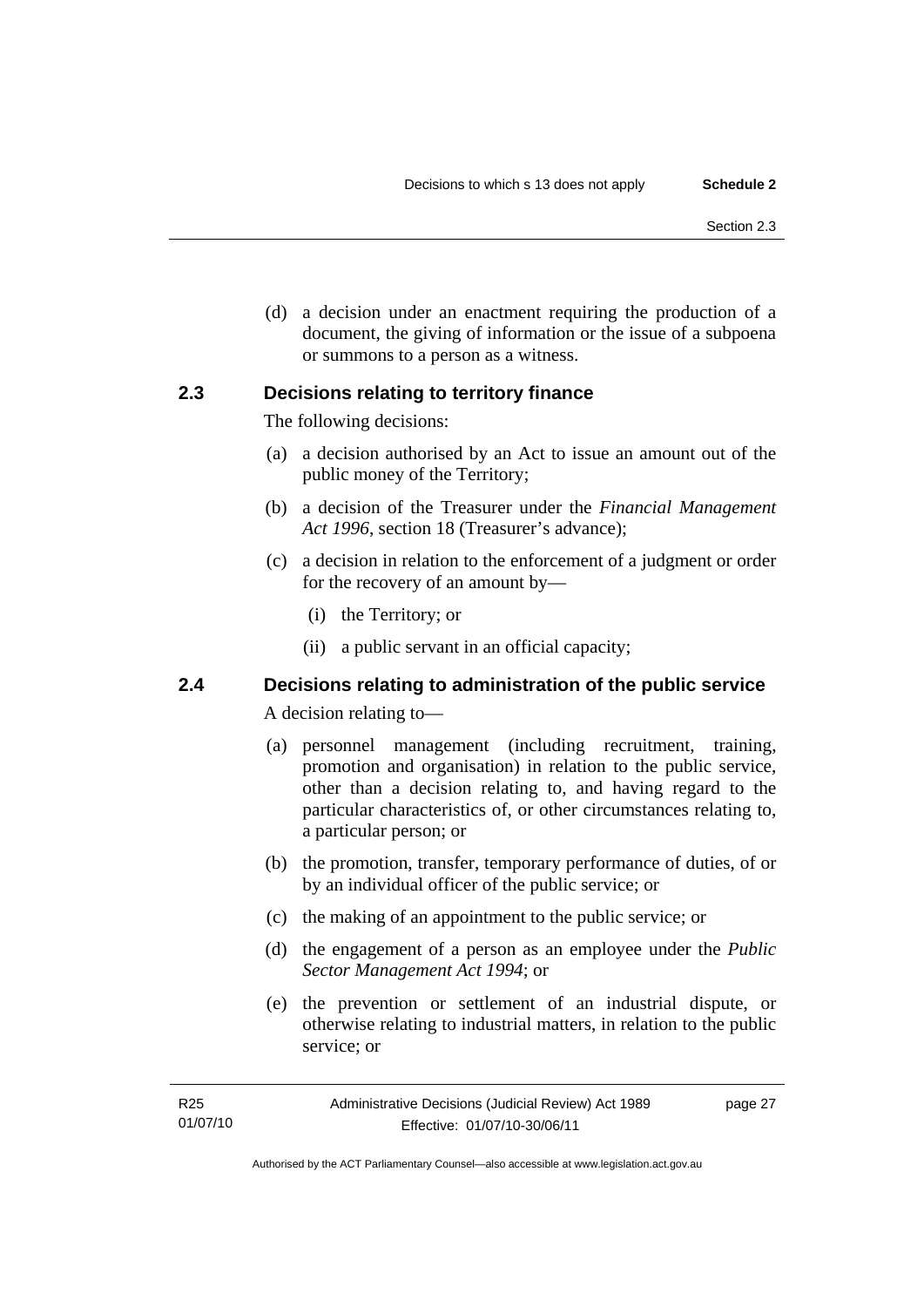Section 2.5

 (f) the appointment, or ending of the appointment, of a chief executive under the *Public Sector Management Act 1994*.

## **2.5 Certain other appointment decisions**

A decision relating to—

- (a) the making of an appointment under an enactment or to an office established under an enactment; or
- (b) the appointment, or the ending of the appointment, of the commissioner for public administration; or
- (c) the employment, or the ending of employment, of staff under the *Legislative Assembly (Members' Staff) Act 1989*.

## **2.6 Certain decisions under the Crimes (Sentence Administration) Act**

- (1) A decision by the chief executive under any of the following provisions of the *Crimes (Sentence Administration) Act 2005*:
	- section 25 (Full-time detention—chief executive directions)
	- section 28 (Work and activities by full-time detainee)
	- section 44 (Periodic detention—chief executive directions)
	- section 53 (Periodic detention—activities and work)
	- section 55 (Periodic detention—approval not to perform etc)
	- section 58 (Failing to perform periodic detention—extension of periodic detention period)
	- section 59 (Failing to perform periodic detention—referral to board)
	- section 60 (Offender not fit for periodic detention—extension of periodic detention period)
	- section 87 (Good behaviour—chief executive directions)
	- section 91 (Community service work—chief executive directions)
	- section 92 (Community service work—failure to report etc)

R25 01/07/10

Authorised by the ACT Parliamentary Counsel—also accessible at www.legislation.act.gov.au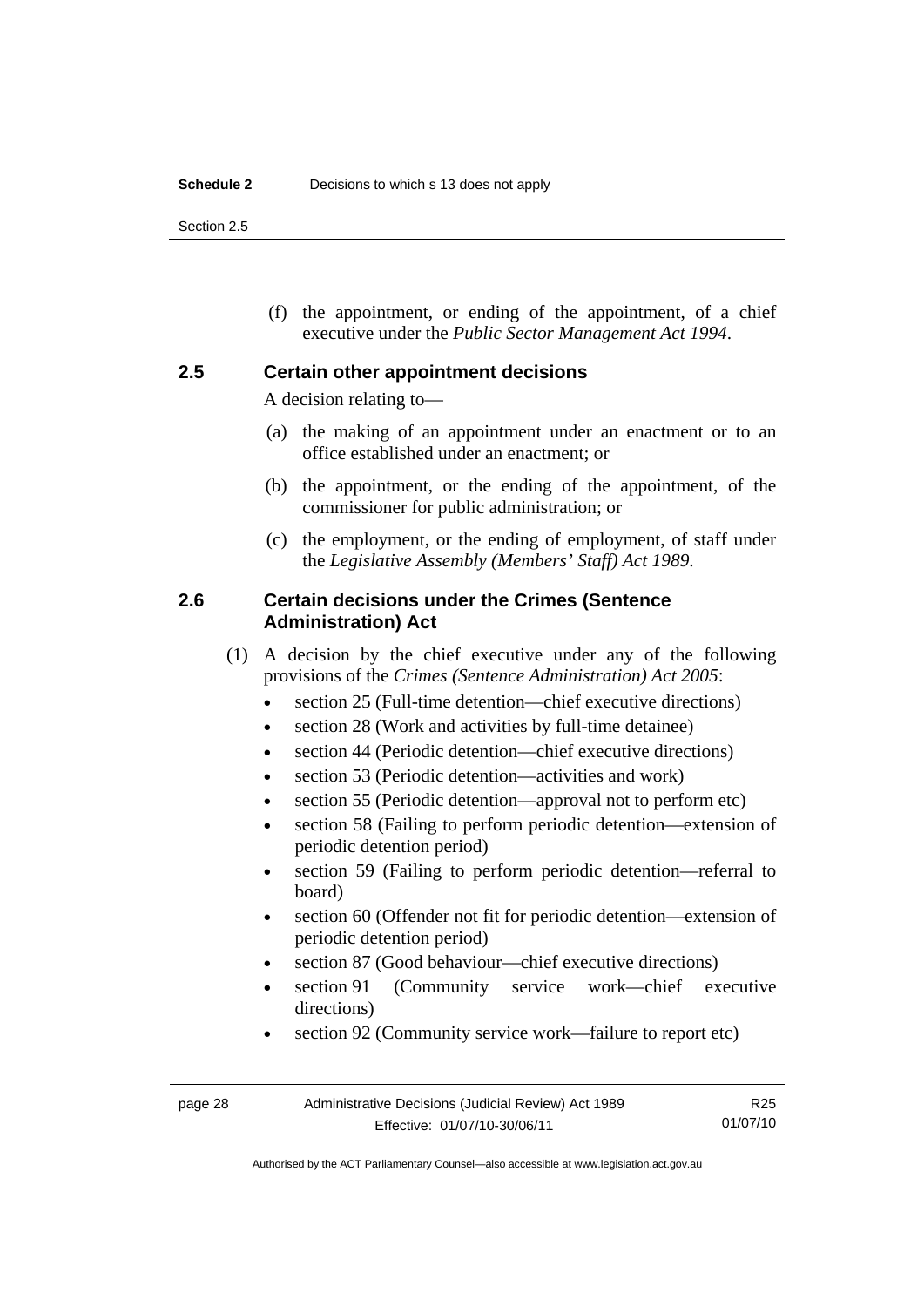- section 100 (Rehabilitation programs—chief executive directions)
- section 138 (Parole—chief executive directions)
- section 302 (Release on licence—chief executive directions)
- section 321 (Chief executive directions—general).
- (2) A decision by a work supervisor under the *Crimes (Sentence Administration) Act 2005*, section 54 (3) or (4) (Periodic detention—activities or work outside correctional centres).

## **2.7 Decisions of the ACAT**

A decision of the ACAT.

R25 01/07/10 Administrative Decisions (Judicial Review) Act 1989 Effective: 01/07/10-30/06/11

page 29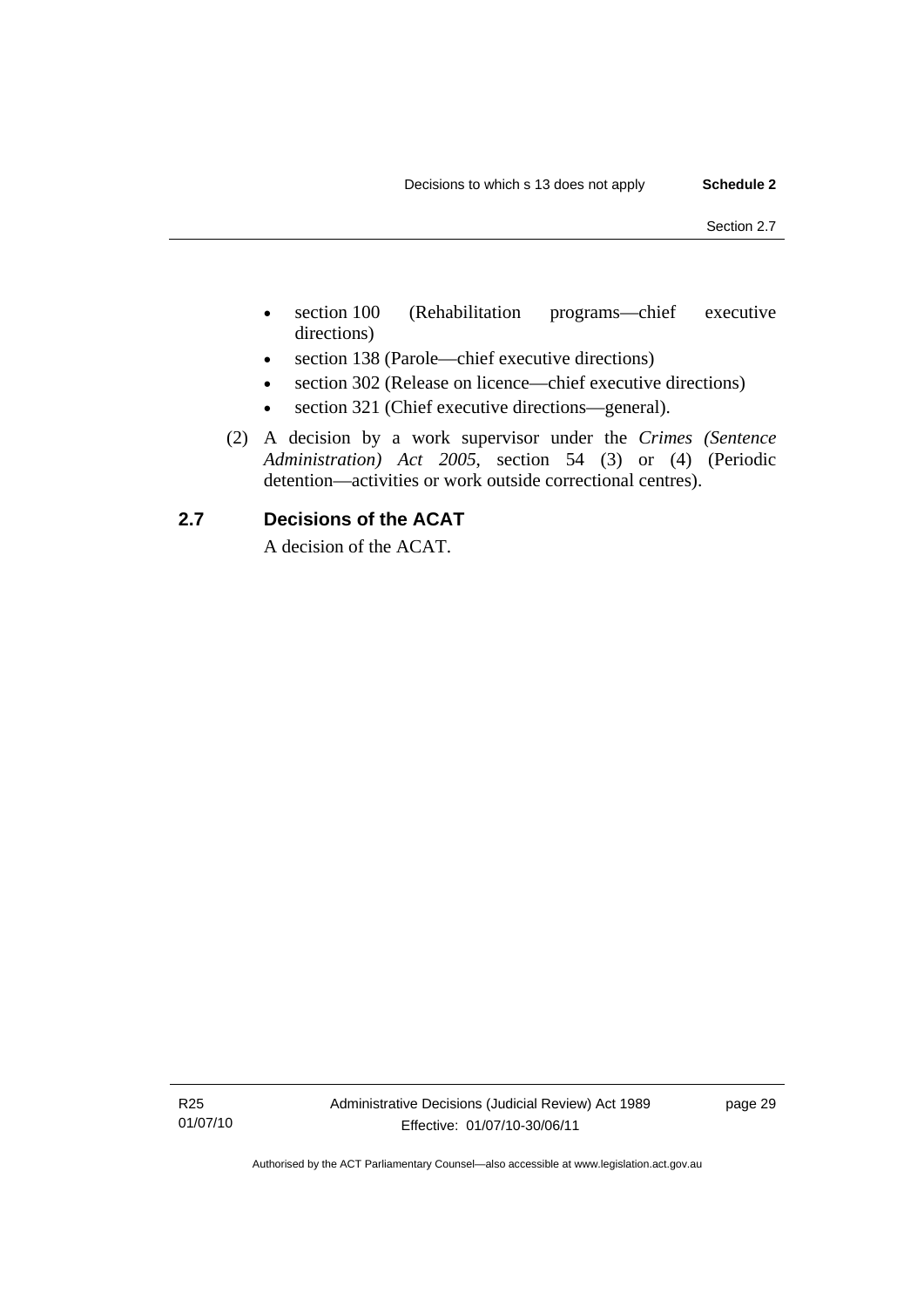# **Dictionary**

(see s 2)

- *Note 1* The Legislation Act contains definitions and other provisions relevant to this Act.
- *Note 2* For example, the Legislation Act, dict, pt 1 defines the following terms:
	- ACAT
	- fail
	- judge
	- Minister (see s 162)
	- regulation
	- Supreme Court
	- the Territory.

*conduct engaged in* for the purpose of making a decision—see section 3C.

*decision*, of the ACAT—see the *ACT Civil and Administrative Tribunal Act 2008*, dictionary.

*decision to which this Act applies* means a decision of an administrative character made, proposed to be made or required to be made (whether in the exercise of a discretion or not) under an enactment, other than a decision mentioned in schedule 1.

*duty* includes a duty imposed on a person in his or her capacity as a public employee.

*enactment* means—

- (a) an Act or subordinate law; or
- (b) the *Canberra Water Supply (Googong Dam) Act 1974* (Cwlth).
- *Note* A reference to an Act or subordinate law includes a reference to a provision of an Act or subordinate law (see Legislation Act, s 7 and s 8).

*failure to make* a decision—see section 3A.

| Administrative Decisions (Judicial Review) Act 1989<br>page 30 |                              | R25      |
|----------------------------------------------------------------|------------------------------|----------|
|                                                                | Effective: 01/07/10-30/06/11 | 01/07/10 |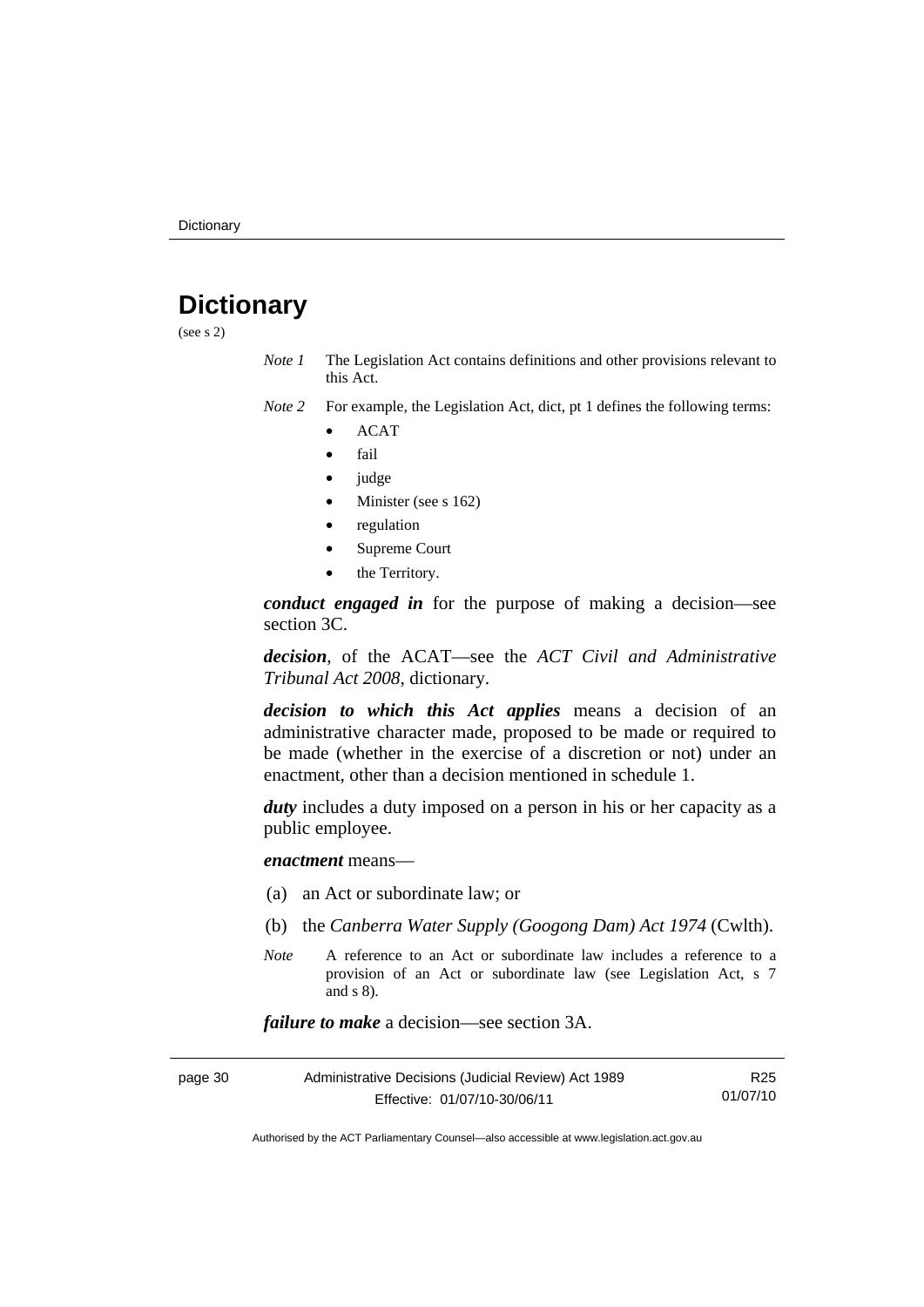*making* a decision—see section 3A.

*order of review*, in relation to a decision, in relation to conduct engaged in for the purpose of making a decision or in relation to a failure to make a decision, means an order on an application made under section 5, section 6 or section 7 in relation to the decision, conduct or failure.

*person aggrieved*—see section 3B.

*statement of reasons*, for a decision, means a statement—

- (a) of the findings on material questions of fact; and
- (b) referring to the evidence or other material on which the findings were based; and
- (c) giving the reasons for the decision.

page 31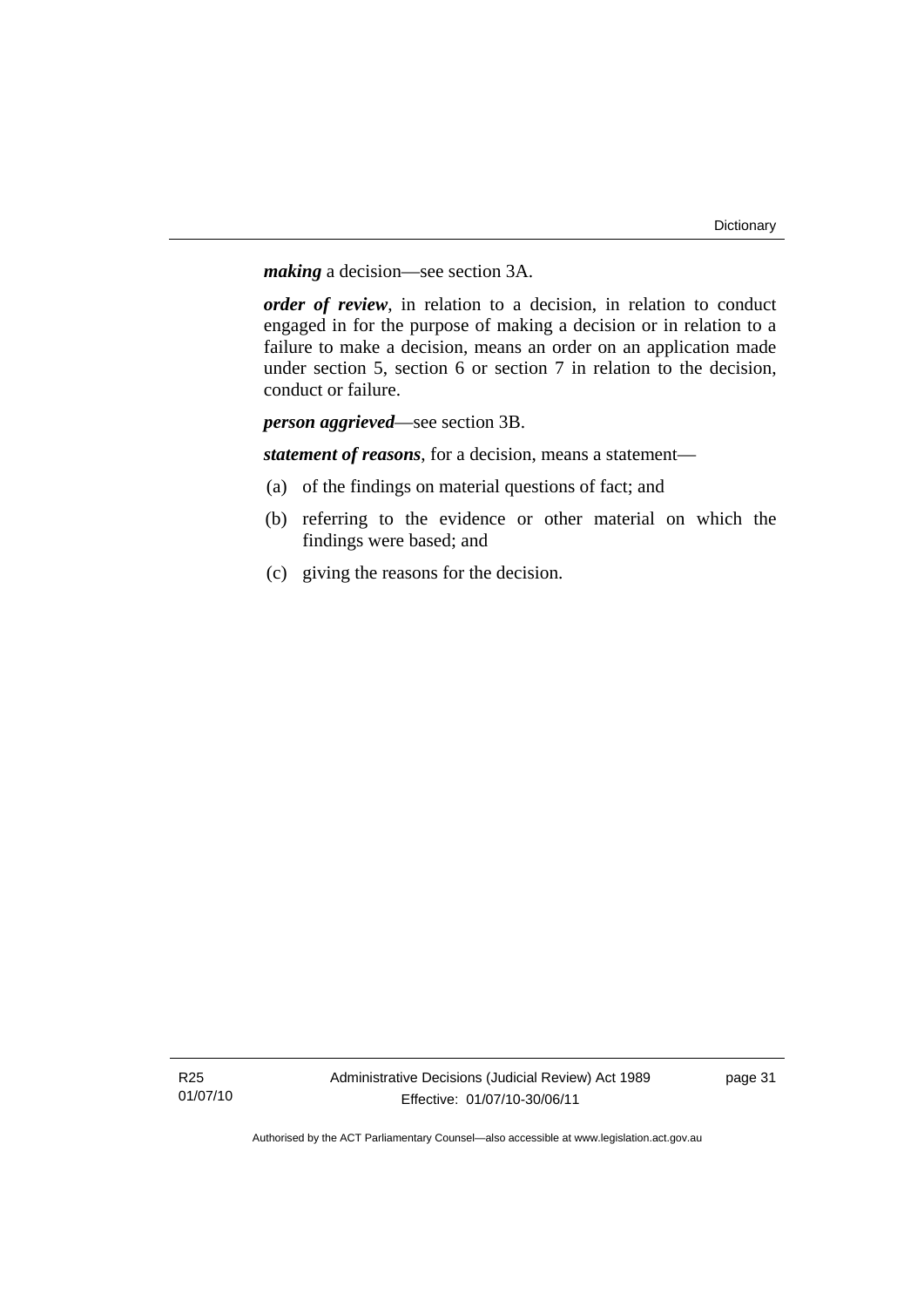1 About the endnotes

# **Endnotes**

## **1 About the endnotes**

Amending and modifying laws are annotated in the legislation history and the amendment history. Current modifications are not included in the republished law but are set out in the endnotes.

Not all editorial amendments made under the *Legislation Act 2001*, part 11.3 are annotated in the amendment history. Full details of any amendments can be obtained from the Parliamentary Counsel's Office.

Uncommenced amending laws and expiries are listed in the legislation history and the amendment history. These details are underlined. Uncommenced provisions and amendments are not included in the republished law but are set out in the last endnote.

If all the provisions of the law have been renumbered, a table of renumbered provisions gives details of previous and current numbering.

The endnotes also include a table of earlier republications.

| $am = amended$                               | $ord = ordinance$                         |
|----------------------------------------------|-------------------------------------------|
| $amdt = amendment$                           | $orig = original$                         |
| $ch = chapter$                               | $par = paragraph/subparagraph$            |
| $def = definition$                           | $pres = present$                          |
| $dict = dictionary$                          | $prev = previous$                         |
| $disallowed = disallowed by the Legislative$ | $(\text{prev}) = \text{previously}$       |
| Assembly                                     | $pt = part$                               |
| $div = division$                             | $r = rule/subrule$                        |
| $exp = expires/expired$                      | $remum = renumbered$                      |
| $Gaz = gazette$                              | $reloc = relocated$                       |
| $h dq =$ heading                             | $R[X]$ = Republication No                 |
| $IA = Interpretation Act 1967$               | $RI = reissue$                            |
| $ins = inserted/added$                       | $s = section/subsection$                  |
| $LA =$ Legislation Act 2001                  | $sch = schedule$                          |
| $LR =$ legislation register                  | $sdiv = subdivision$                      |
| $LRA =$ Legislation (Republication) Act 1996 | $sub =$ substituted                       |
| $mod = modified/modification$                | $SL = Subordinate$ Law                    |
| $o = order$                                  | underlining = whole or part not commenced |
| $om = omitted/repealed$                      | or to be expired                          |
|                                              |                                           |

### **2 Abbreviation key**

page 32 Administrative Decisions (Judicial Review) Act 1989 Effective: 01/07/10-30/06/11

R25 01/07/10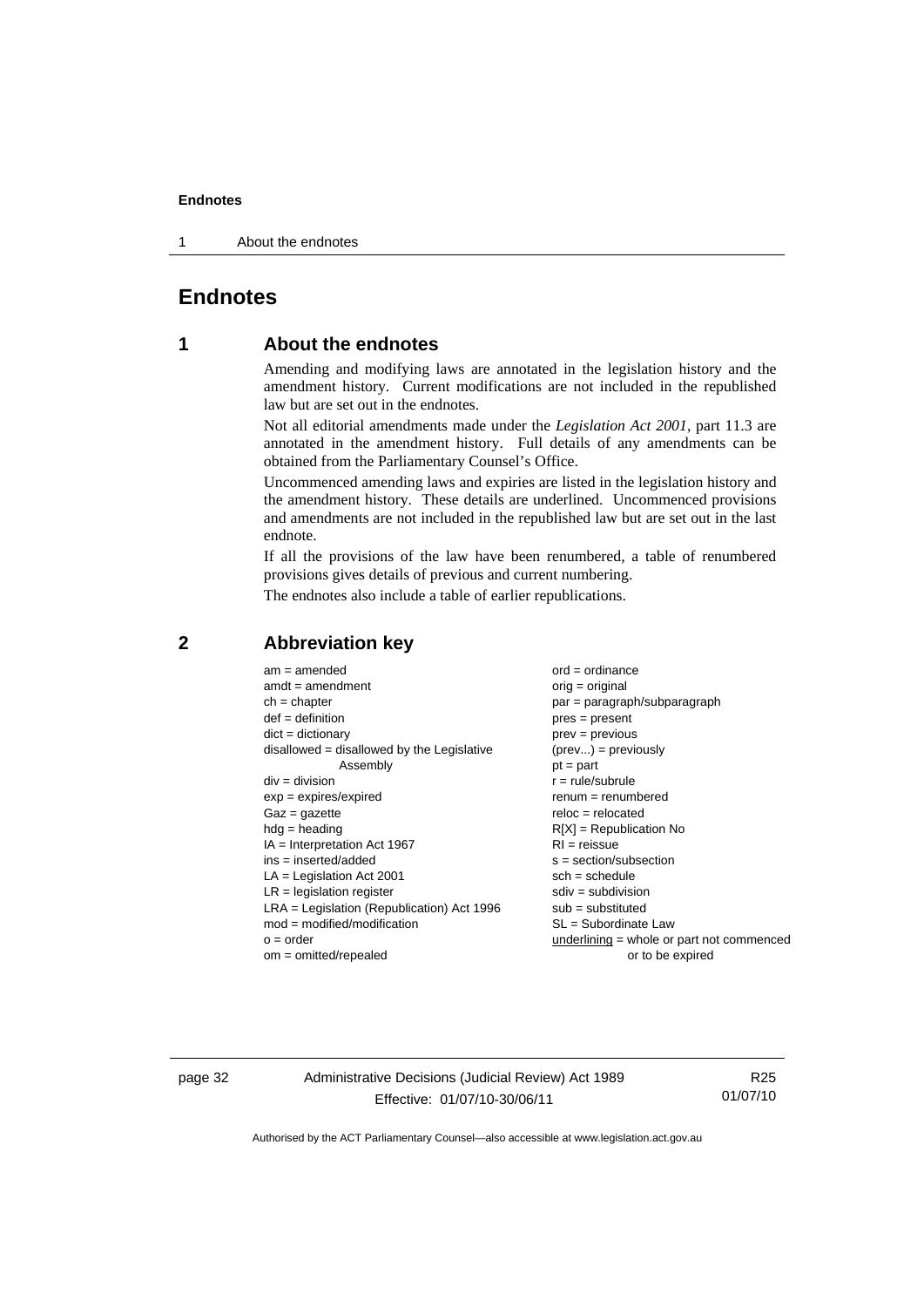## **3 Legislation history**

This Act was originally a Commonwealth ordinance—the *Administrative Decisions (Judicial Review) Ordinance 1989* No 33 (Cwlth).

The *Australian Capital Territory (Self-Government) Act 1988* (Cwlth), s 34 (4) converted most former Commonwealth ordinances in force in the ACT into ACT enactments. This allowed the ACT Legislative Assembly to amend and repeal the laws. This Act was converted into an ACT enactment on 11 May 1989 (selfgovernment day).

As with most ordinances in force in the ACT, the name was changed from *Ordinance* to *Act* by the *Self-Government (Citation of Laws) Act 1989* No 21, s 5 on 11 May 1989 (self-government day).

## **Legislation before becoming Territory enactment**

## **Administrative Decisions (Judicial Review) Act 1989 A1989-33**

notified 10 May 1989 commenced 11 May 1989 (s 2)

as amended by

## **Legislation after becoming Territory enactment**

**Royal Commissions and Inquiries (Consequential Provisions) Act 1991 A1991-3 sch** 

notified 1 March 1991 (Gaz 1991 No S7) s 1, s 2 commenced 1 March 1991 (s 2 (1)) sch commenced 1 May 1991 (s 2 (2) and Gaz 1991 No 16)

### **Administrative Decisions (Judicial Review) (Amendment) Act 1991 A1991-102**

notified 15 January 1992 (Gaz 1991 No S3) s 1, s 2 commenced 15 January 1992 (s 2 (1)) remainder (ss 3-5) commenced 15 July 1992 (s 2 (3))

#### **Electoral Act 1992 A1992-71 s 53**

notified 8 December 1992 (Gaz 1992 No S218)

s 1, s 2 commenced 8 December 1992 (s 2 (1))

s 53 commenced 21 December 1992 (s 2 (2) and Gaz 1992 No S243)

R25 01/07/10 page 33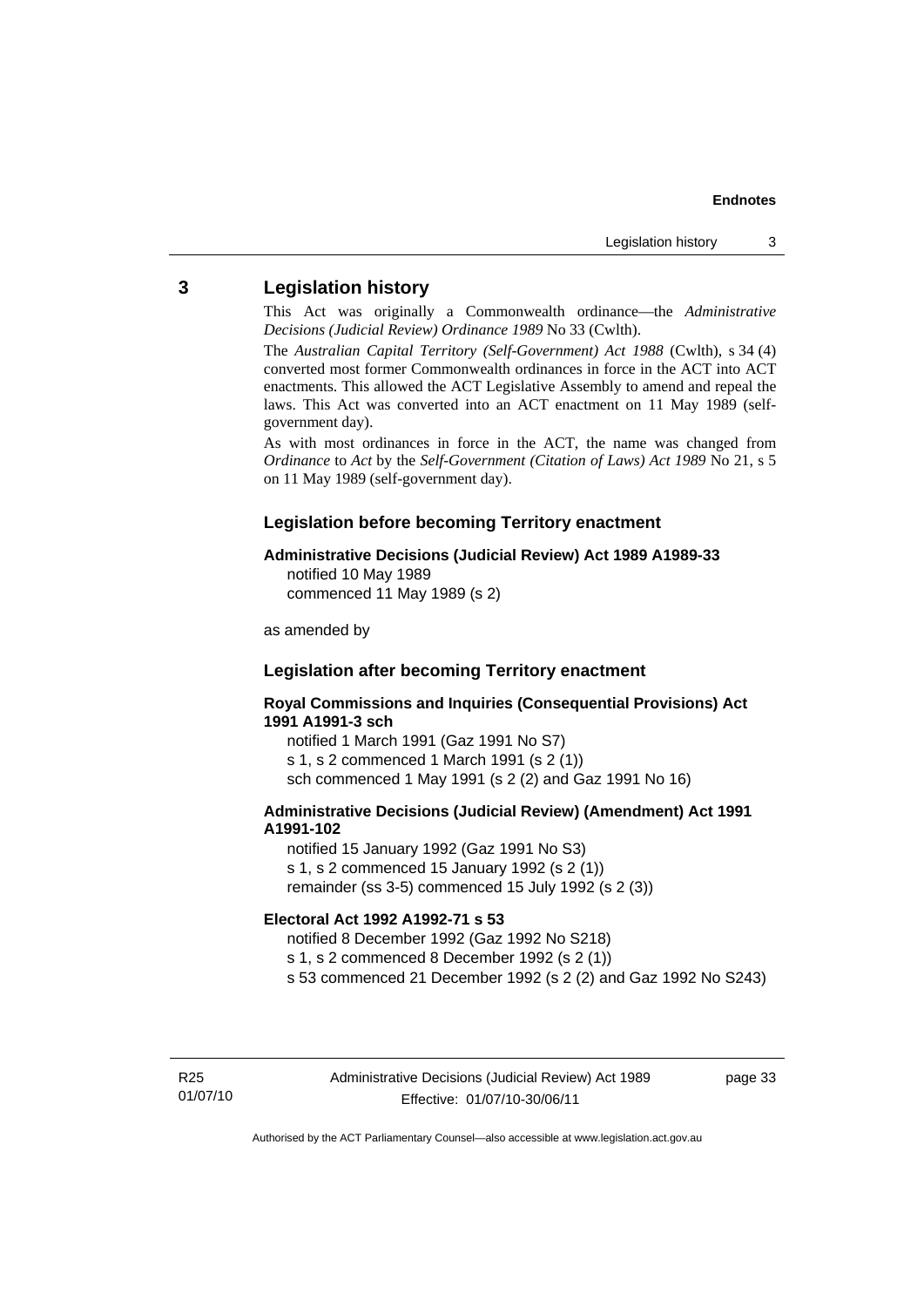| -3 | Legislation history |  |
|----|---------------------|--|
|----|---------------------|--|

### **Administrative Decisions (Judicial Review) (Amendment) Act 1993 A1993-65**

notified 6 September 1993 (Gaz 1993 No S172) commenced 6 September 1993 (s 2)

#### **Supreme Court (Amendment) Act (No 2) 1993 A1993-91 sch 3**  notified 17 December 1993 (Gaz 1993 No S258) sch 3 commenced 17 December 1993 (s 2)

## **Judicial Commissions (Consequential Amendments) Act 1994 A1994-10 s 4**

notified 14 March 1994 (Gaz 1994 No S44) s 4 commenced 14 March 1994 (s 2)

#### **Public Sector Management (Consequential and Transitional Provisions) Act 1994 A1994-38 sch 1 pt 3**

notified 30 June 1994 (Gaz 1994 No S121) s 1, s 2 commenced 30 June 1994 (s 2 (1)) sch 1 pt 3 commenced 1 July 1994 (s 2 (2) and Gaz 1994 No S142)

#### **Financial Management and Audit (Consequential and Transitional Provisions) Act 1996 A1996-26 sch pt 1**

notified 1 July 1996 (Gaz 1996 No S130) sch pt 1 commenced 1 July 1996 (s 2)

#### **Land (Planning and Environment) (Amendment) Act (No 3) 1996 A1996-85 s 88**

notified 24 December 1996 (Gaz 1996 No S345) s 1, s 2 commenced 24 December 1996 (s 2 (1)) s 88 commenced 24 June 1997 (s 2 (3))

## **Tobacco Licensing (Amendment) Act 1998 A1998-18 sch 1**

notified 10 July 1998 (Gaz 1998 No S190) commenced 10 July 1998 (s 2)

## **Taxation Administration (Consequential and Transitional Provisions) Act 1999 A1999-5 sch 2**

notified 1 March 1999 (Gaz 1999 No S8) s 1, s 2 commenced 1 March 1999 (s 2 (1)) sch 2 commenced 1 March 1999 (s 2 (2))

page 34 Administrative Decisions (Judicial Review) Act 1989 Effective: 01/07/10-30/06/11

R25 01/07/10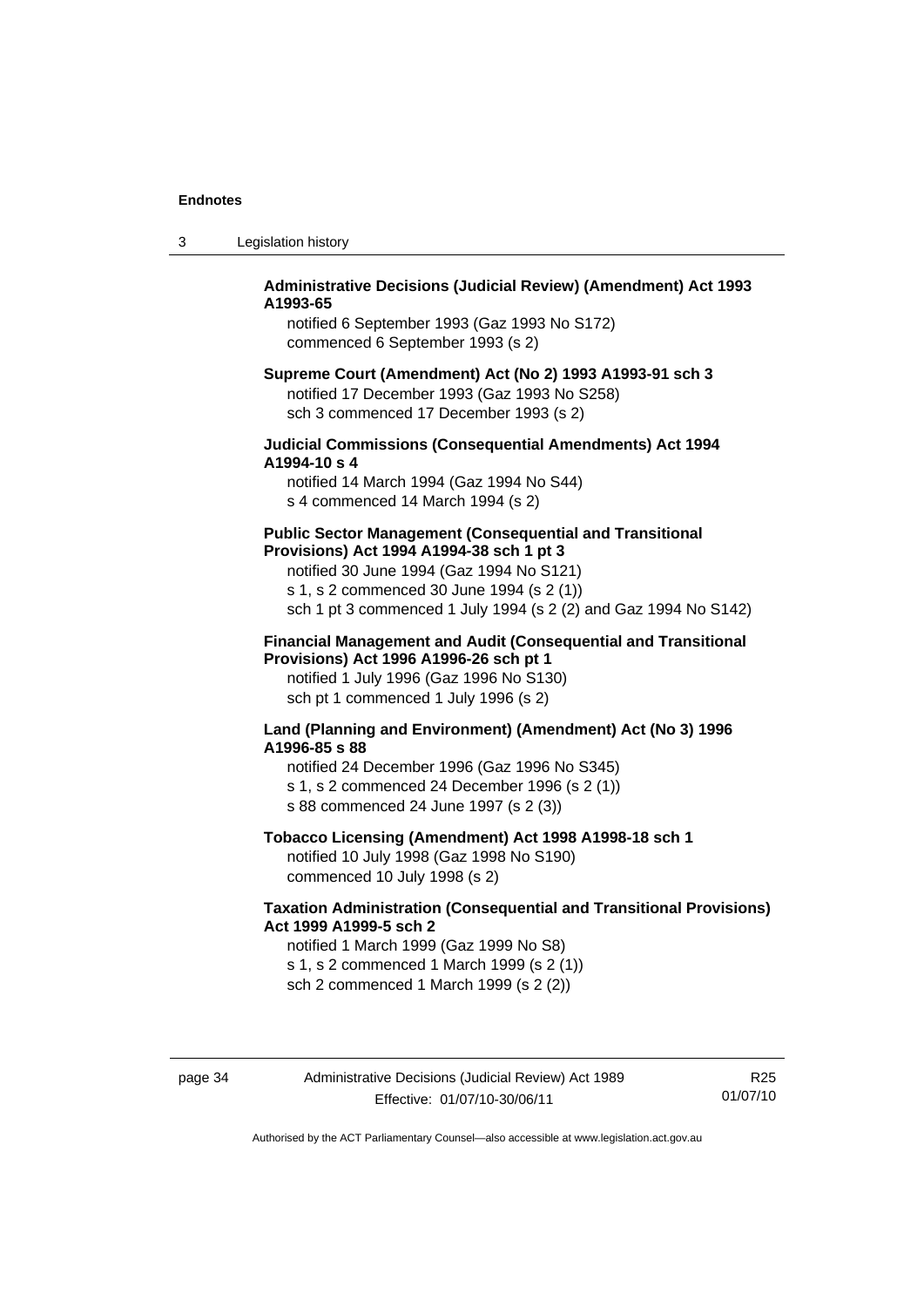#### **Duties (Consequential and Transitional Provisions) Act 1999 A1999-8 s 33**

notified 1 March 1999 (Gaz 1999 No S8) ss 1-3 commenced 1 March 1999 (s 2 (1)) s 33 commenced 1 March 1999 (s 2 (2) and see Duties Act 1999 A1999-7, s 2 (2) and Gaz 1999 No S8)

### **Law Reform (Miscellaneous Provisions) Act 1999 A1999-66 sch 3**  notified 10 November 1999 (Gaz 1999 No 45) commenced 10 November 1999 (s 2)

#### **Tobacco Amendment Act 2000 A2000-16 sch 3 pt 1**

notified 20 April 2000 (Gaz 2000 No 16) s 1, s 2 commenced 20 April 2000 (s 2 (1)) sch 3 pt 1 commenced 1 July 2000 (s 2 (3))

#### **Subordinate Laws Amendment Act 2000 A2000-71 sch 2**

notified 21 December 2000 (Gaz 2000 No S69) s 1, s 2 commenced 21 December 2000 (IA s 10B) sch 2 commenced 21 June 2001 (IA s 10E)

#### **Legislation (Consequential Amendments) Act A2001-44 pt 6**

notified 26 July 2001 (Gaz 2001 No 30)

s 1, s 2 commenced 26 July 2001 (IA s 10B)

pt 6 commenced 12 September 2001 (s 2 and see Gaz 2001 No S65)

#### **Building Amendment Act 2002 A2002-15 s 14**

notified LR 17 May 2002

- s 1, s 2 commenced 17 May 2002 (LA s 75)
- s 14 commenced 18 May 2002 (s 2)

#### **Plant Diseases Act 2002 A2002-42 s 44**

notified LR 2 December 2002

s 1, s 2 commenced 2 December 2002 (LA s 75 (1)) s 44 commenced 2 June 2003 (s 2 and LA s 79)

## **Confiscation of Criminal Assets Act 2003 A2003-8 sch 1 pt 1.1**  notified LR 27 March 2003 s 1, s 2 commenced 27 March 2003 (LA s 75 (1))

sch 1 pt 1.1 commenced 15 August 2003 (s 2 and CN2003-7)

R25 01/07/10 page 35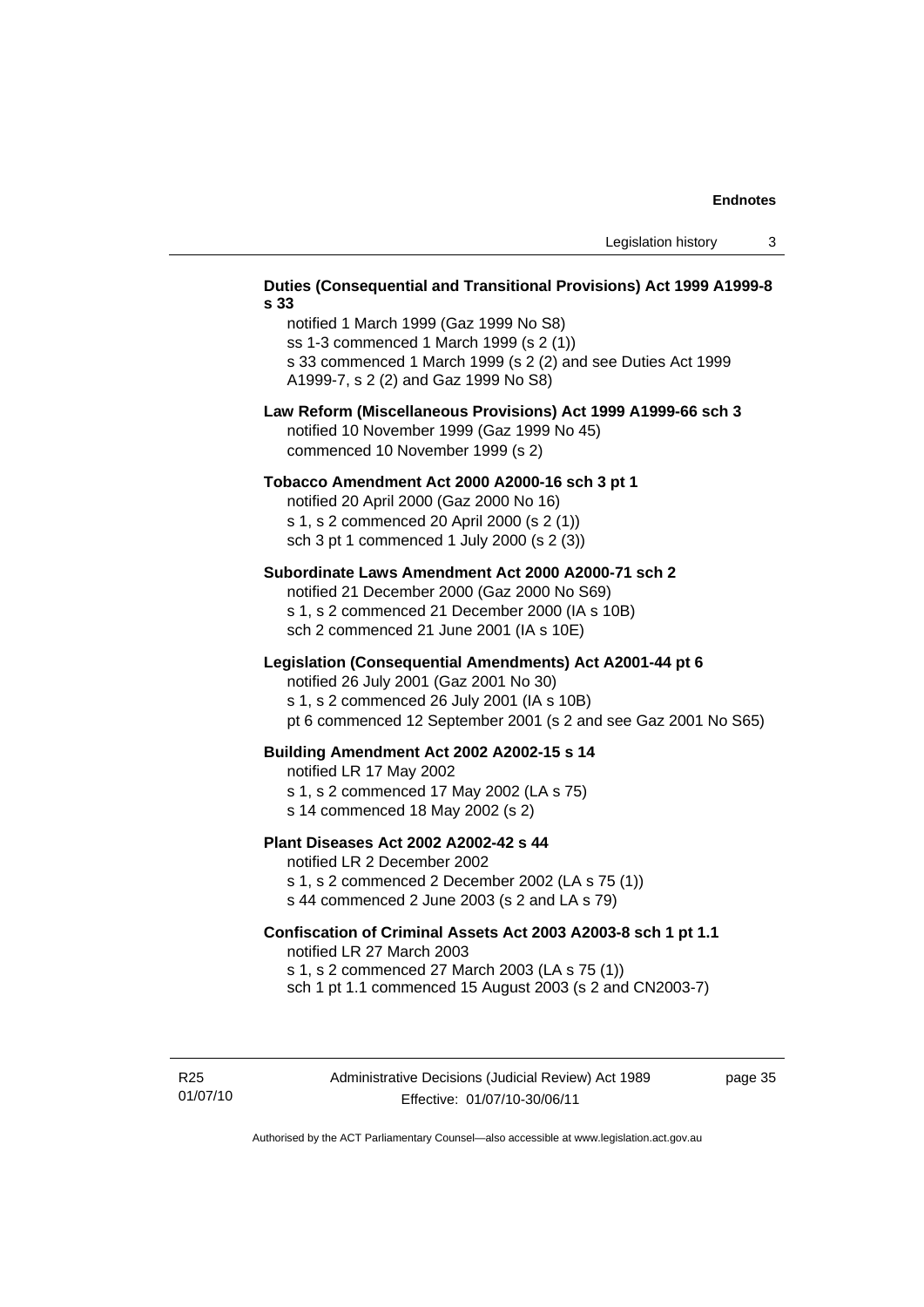3 Legislation history

## **Construction Occupations Legislation Amendment Act 2004 A2004-13 sch 2 pt 2.1**

notified LR 26 March 2004

s 1, s 2 commenced 26 March 2004 (LA s 75 (1)) sch 2 pt 2.1 commenced 1 September 2004 (s 2 and see Construction Occupations (Licensing) Act 2004 A2004-12, s 2 and CN2004-8)

### **Gungahlin Drive Extension Authorisation Act 2004 A2004-27 s 15**

notified LR 26 May 2004

s 1, s 2 commenced 26 May 2004 (LA s 75 (1))

s 15 commenced 27 May 2004 (s 2)

## **Gene Technology (GM Crop Moratorium) Act 2004 A2004-40 s 40**

notified LR 9 July 2004

s 1, s 2 commenced 9 July 2004 (LA s 75 (1)) s 40 commenced 10 July 2004 (s 2)

## **Heritage Act 2004 A2004-57 sch 1 pt 1.2**

notified LR 9 September 2004 s 1, s 2 commenced 9 September 2004 (LA s 75 (1)) sch 1 pt 1.2 commenced 9 March 2005 (s 2 and LA s 79)

#### **Court Procedures (Consequential Amendments) Act 2004 A2004-60 sch 1 pt 1.3**

notified LR 2 September 2004 s 1, s 2 commenced 2 September 2004 (LA s 75 (1)) sch 1 pt 1.3 commenced 10 January 2005 (s 2 and see Court Procedures Act 2004 A2004-59, s 2 and CN2004-29)

#### **Crimes (Restorative Justice) Act 2004 A2004-65 s 76**

notified LR 6 September 2004

- s 1, s 2 commenced 6 September 2004 (LA s 75 (1))
- s 76 commenced 31 January 2005 (s 2 and CN2004-28)

# **Statute Law Amendment Act 2005 (No 2) A2005-62 sch 3 pt 3.1**

notified LR 21 December 2005 s 1, s 2 commenced 21 December 2005 (LA s 75 (1))

sch 3 pt 3.1 commenced 11 January 2006 (s 2 (1))

R25 01/07/10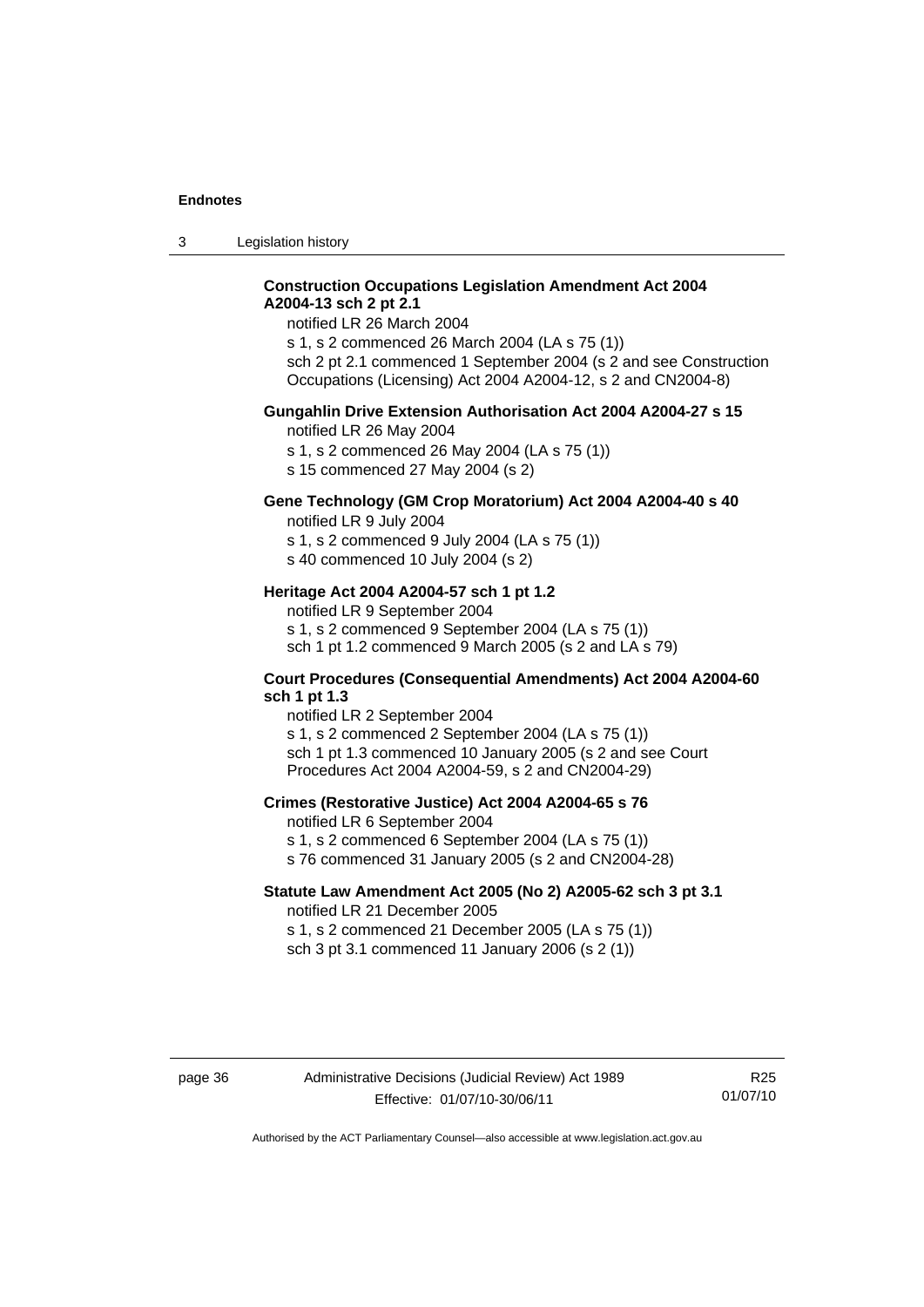## **Sentencing Legislation Amendment Act 2006 A2006-23 sch 1 pt 1.1**

notified LR 18 May 2006

s 1, s 2 commenced 18 May 2006 (LA s 75 (1)) sch 1 pt 1.1 commenced 2 June 2006 (s 2 (1) and see Crimes (Sentence Administration) Act 2005 A2005-59 s 2, Crimes (Sentencing) Act 2005 A2005-58, s 2 and LA s 79)

#### **Justice and Community Safety Legislation Amendment Act 2006 A2006-40 sch 2 pt 2.3**

notified LR 28 September 2006 s 1, s 2 commenced 28 September 2006 (LA s 75 (1)) sch 2 pt 2.3 commenced 29 September 2006 (s 2 (1))

## **Water Resources Act 2007 A2007-19 s 208**

notified LR 20 June 2007

s 1, s 2 commenced 20 June 2007 (LA s 75 (1))

s 208 commenced 1 August 2007 (s 2 and CN2007-8)

### **Planning and Development (Consequential Amendments) Act 2007 A2007-25 sch 1 pt 1.2**

notified LR 13 September 2007

s 1, s 2 commenced 13 September 2007 (LA s 75 (1)) sch 1 pt 1.2 commenced 31 March 2008 (s 2 and see Planning and Development Act 2007 A2007-24, s 2 and CN2008-1)

#### **ACT Civil and Administrative Tribunal Legislation Amendment Act 2008 A2008-36 sch 1 pt 1.2**

notified LR 4 September 2008

s 1, s 2 commenced 4 September 2008 (LA s 75 (1)) sch 1 pt 1.2 commenced 2 February 2009 (s 2 and see ACT Civil and Administrative Tribunal Act 2008 A2008-35, s 2 and CN2009-2)

## **Development Application (Block 20 Section 23 Hume) Assessment Facilitation Act 2008 A2008-52 s 12**

notified LR 16 December 2008

s 1, s 2 commenced 16 December 2008 (LA s 75 (1))

s 12 commenced 17 December 2008 (s 2)

page 37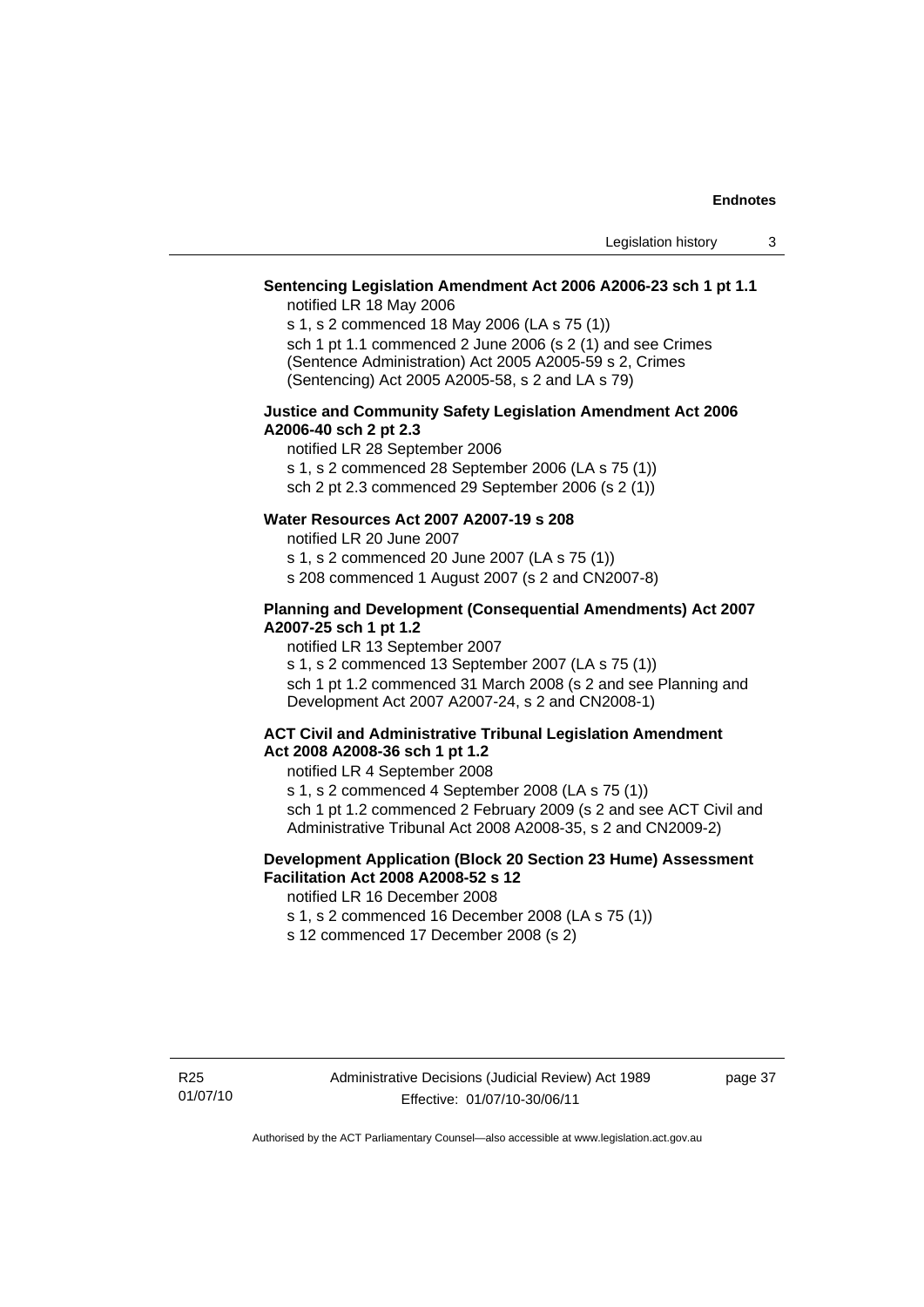4 Amendment history

# **Health Practitioner Regulation National Law (ACT) Act 2010 A2010-10 sch 2 pt 2.1**

notified LR 31 March 2010 s 1, s 2 commenced 31 March 2010 (LA s 75 (1)) sch 2 pt 2.1 commenced 1 July 2010 (s 2 (1) (a))

# **4 Amendment history**

|         | <b>Dictionary</b>                                      |                                                                                                                                                                                                                                                                                          |                 |
|---------|--------------------------------------------------------|------------------------------------------------------------------------------------------------------------------------------------------------------------------------------------------------------------------------------------------------------------------------------------------|-----------------|
|         | s <sub>2</sub>                                         | om A2001-44 amdt 1.42<br>ins A2005-62 amdt 3.5                                                                                                                                                                                                                                           |                 |
|         | <b>Notes</b><br>s <sub>3</sub>                         | am A1991-102 s 4; A1993-65 s 4; A1996-85 s 88; A2001-44<br>amdts 1.43-1.45<br>defs reloc to dict A2005-62 amdt 3.4<br>sub A2005-62 amdt 3.5<br>def <i>failure</i> om A2005-62 amdt 3.2<br>def judge om A2005-62 amdt 3.2<br>def rules of court am A1993-91 sch 3<br>om A2004-60 amdt 1.7 |                 |
|         | s <sub>3A</sub>                                        | Meaning of <i>making</i> and <i>failure to make</i> a decision<br>ins A2005-62 amdt 3.6                                                                                                                                                                                                  |                 |
|         | Meaning of person aggrieved<br>s 3B                    | ins A2005-62 amdt 3.6                                                                                                                                                                                                                                                                    |                 |
|         | s 3C                                                   | Meaning of conduct engaged in for purpose of making decision<br>ins A2005-62 amdt 3.6                                                                                                                                                                                                    |                 |
|         | s 4                                                    | Act to operate despite anything in existing laws<br>am A2005-62 amdt 3.7                                                                                                                                                                                                                 |                 |
|         | s 5                                                    | Applications for review of decisions<br>am A2005-62 amdts 3.8-3.15                                                                                                                                                                                                                       |                 |
|         | s 6                                                    | Applications for review of conduct related to making of decisions<br>am A2005-62 amdts 3.16-3.23                                                                                                                                                                                         |                 |
|         | s 7 hdg<br>s <sub>7</sub>                              | Applications for failures to make decisions<br>sub A2005-62 amdt 3.24<br>am A2005-62 amdts 3.25-3.30                                                                                                                                                                                     |                 |
|         | <b>Effect of Act on other rights</b><br>s <sub>8</sub> | orig s 8 om A2005-62 amdt 3.31<br>(prev s 9) am A1991-102 s 5; A1993-65 s 5; A1999-66 sch 3;<br>A2004-57 amdt 1.3; A2005-62 amdts 3.32-3.34<br>renum A2005-62 amdt 3.35                                                                                                                  |                 |
| page 38 |                                                        | Administrative Decisions (Judicial Review) Act 1989                                                                                                                                                                                                                                      | R <sub>25</sub> |

Effective: 01/07/10-30/06/11

01/07/10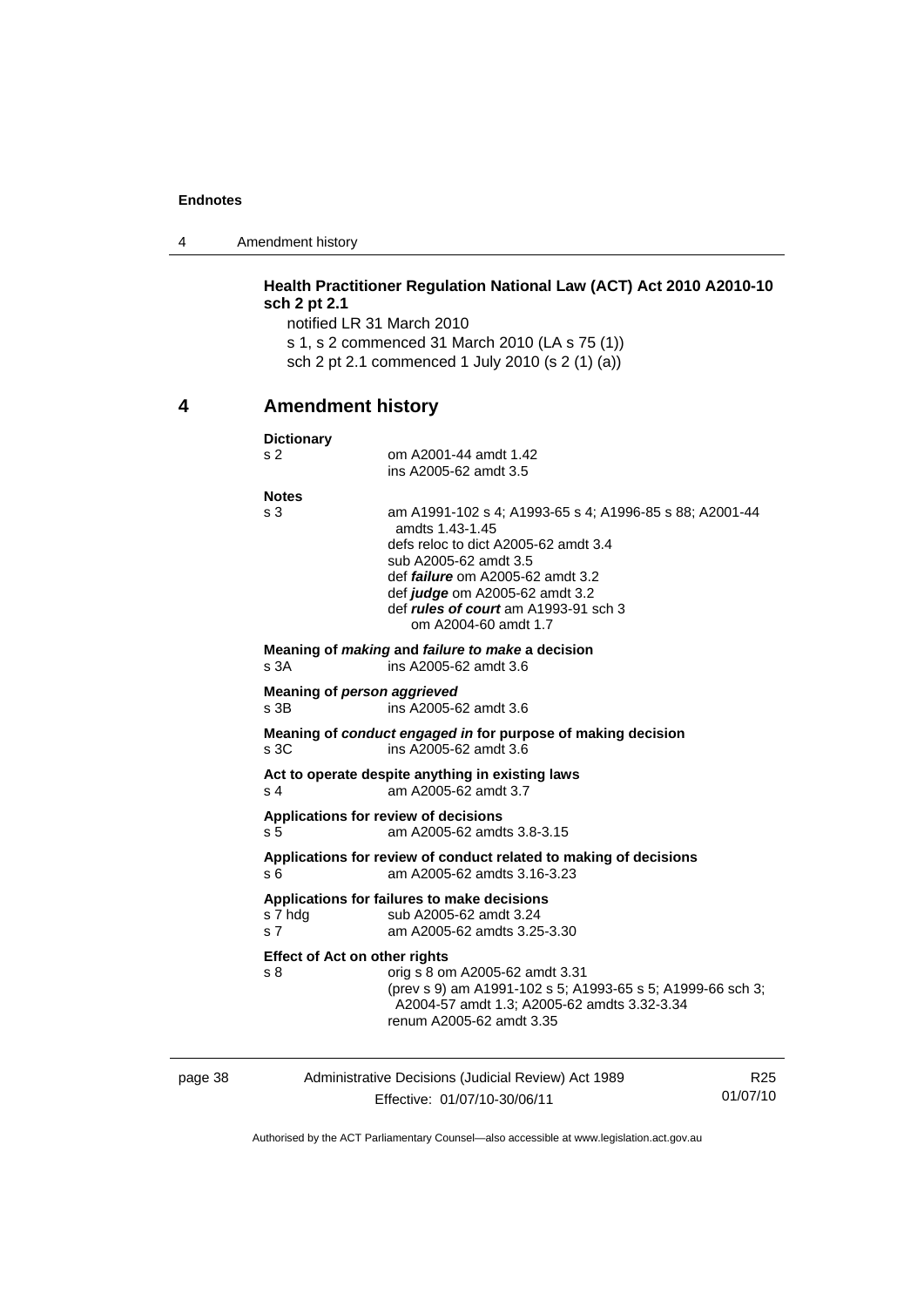Administrative Decisions (Judicial Review) Act 1989 Effective: 01/07/10-30/06/11 page 39 am A2006-40 amdt 2.47; A2007-25 amdt 1.11, amdt 1.12 (4)-(6) exp 30 September 2008 (s 8 (6) (LA s 88 declaration applies)) **Applications for order of review must set out grounds**  (prev s 10 hdg) sub A2005-62 amdt 3.36 s 9 orig s 9 renum as s 8 (prev s 10 hdg) am A2004-60 amdt 1.8; ss and pars renum R13 LA (see A2004-60 amdt 1.9); A2005-62 amdt 3.37, amdt 3.38 renum A2005-62 amdt 3.39 **Period in which application for order of review must be made**  s 10 orig s 10 renum as s 9 ins A2005-62 amdt 3.40 **Application for order of review not limited to grounds in application**  s 11 sub A2005-62 amdt 3.40 **Reasons for decision may be obtained**  s 13 am A2005-62 amdt 3.41, amdt 3.42, amdt 3.44, amdt 3.45, amdt 3.47; ss renum A2005-62 amdt 3.43, amdt 3.46; A2008-36 amdt 1.13 **Certain information not required to be disclosed**  s 14 am A2005-62 amdts 3.48-3.51 **Ministerial certificate about disclosure of information**  sub A2005-62 amdt 3.52 s 15 am A2005-62 amdts 3.53-3.55; ss renum A2005-62 amdt 3.56 **Stay of proceedings**  s 16 am A1999-66 sch 3; A2005-62 amdt 3.57, amdt 3.58 **Powers of Supreme Court in relation to applications for order of review**  s 17 hdg sub A2005-62 amdt 3.59 s 17 am A2005-62 amdt 3.60-3.62 **Change in person holding, or performing the duties of, an office**  s 18 am A2005-62 amdt 3.63; ss renum R17 LA **Intervention by Minister**  s 19 sub A2005-62 amdt 3.64 **Act not to apply to certain decisions**  s 20 am A2005-62 amdt 3.65; ss renum A2005-62 amdt 3.66 **Regulation-making power**  s 21 sub A2001-44 amdt 1.46 **Transitional—sch 1, clause 5**  s 22 ins A2004-13 amdt 2.1 exp 1 July 2005 (s 22 (2))

Authorised by the ACT Parliamentary Counsel—also accessible at www.legislation.act.gov.au

R25 01/07/10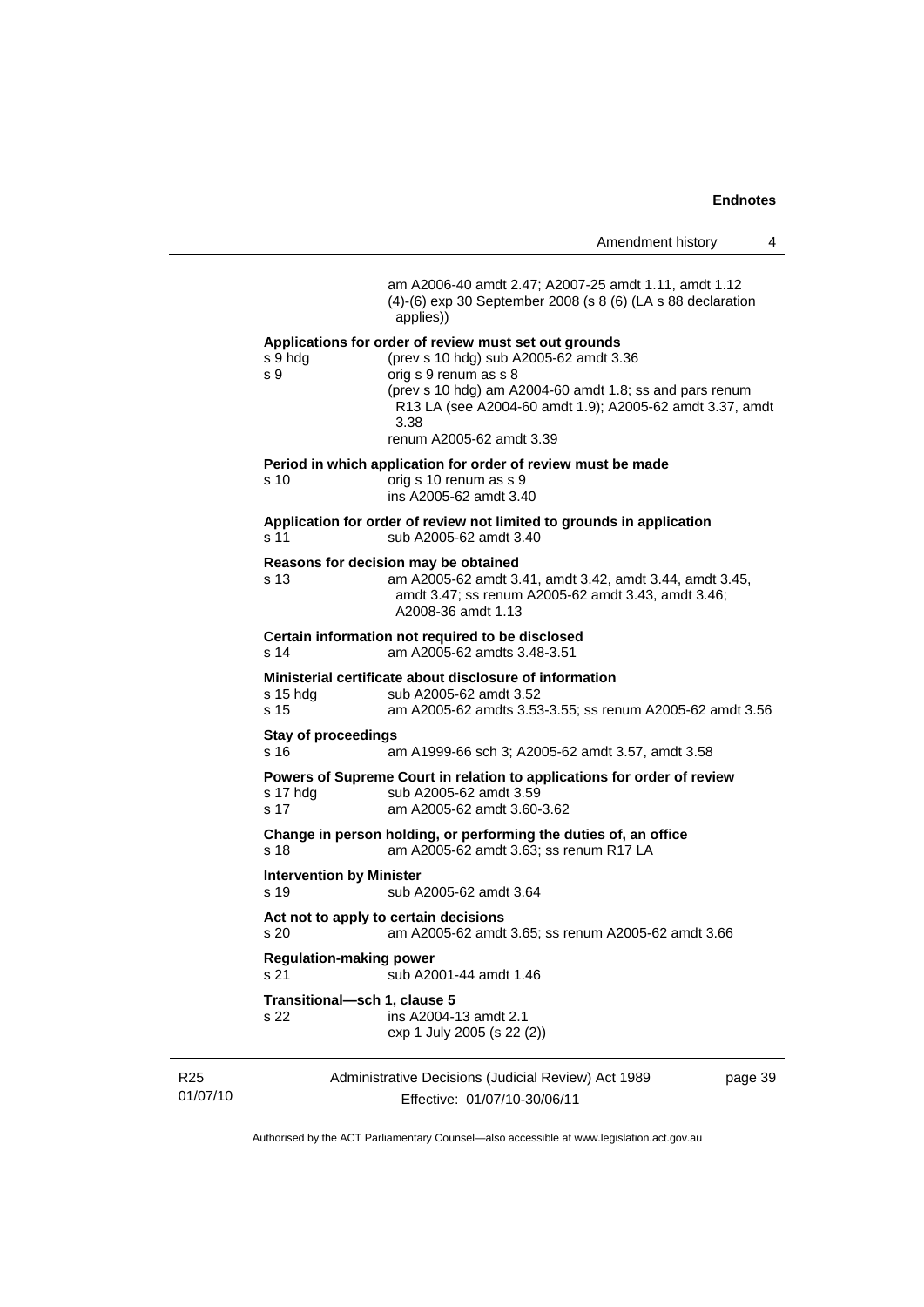4 Amendment history

#### **Decisions to which this Act does not apply**  sch 1 am A1991-3 sch; A1992-71 s 53; A1994-10 s 4; A1998-18 sch 1; A1999-5 sch 2; A1999-8 s 33; A2000-16 sch 3 pt 1; A2001-44 amdt 1.47; A2002-15 s 14; A2002-42, s 44; A2003-8 amdt 1.1; A2004-13 amdt 2.2; A2004-27 s 15; A2004-40 s 40; A2004-65 s 76 sub A2005-62 amdt 3.67 am A2006-23 amdt 1.1; items renum A2006-23 amdt 1.2; A2007-19 s 208; A2008-52 s 12; items renum R23 LA; A2010-10 amdt 2.1; items renum R25 LA **Decisions to which s 13 does not apply**<br>sch 2 am A1994-38 sch 1 pt am A1994-38 sch 1 pt 3; A1996-26 sch sub A2005-62 amdt 3.68 am A2006-23 amdt 1.3; A2008-36 amdt 1.14 **Dictionary**  dict ins A2005-62 amdt 3.69 am A2008-36 amdt 1.15 def *conduct engaged in* ins A2005-62 amdt 3.69 def *decision* ins A2008-36 amdt 1.16 def *decision to which this Act applies* reloc from s 3 A2005-62 amdt 3.4 def *duty* am A1994-38 sch 1 pt 3 reloc from s 3 A2005-62 amdt 3.4 def *enactment* am A1999-66 sch 3 sub A2005-62 amdt 3.1 reloc from s 3 A2005-62 amdt 3.4 def *failure to make* ins A2005-62 amdt 3.69 def *making* ins A2005-62 amdt 3.69 def *order of review* am A2005-62 amdt 3.3 reloc from s 3 A2005-62 amdt 3.4

 def *person aggrieved* ins A2005-62 amdt 3.69 def *statement of reasons* ins A2005-62 amdt 3.69

page 40 Administrative Decisions (Judicial Review) Act 1989 Effective: 01/07/10-30/06/11

R25 01/07/10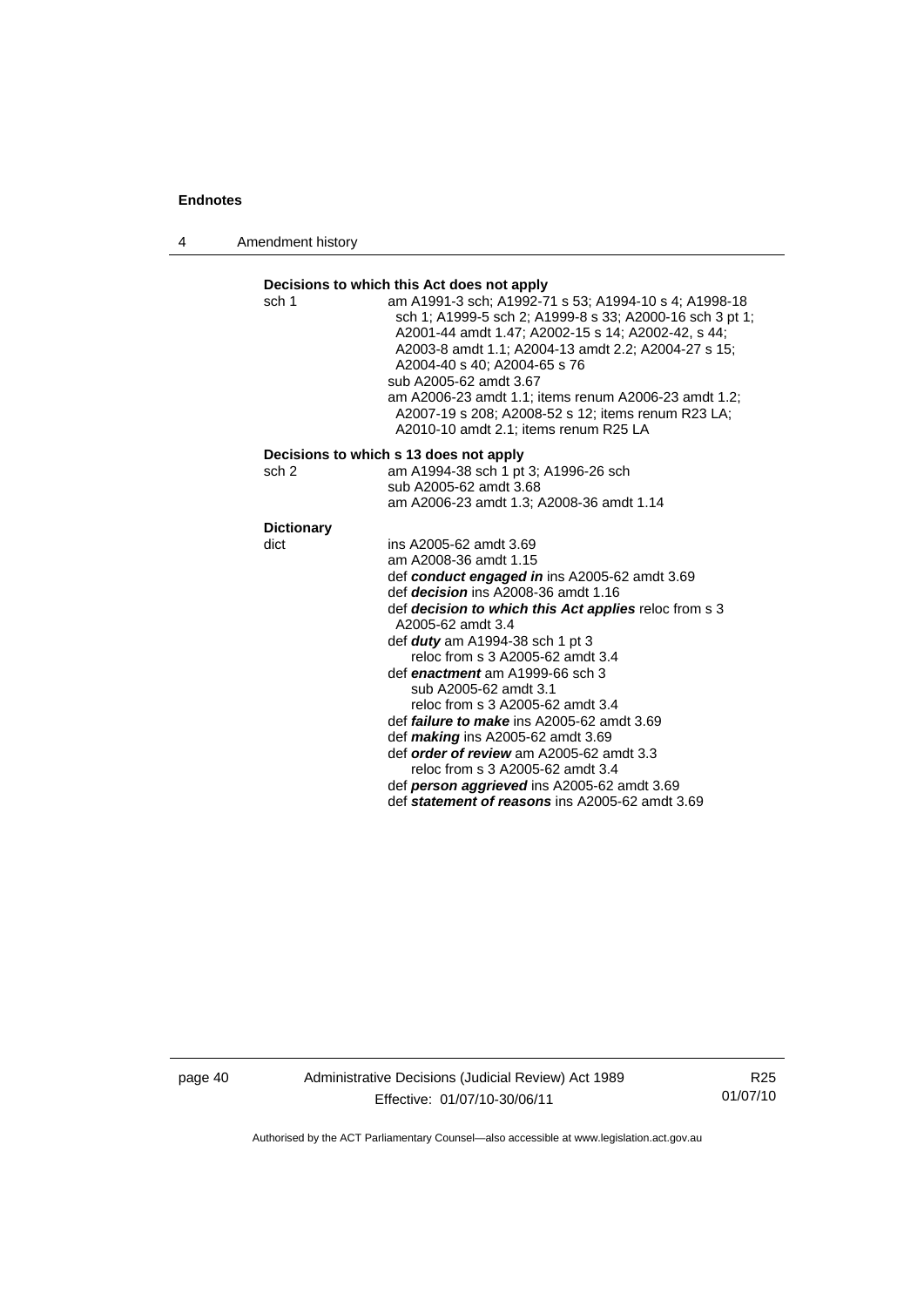# **5 Earlier republications**

Some earlier republications were not numbered. The number in column 1 refers to the publication order.

Since 12 September 2001 every authorised republication has been published in electronic pdf format on the ACT legislation register. A selection of authorised republications have also been published in printed format. These republications are marked with an asterisk (\*) in column 1. Electronic and printed versions of an authorised republication are identical.

| <b>Republication No</b> | <b>Amendments to</b> | <b>Republication date</b> |
|-------------------------|----------------------|---------------------------|
| $\mathbf{1}$            | A1991-102            | 15 July 1992              |
| $\overline{c}$          | A1993-91             | 31 January 1994           |
| 3                       | A1994-38             | 31 January 1995           |
| 4                       | A1996-26             | 30 November 1996          |
| 5                       | A1999-8              | 1 March 1999              |
| 6                       | A2001-44             | 18 October 2001           |
| $\overline{7}$          | A2002-15             | 20 May 2002               |
| 8                       | A2003-8              | 2 June 2003               |
| 9                       | A2003-8              | 15 August 2003            |
| 10                      | A2004-27             | 27 May 2004               |
| 11                      | A2004-40             | 10 July 2004              |
| 12                      | A2004-40             | 1 September 2004          |
| 13                      | A2004-65             | 10 January 2005           |
| 14                      | A2004-65             | 31 January 2005           |
| 15                      | A2004-65             | 9 March 2005              |
| 16                      | A2004-65             | 2 July 2005               |
| $17*$                   | A2005-62             | 11 January 2006           |
| 18                      | A2006-23             | 2 June 2006               |
| 19                      | A2006-40             | 29 September 2006         |
| 20                      | A2007-19             | 1 August 2007             |
|                         |                      |                           |

R25 01/07/10 Administrative Decisions (Judicial Review) Act 1989 Effective: 01/07/10-30/06/11

page 41